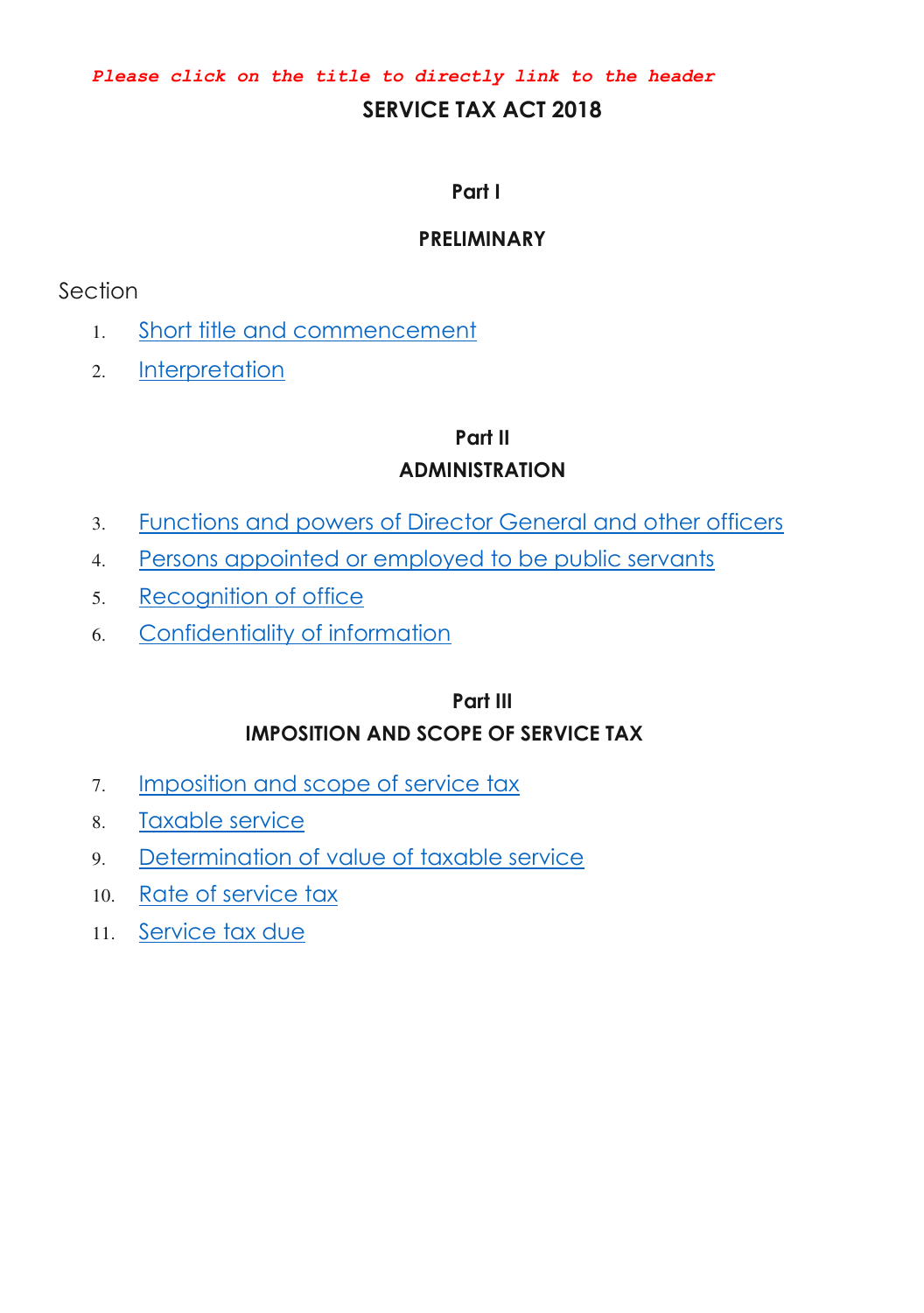#### 2 *Laws of Malaysia* **Act 807 Part IV**

## **REGISTRATION**

- 12. [Liability to be registered](#page-16-0)
- 13. [Application for registration](#page-17-0)
- 14. [Voluntary registration](#page-17-1)
- 15. [Direction to treat persons as single taxable person](#page-17-2)
- 16. [Registration of partnership](#page-20-0)
- 17. [Registration of branches or divisions](#page-22-0)
- 18. [Cessation of liability to be registered](#page-23-0)
- 19. [Notification of cessation of liability](#page-24-0)
- 20. [Cancellation of registration](#page-24-1)

#### **Part V**

## **ACCOUNTING, ASSESSMENT, RECOVERY, ETC.**

- 21. [Invoices](#page-25-0)
- 22. [Production of invoices by computer](#page-26-0)
- 23. [Credit notes and debit notes](#page-26-1)
- 24. [Duty to keep records](#page-26-2)
- 25. [Taxable period](#page-27-0)
- 26. [Furnishing of returns and payment of service tax due and](#page-28-0)  [payable](#page-28-0)
- 27. [Power to assess](#page-30-0)
- 28. [Recovery of service tax, etc., as civil debt](#page-32-0)
- 29. [Power to collect service tax, etc., from person owing money to](#page-33-0)  [taxable person](#page-33-0)
- 30. [Recovery of service tax before payable from persons about to](#page-34-0)  [leave Malaysia](#page-34-0)
- 31. [Recovery of service tax, etc., from persons about to leave](#page-34-1)  [Malaysia without paying service tax, etc.](#page-34-1)
- 32. [Payment by instalments](#page-36-0)
- 33. [Liability of directors, etc.](#page-36-1)

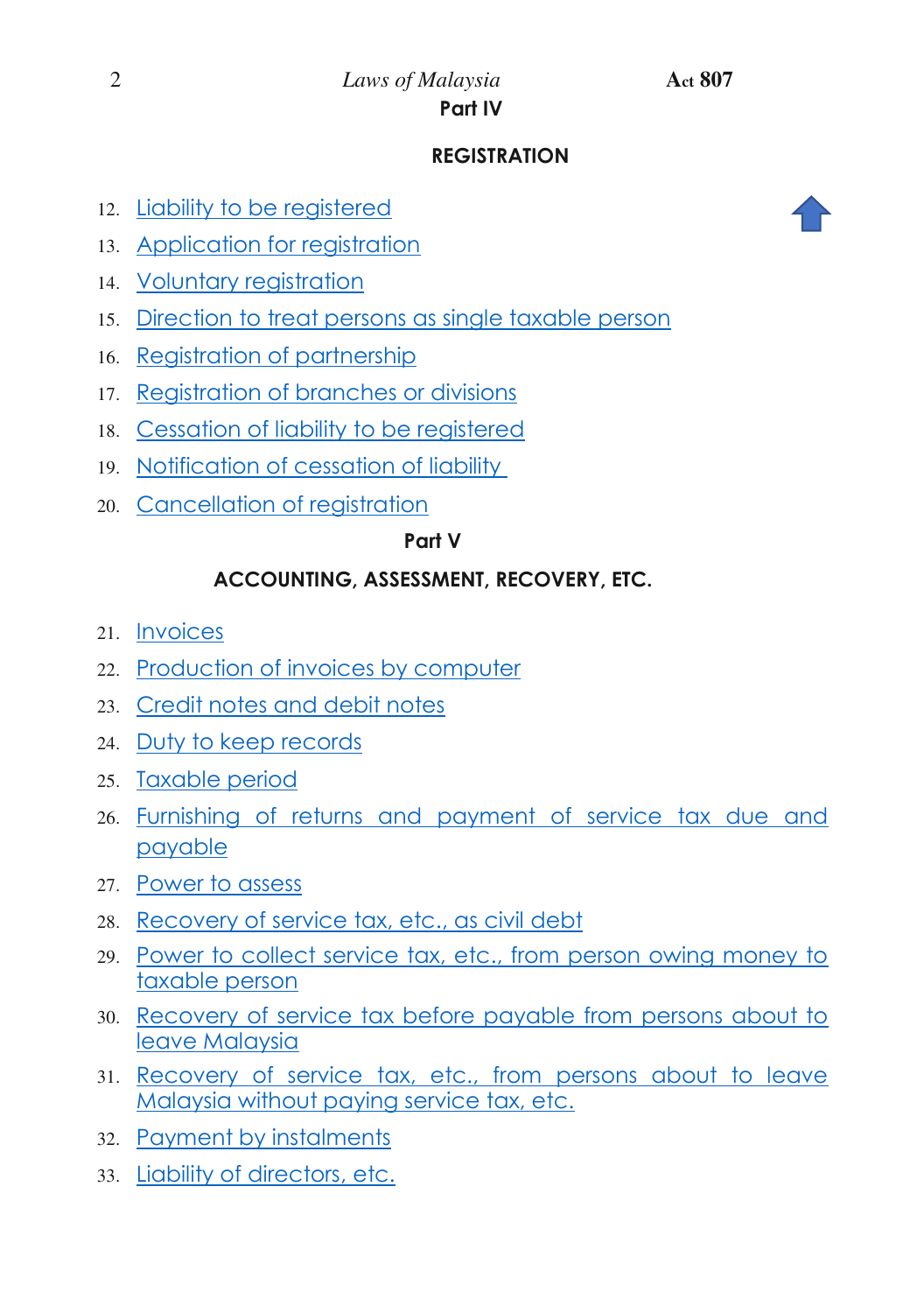### **EXEMPTION, REFUND AND REMISSION**

34. [Power of Minister to exempt and refund](#page-37-0)



- 35. [Claim for refund of service tax in relation to bad debt](#page-38-0)
- 36. [Repayment of service tax in relation to bad debt](#page-38-0)
- 37. [Payment of service tax, etc., short paid or erroneously refunded](#page-40-0)
- 38. [Refund of service tax, etc., overpaid or erroneously paid](#page-41-0)
- 39. [Deduction from return of refunded service tax](#page-41-1)
- 40. [Remission of service tax, etc.](#page-42-0)

# **Part VII RULING**

- 41. [Public ruling](#page-42-1)
- 42. [Customs ruling](#page-43-0)
- 43. [Making of customs ruling](#page-43-1)
- 44. [Amendment, modification or revocation of customs ruling](#page-44-0)
- 45. [Director General to declare customs rulings to be null, etc.](#page-44-1)
- 46. [Different customs rulings on same subject matter](#page-45-0)

#### **Part VIII**

## **SPECIAL PROVISIONS RELATING TO DESIGNATED AREAS**

- 47. [Interpretation](#page-46-0)
- 48. [Taxable service provided within or between designated areas,](#page-45-1)  [etc.](#page-45-1)
- 49. [Taxable service provided by person whose principal place of](#page-45-2)  [business located in designated areas](#page-45-2)
- 50. [Taxable service provided to designated areas by registered](#page-45-3)  [person whose principal place of business located in Malaysia](#page-45-3)
- 51. [Power of Minister to impose service tax](#page-46-1)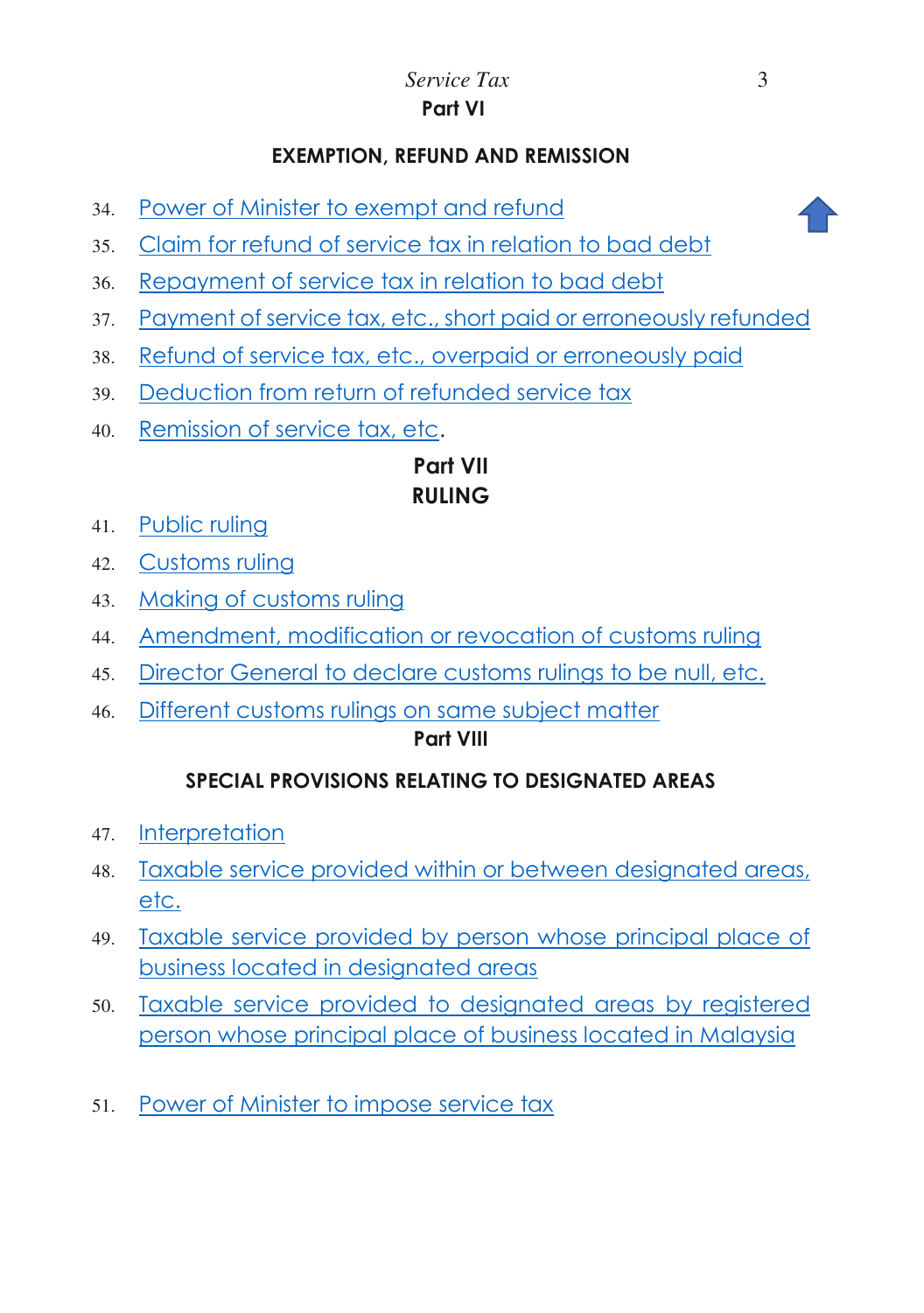i i

### **SPECIAL PROVISIONS RELATING TO SPECIAL AREAS**

- 52. [Interpretation](#page-46-0)
- 53. [Taxable service provided within or between special areas, etc.](#page-46-2)
- 54. [Taxable service provided by person whose principal place of](#page-46-3)  [business located in special areas](#page-46-3)
- 55. [Taxable service provided to special areas by registered person](#page-46-4)  [whose principal place of business located in Malaysia](#page-46-4)
- 56. [Power of Minister to impose service tax](#page-47-0)

#### **Part X**

#### **ENFORCEMENT**

- 57. [Persons bound to give information](#page-47-1)
- 58. [Access to places or premises](#page-48-0)
- 59. [Access to recorded information or computerized data](#page-49-0)
- 60. [Magistrate may issue search warrant](#page-50-0)
- 61. [Search may be made without warrant](#page-51-0)
- 62. [Seizure of goods, etc.](#page-51-1)
- 63. [Power of arrest](#page-52-0)

#### **Part XI**

#### **TRIALS AND PROCEEDINGS**

- 64. [Jurisdiction to try offences](#page-54-0)
- 65. [Evidence by certificate, etc.](#page-54-1)
- 66. [Obligation of secrecy](#page-55-0)
- 67. [Protection of informers from discovery](#page-55-1)
- 68. [Burden of proof](#page-56-0)
- 69. [Court order](#page-56-1)
	- 70. [No costs or damages arising from seizure to be recoverable](#page-57-0)  [unless seizure without reasonable or probable cause](#page-57-0)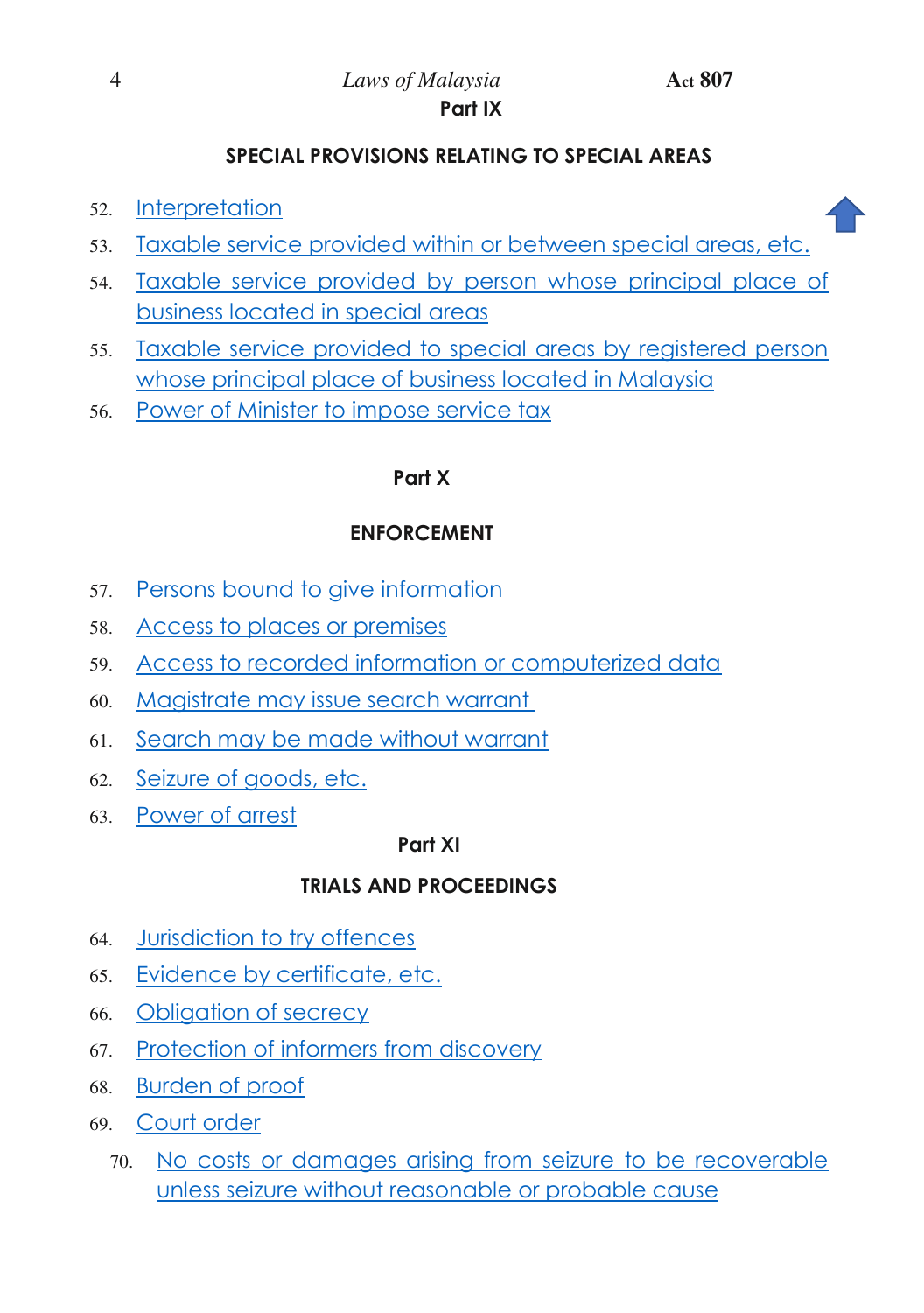# *Service Tax* 5 **Part XII**

### **GENERAL**

- 71. [Evasion of service tax](#page-57-1)
- 72. [Giving incorrect information relating to liability to service tax](#page-59-0)
- 73. [Improperly obtaining refund](#page-59-1)
- 74. [Employee may transact business](#page-59-2)
- 75. [Transaction of business on behalf of taxable person](#page-60-0)
- 76. [Offences by authorized and unauthorized persons](#page-60-1)
- 77. [Obstruction](#page-61-0)
- 78. [Offences by company, etc.](#page-61-1)
- 79. [General penalty](#page-62-0)
- 80. [Compounding of offences](#page-63-0)
- 81. [Review and appeal](#page-64-0)
- 82. [Liquidator of company to give notice of winding up, and set](#page-64-1)  [aside service tax](#page-64-1)
- 83. [Appointment of receiver to be notified to Director General](#page-65-0)
- 84. [Registered person to submit audit certificate](#page-66-0)
- 85. [Service tax, etc., to be payable notwithstanding any](#page-66-1)  [proceedings, etc.](#page-66-1)
- 86. [Service of notices, etc.](#page-66-2)
- 87. [Use of electronic service](#page-67-0)
- 88. [Protection of officer of service tax from liability](#page-68-0)
- 89. [Rewards](#page-68-1)
- 90. [Power of Director General to charge fees](#page-68-2)
- 91. [Power to make regulations](#page-69-0)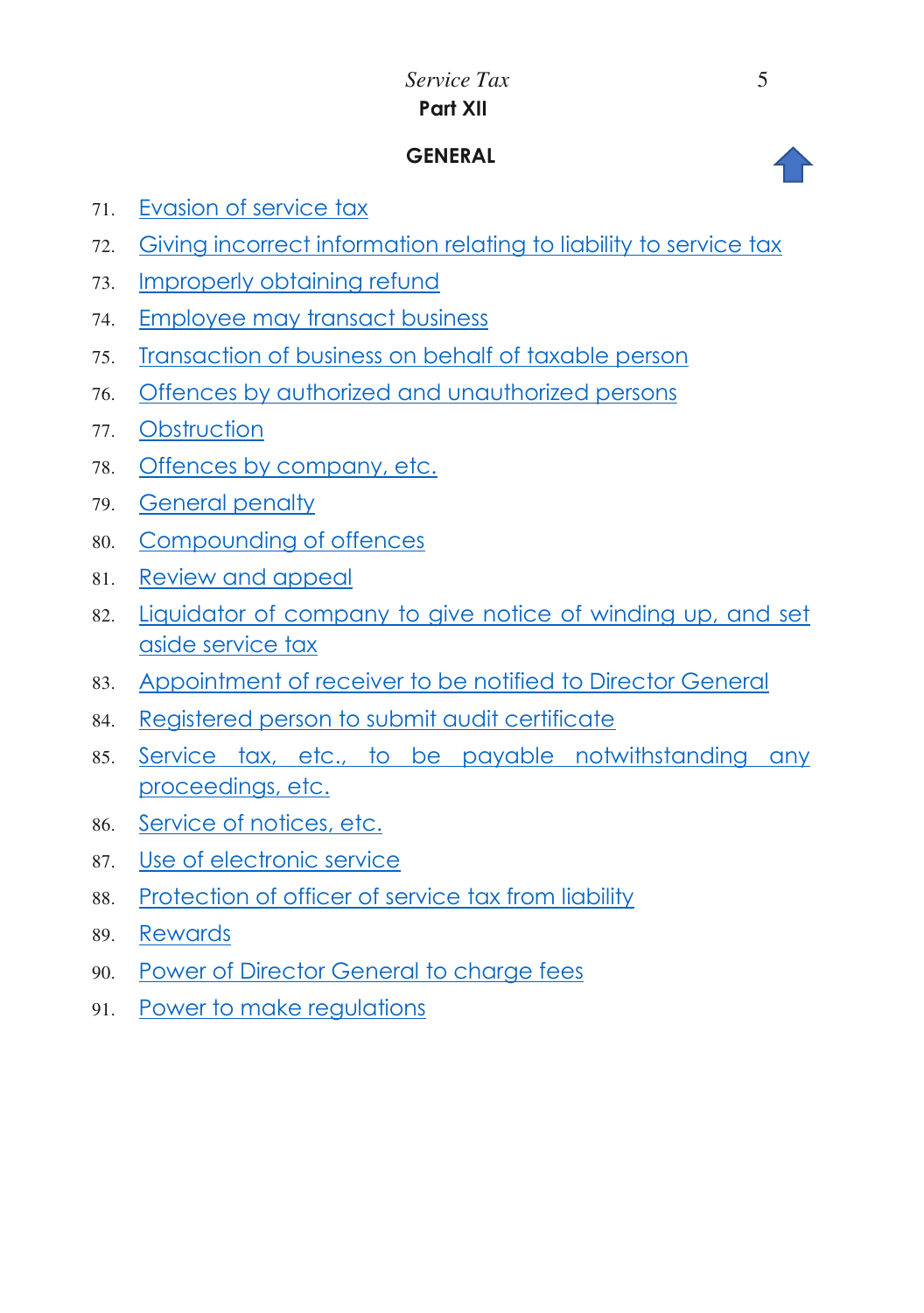## **SAVINGS AND TRANSITIONAL**



- 92. [Registration on the commencement date](#page-70-0)
- 93. [Progressive or periodic agreement](#page-71-0)
- 94. Rights granted for life
- 95. Things done in anticipation of the enactment of this Act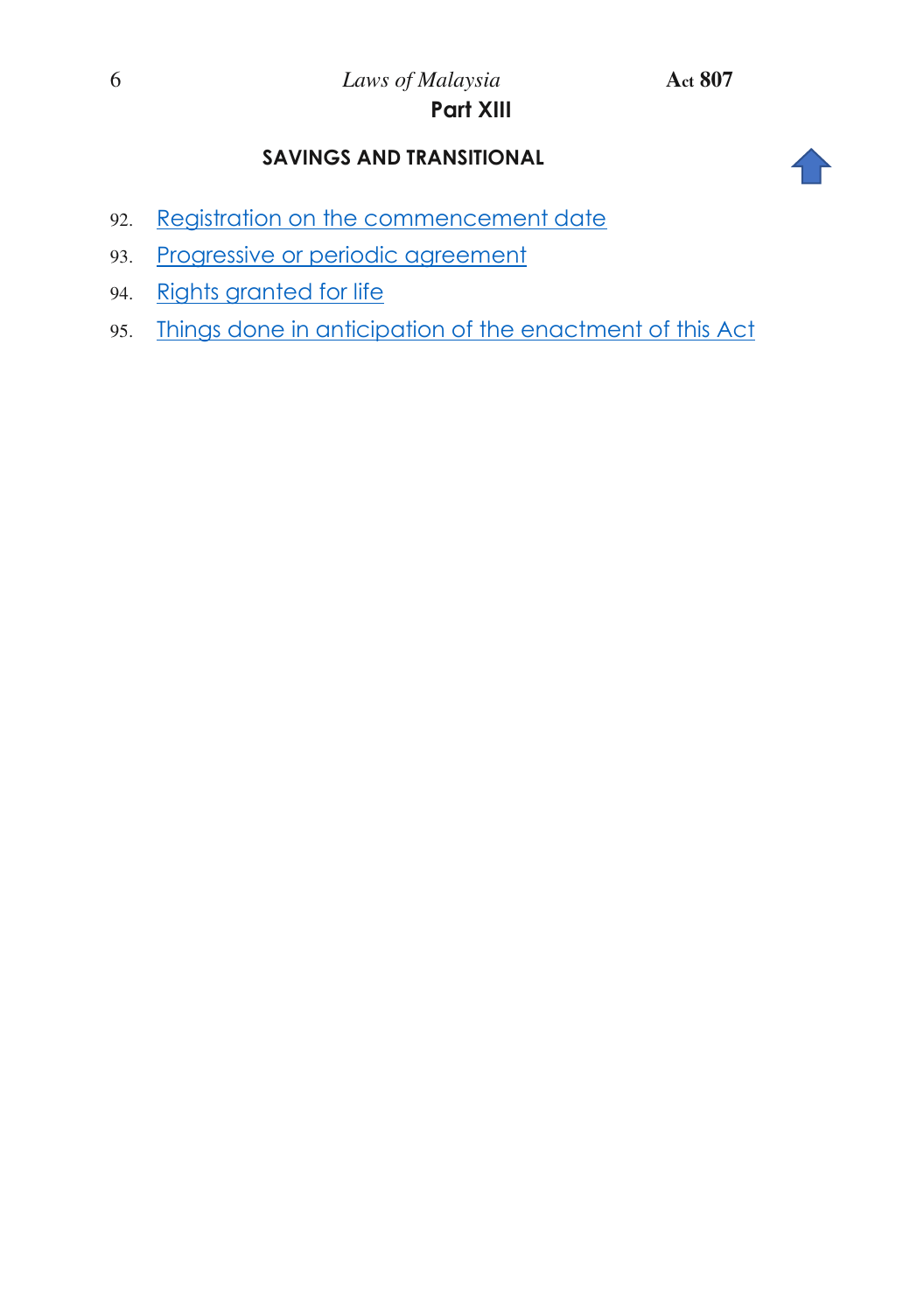# *Service Tax* 7 **LAWS OF MALAYSIA**

# **Act 807**

# **SERVICE TAX ACT 2018**

An Act to provide for the charging, levying and collecting of service tax, and for matters connected therewith.

 $[$   $]$ 

**ENACTED** by the Parliament of Malaysia as follows:

Part I

## PRELIMINARY

## **Short title and commencement**

<span id="page-6-0"></span>**1.** (1) This Act may be cited as the Service Tax Act 2018.

(2) This Act comes into operation on a date to be appointed by the Minister by notification in the *Gazette* and the Minister may appoint different dates for the coming into operation of different parts or different provisions of this Act.

(3) Notwithstanding subsection (2), the Minister may, by notification in the *Gazette,* appoint the effective date for the charging and levying of service tax under this Act.

## **Interpretation**

<span id="page-6-1"></span>**2.** (1) In this Act, unless the context otherwise requires—

"this Act" includes any subsidiary legislation made under this Act;



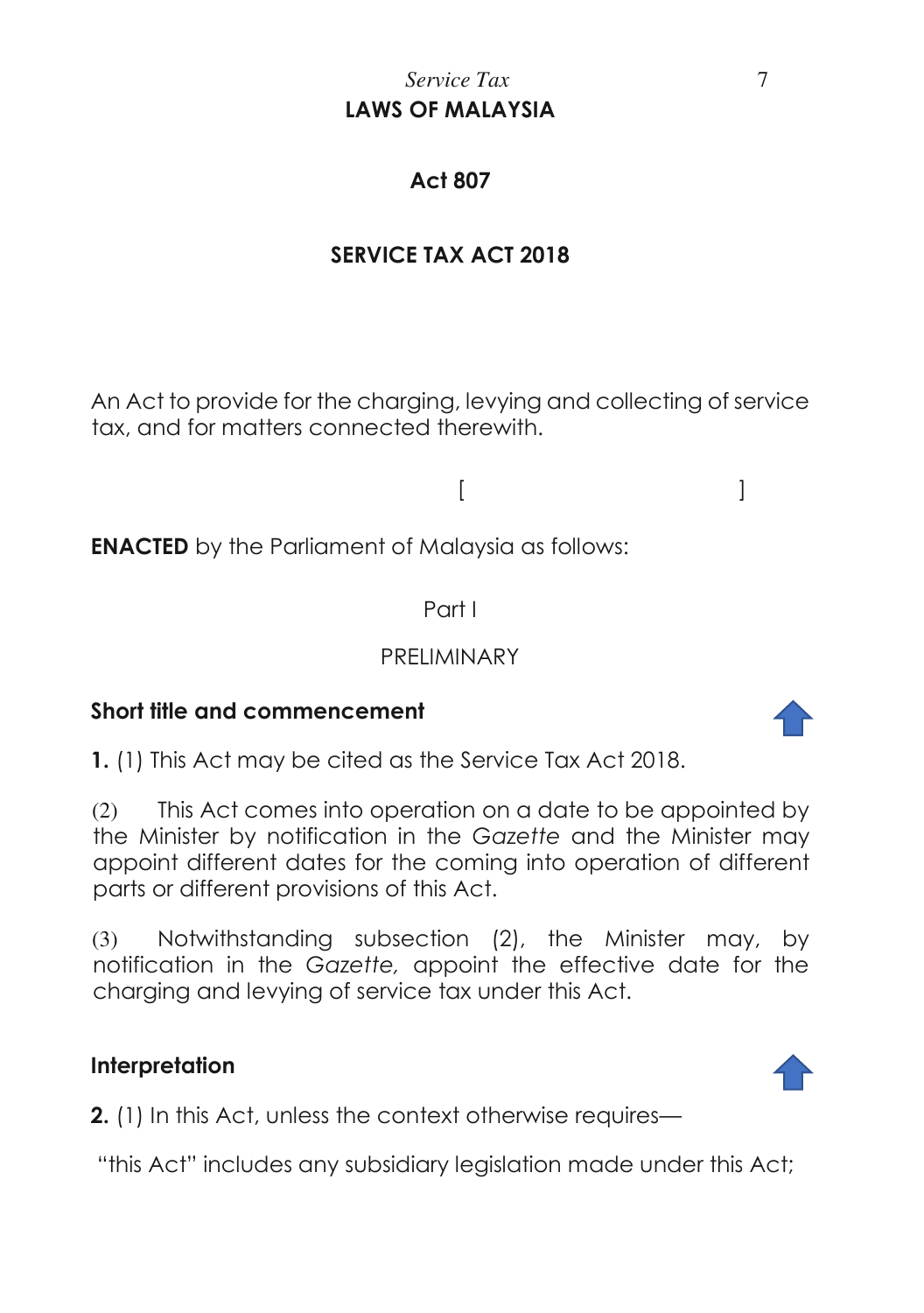# 8 *Laws of Malaysia* **Act 807**

"service tax" means the tax payable under this Act;

"prescribed" means prescribed by the Minister in the regulations made under this Act;

"document" has the meaning assigned to it under section 3 of the Evidence Act 1950 [*Act 56*];

 "licensed warehouse" means any warehouse or place licensed under section 65 of the Customs Act 1967 [*Act 235*];

"licensed manufacturing warehouse" means a licensed warehouse in respect of which an additional licence to carry on any manufacturing process has been granted under section 65a of the Customs Act 1967;

"designated areas" means Labuan, Langkawi and Tioman;

"special areas" means any free zone, licensed warehouse and licensed manufacturing warehouse, and the Joint Development Area;

"Joint Development Area" has the meaning assigned to it under section 2 of the Malaysia-Thailand Joint Authority Act 1990 [*Act 440*];

"customs ruling" means any customs ruling made by the Director General under section 43;

 "Director General" means the Director General of Customs and Excise appointed under subsection 3(1) of the Customs Act 1967;

"computer" has the meaning assigned to it under section 3 of the Evidence Act 1950;

"Labuan" means the Island of Labuan and its dependent islands, namely, Rusukan Besar, Rusukan Kecil, Keraman, Burong, Papan and Daat;

"Langkawi" means the Island of Langkawi and all adjacent islands lying nearer to Langkawi Island than to the mainland; "Minister" means the Minister charged with the responsibility for finance;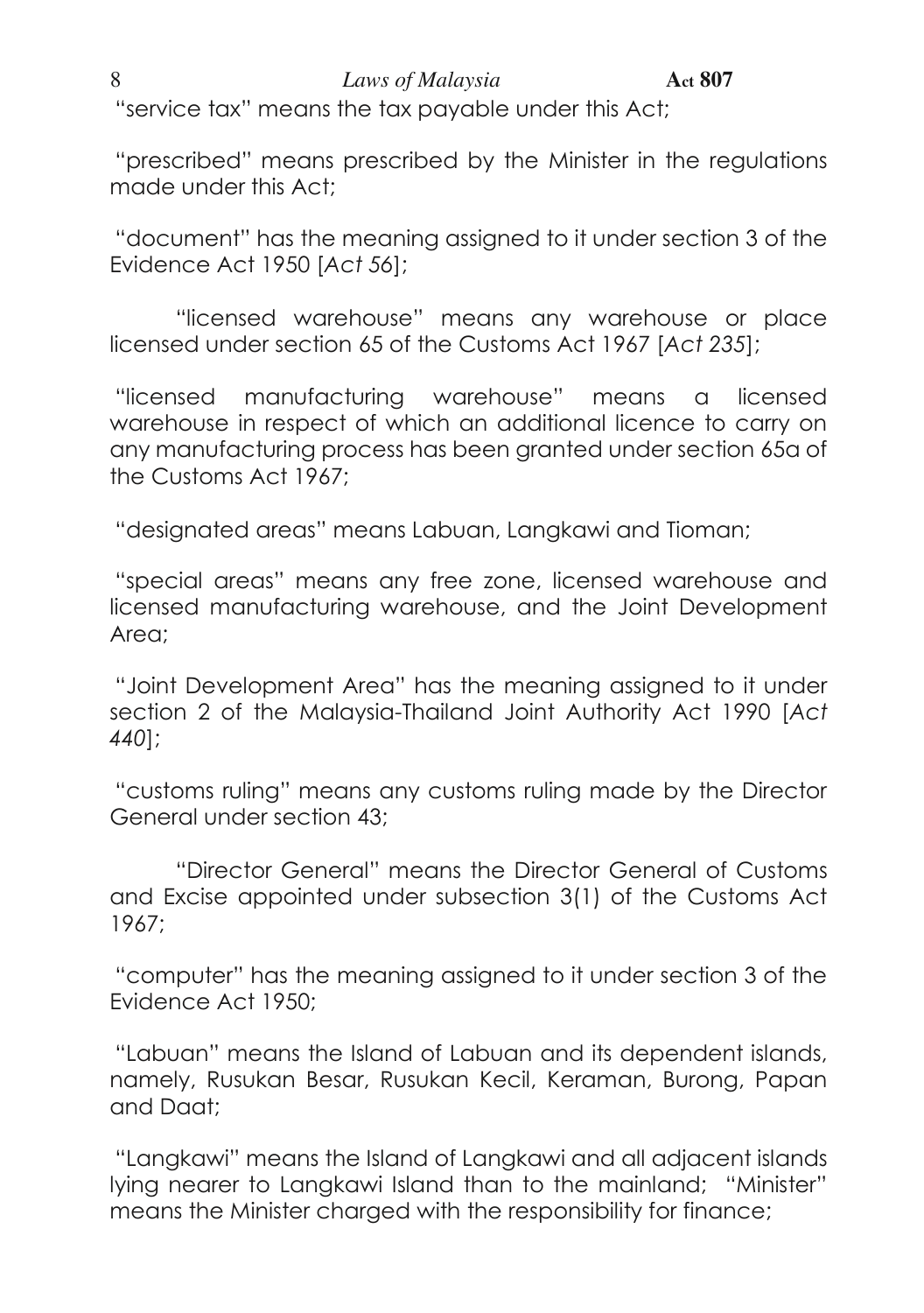#### *Service Tax* 9

"registered person" means a person registered under section 13 or 14;

"taxable person" means a registered person or a person who is liable to be registered under section 12;

"officer of service tax" means any officer of customs as defined in subsection 2(1) of the Customs Act 1967 and includes any person employed under subsection 3(3);

"proper officer of service tax" means any senior officer of service tax or officer of service tax acting in the fulfilment of his duties under this Act, whether such duties are assigned to him specially or generally, or expressly or by implication;

"senior officer of service tax" means any senior officer of customs as defined in subsection 2(1) of the Customs Act 1967; "regulations" means regulations made under section 91;

"taxable service" means any service which is prescribed to be a taxable service under section 8;

"limited liability partnership" has the meaning assigned to it under section 2 of the Limited Liability Partnership Act 2012 [*Act 743*];

"business" includes any trade, commerce, profession or vocation, or any concern in the nature of trade, commerce, profession or vocation;

 "surcharge" means the surcharge referred to in subsection 32(3);

 "effective date" means the date appointed under subsection 1(3);

 "taxable period" means any period as determined or provided for under section 25;

 "Tioman" means the Island of Tioman and the islands of Soyak,

Rengis, Tumok, Tulai, Chebeh, Labas, Sepoi and Jahat; "Customs Appeal Tribunal" means the Customs Appeal Tribunal established under section 141b of the Customs Act 1967;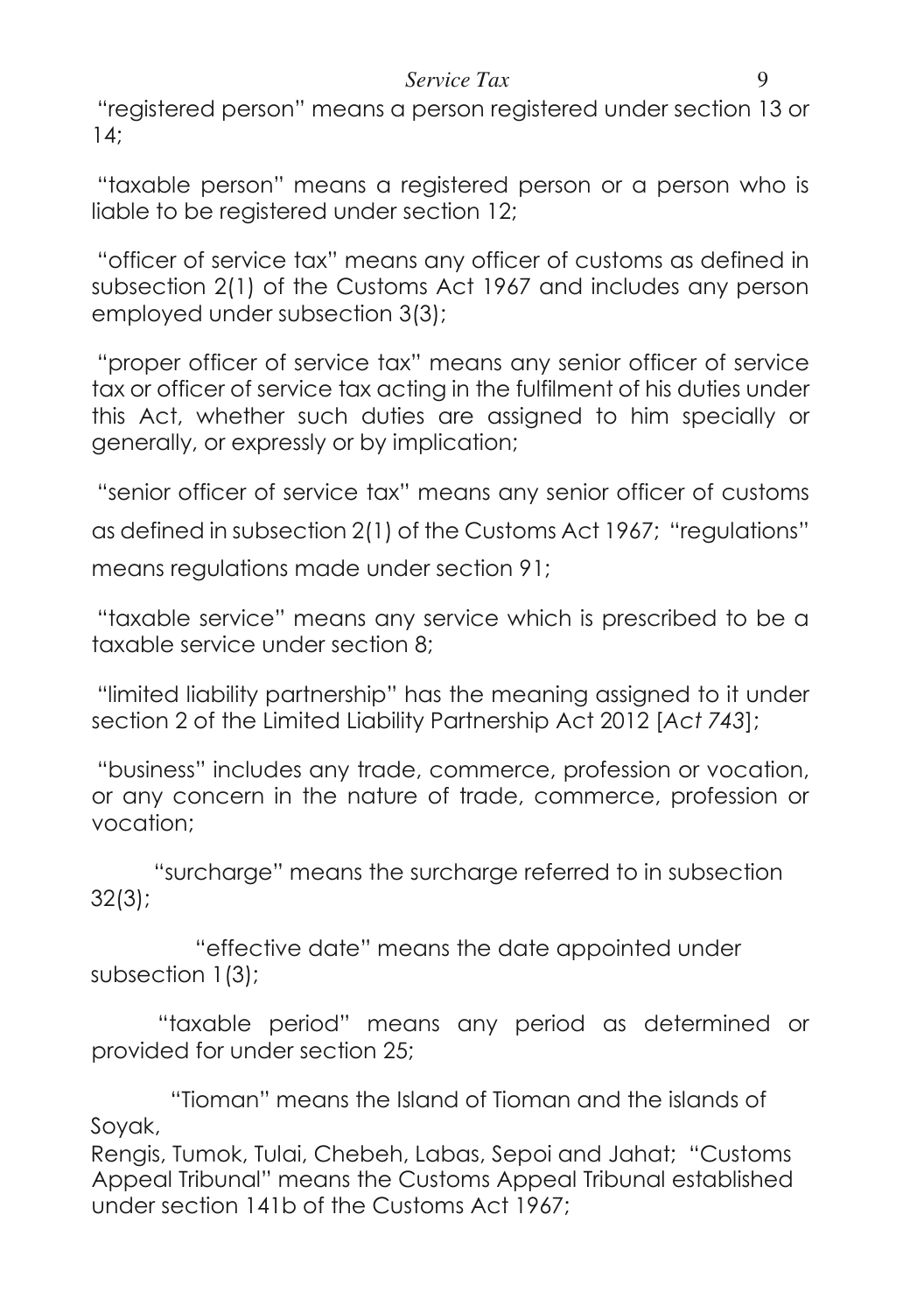10 *Laws of Malaysia* **Act** 807

"free zone" has the meaning assigned to it under subsection 2(1) of the Free Zones Act 1990 [*Act 438*].

## Part II

# ADMINISTRATION

# **Functions and powers of Director General and other officers**

<span id="page-9-0"></span>**3.** (1) The Director General shall have the superintendence of all matters relating to service tax, subject to the direction and control of the Minister.

(2) Subject to the general direction and supervision of the Director General, a senior officer of service tax shall have and exercise all powers conferred on the Director General by or under this Act, other than those conferred under sections 6, 40, 41 and 90.

(3) Any person, other than an officer of service tax may be appointed by, or employed with the concurrence of, the Director General for any duty or service relating to service tax and such person shall be deemed to be an officer of service tax for that duty or service.

(4) The Director General may, by authorization in writing, confer on any officer of service tax not being a senior officer of service tax all or any of the powers of a senior officer of service tax for a period not exceeding ninety days in respect of any one authorization.

(5) Any officer of service tax shall have the duties and powers to enforce and ensure due compliance with the provisions of this Act.

# **Persons appointed or employed to be public servants**

<span id="page-9-1"></span>**4.** Every person appointed or employed under subsection 3(3) for any duty or service relating to the service tax shall be deemed to be a public servant within the meaning of the Penal Code [*Act 574*].

# **Recognition of office**

<span id="page-9-2"></span>**5.** (1) Every officer of service tax when discharging his duties shall, on demand made by any person, declare his office and produce

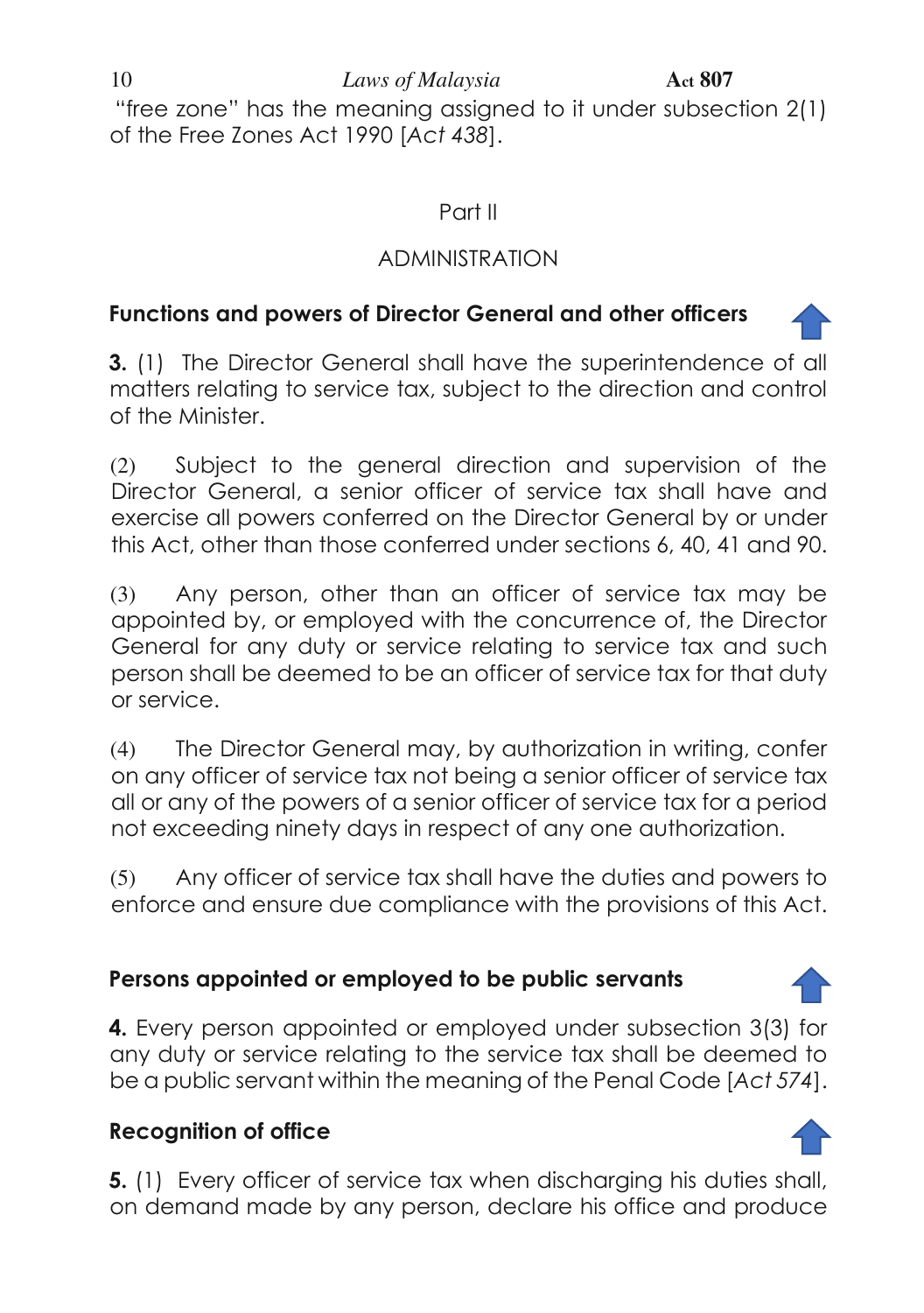to the person the authority card or badge prescribed under section 8a of the Customs Act 1967 or in the case of any officer of service tax not being an officer of customs, any other authority card as may be approved by the Director General.

(2) It shall not be an offence for any person to refuse to comply with any request, demand or order made by any officer of service tax acting or purporting to act under this Act if the officer refuses to declare his office and produce his authority card or badge on demand being made by the person.

(3) Any person, not being an officer of service tax, who unlawfully wears, uses, possesses or displays, otherwise than in the course of a stage play or other theatrical performance—

- *(a)* any uniform prescribed under section 8a of the Customs Act 1967 or any dress having the appearance of, or bearing the distinctive marks of, such uniform; or
- *(b)* any prescribed authority card or badge, or authority card as approved by the Director General, referred to in subsection (1),

commits an offence and shall, on conviction, be liable to a fine not exceeding fifty thousand ringgit or to imprisonment for a term not exceeding three years or to both.

# **Confidentiality of information**

<span id="page-10-0"></span>

(2) Subject to subsection (4), every person having possession or control over any document, information, return or declaration or copies thereof in relation to the business or the value of the provision of services by any taxable person, who at any time, otherwise than for the purposes of this Act or with the express authority of the Director General—

*(a)* communicates or attempts to communicate the information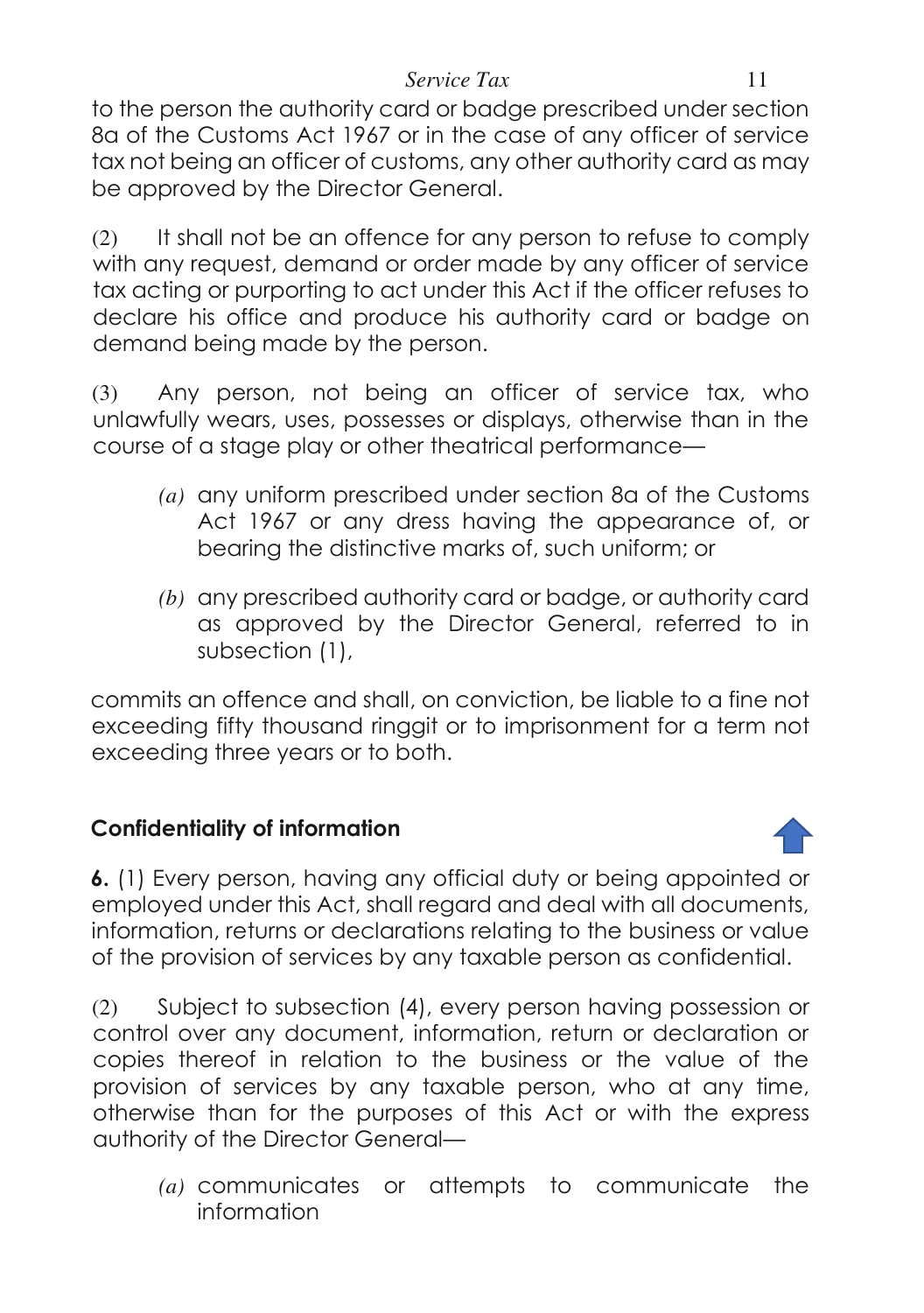or anything contained in the document, return or declaration or copies thereof to any person; or

*(b)* suffers or permits any person to have access to any information or to anything contained in the document, return or declaration or copies thereof,

commits an offence.

(3) No person having any official duty or being appointed or employed under this Act or who is referred to in subsection (4) shall be required to produce in any matters or proceedings in any court or tribunal any document, information, return or declaration or to divulge or communicate in the matters or proceedings of any matter or thing, coming under his notice in the performance of his duties under this Act, except as may be necessary for the purposes of carrying into effect the provisions of this Act or in order to institute a prosecution or in the course of a prosecution for any offence committed under this Act.

(4) The Director General may, as he deems fit, transmit or communicate any document, information, return or declaration referred to in subsection (1) or anything contained therein, to the Chief Statistician of the Department of Statistics Malaysia which may be required in the performance of his official duty.

(5) Notwithstanding subsection (4), the Minister may, as he deems fit, allow the Director General to transmit or communicate any document, information, return or declaration referred to in subsection (1) or anything contained therein to any other person.

Part III

# IMPOSITION AND SCOPE OF SERVICE TAX

# **Imposition and scope of service tax**

<span id="page-11-0"></span>**7.** A tax to be known as service tax shall be charged and levied on any taxable services provided in Malaysia by a registered person in carrying on his business.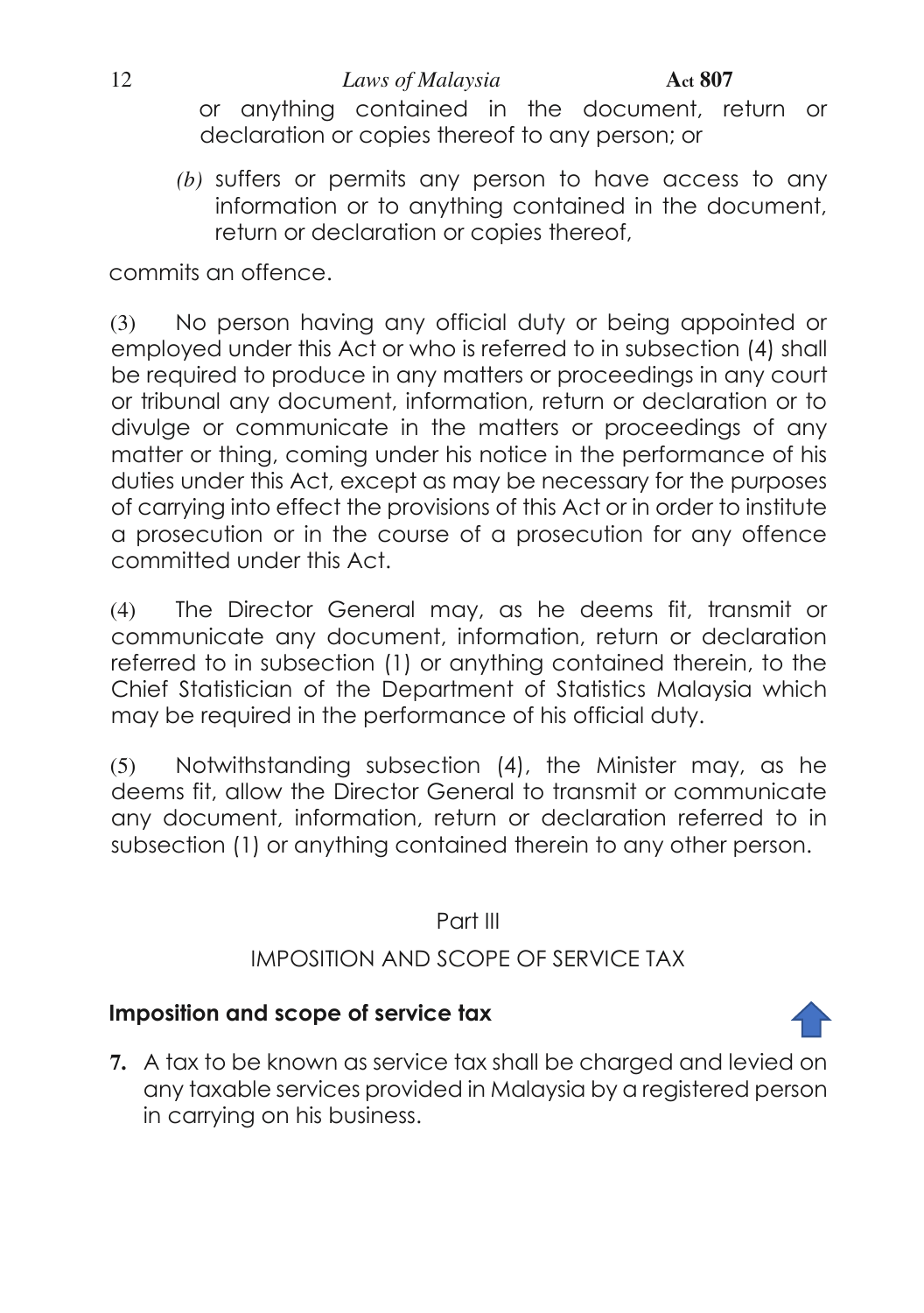# **Taxable service**

<span id="page-12-0"></span>**8.** The Minister may prescribe any service to be a taxable service.

# **Determination of value of taxable service**

<span id="page-12-1"></span>**9.** (1) For the purposes of this Act, the value of taxable service on which service tax is payable shall be determined as follows:

- *(a)* in the case of taxable service for—
	- (i) the sale of goods by a taxable person to—
		- (A) a person not connected with the taxable person, the actual price for which the goods are sold; or
		- (B) a person connected with the taxable person, the price at which the goods would have been sold in the ordinary course of business to a person not connected with the taxable person; or
- (ii) the provision of goods, where the goods are provided for free, the price at which the goods would have been sold in the ordinary course of business to a person not connected with the taxable person;
- *(b)* in the case of taxable service, other than the taxable service specified in paragraph *(a)*—
- (i) provided by a taxable person to a person not connected with the taxable person—
	- (A) the actual value of the taxable service provided; or
	- (B) in the case of premium for insurance policy,

or takaful contribution for takaful certificate, the actual premium or contribution paid; (ii) provided by a taxable person to a person connected with the taxable person, the value of the taxable service which would have been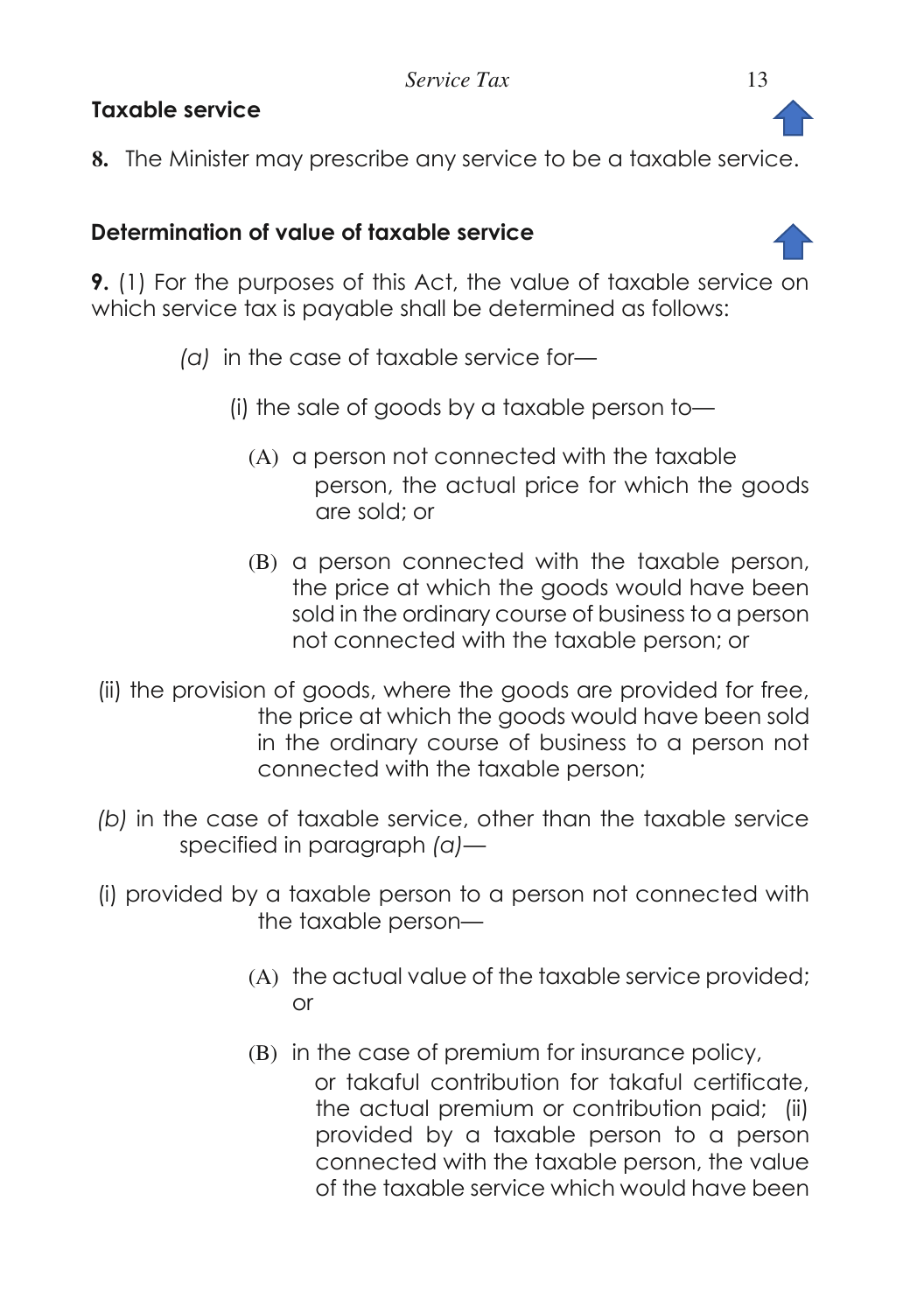14 *Laws of Malaysia* **Act 807** provided in the ordinary course of business to a person not connected with the taxable person; or

- (iii) where the taxable service are provided for free, the value of taxable service which would have been provided in the ordinary course of business to a person not connected with the taxable person; or
- *(c)* in the case of betting and gaming which are prescribed to be taxable services, the value of such betting and gaming shall be as prescribed.
	- (2) For the purpose of this section— "goods"

means goods as prescribed;

"person connected with the taxable person" means a person connected with the taxable person as prescribed.

## **Rate of service tax**

<span id="page-13-0"></span>**10.** (1) Service tax shall be charged and levied at the rate fixed in accordance with subsection (2) on the taxable services by reference to the value of the taxable services provided as determined under section 9.

- (2) The Minister may, by order published in the *Gazette*
	- *(a)* fix the rate of service tax to be charged and levied under this Act; and
	- *(b)* vary or amend the rate of service tax fixed under paragraph *(a)*.
- (3) Any order made under subsection (2) shall—
	- *(a)* be laid before the Dewan Rakyat at the next meeting of the Dewan Rakyat; and
	- *(b)* at the expiration of one hundred and twenty days from being laid under paragraph *(a)* or of such extended period as the Dewan Rakyat may, by resolution, direct,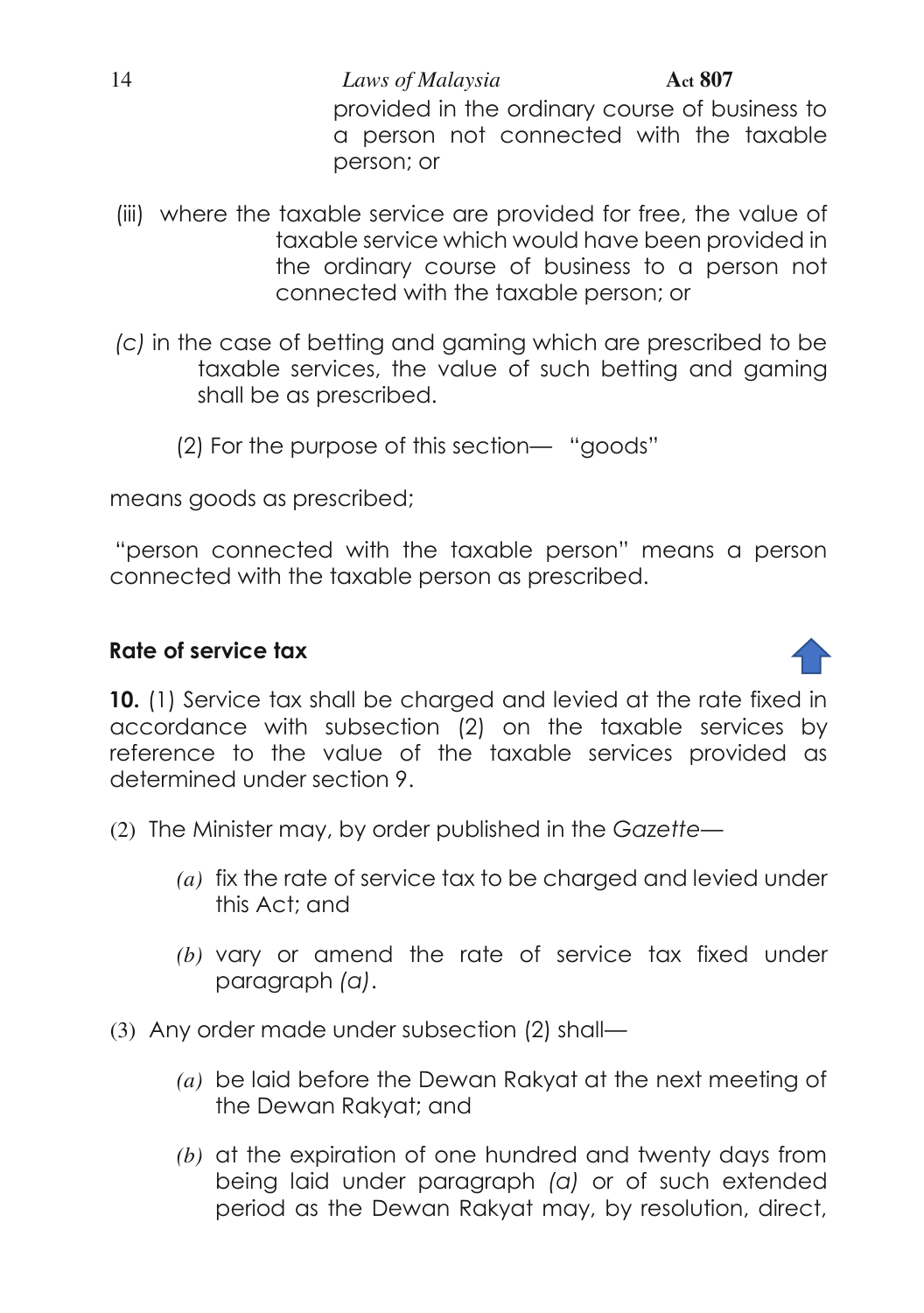#### *Service Tax* 15

cease to have effect in whole if the order is not confirmed, or in part in so far as the order is not confirmed, by a resolution passed by the Dewan Rakyat within the said one hundred and twenty days or, if such period has been extended, within such extended period.

- (4) Where an order ceases to have effect in whole or in part as provided under subsection (3), any service tax charged and levied in pursuance of the order or such part of the order as ceases to have effect shall, subject to subsections (5) and (6), be refundable to the persons by whom such service tax was paid.
- (5) Unless the Minister otherwise directs, no service tax refundable under subsection (4) shall be refunded, unless the person by whom the service tax was paid makes a claim in writing to the Director General within one year from the date on which the order ceases to have effect in whole or in part, and the claim shall contain such particulars as the Director General may require.
- (6) The Director General may reduce or disallow any service tax refundable under subsection (4) to the extent that the refund would unjustly enrich the person by whom the service tax was paid.

# **Service tax due**

<span id="page-14-0"></span>**11.** (1) The service tax chargeable under section 7 shall be due at the time when payment is received for the taxable service provided to the customer by the registered person.

- (2) Where the whole or any part of the payment for any taxable service provided by the registered person is not received from the customer within a period of twelve months from the date of the invoice for the taxable service provided, service tax shall be due on the day following that period of twelve months.
- (3) Notwithstanding subsection (1)—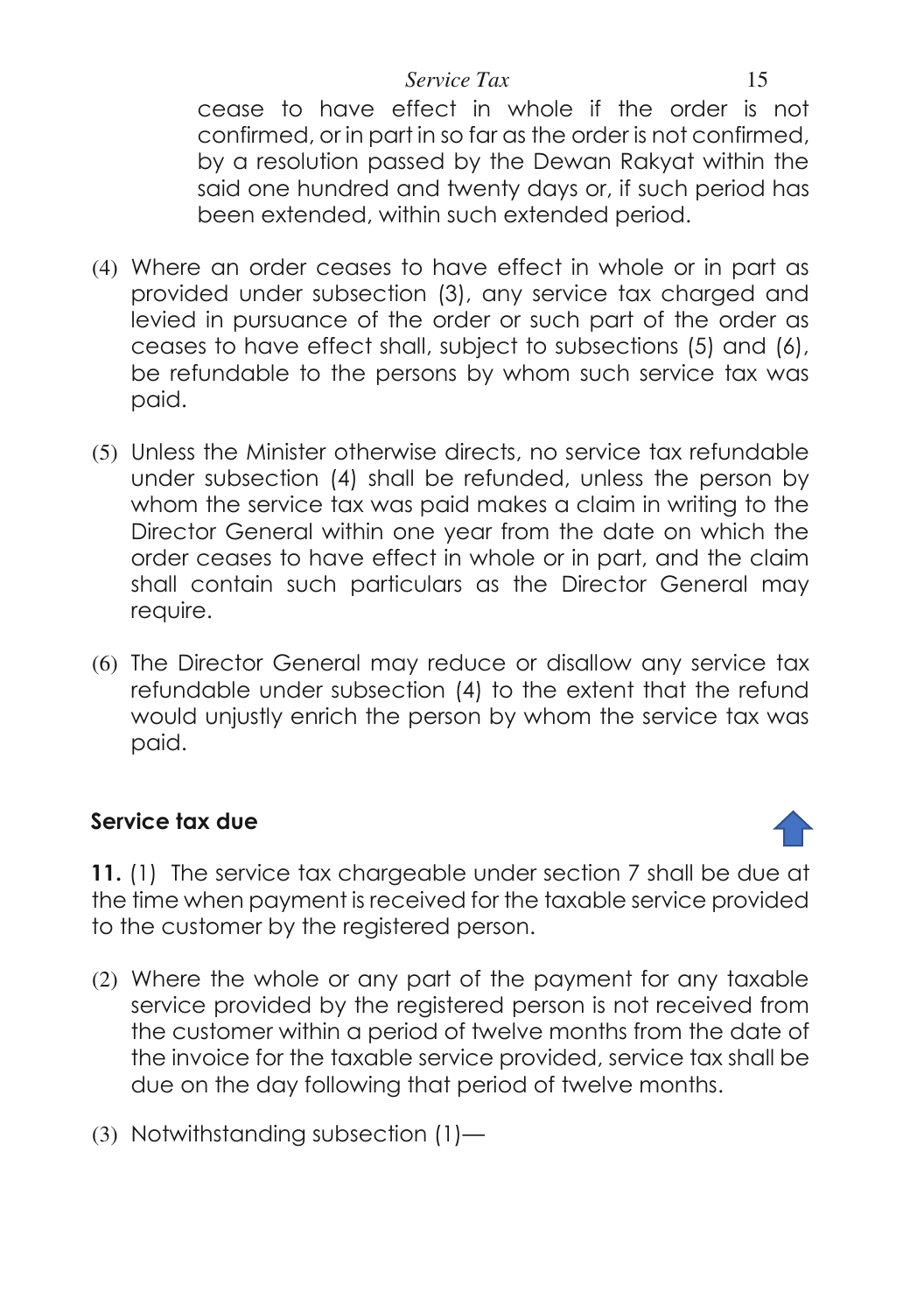#### 16 *Laws of Malaysia* **Act 807**

- *(a)* the service tax required to be accounted in any return made under subsection 26(3) shall be due on the day the return is required to be furnished to the Director General;
- *(b)* the service tax in respect of betting and gaming which are prescribed to be taxable services shall be due at the time as prescribed;
- *(c)* where an arrangement or agreement for the provision of any taxable service is made by any person, who is a taxable person under this Act, within the period beginning from 1 June 2018 and ending immediately before the effective date, and the taxable service is provided or performed on or after the effective date—
	- (i) the arrangement or agreement for the provision of such taxable service shall be deemed to have been made on the date such taxable service is provided or performed notwithstanding any payment, wholly or partly, is received or invoice is issued, for such taxable service during such period;
	- (ii) any payment received within such period or on or after the effective date, or invoice issued within such period, shall be deemed to have been received or issued on the date such taxable service is provided or performed; and
	- (iii) service tax shall be charged and levied on such taxable service and shall become due on the date such taxable service is provided or performed.
- (4) Where the taxable service referred to in paragraph (3)*(c)* are betting and gaming, the service tax in respect of such betting and gaming shall be due at the time as prescribed under paragraph (3)*(b)*.

## Part IV

# REGISTRATION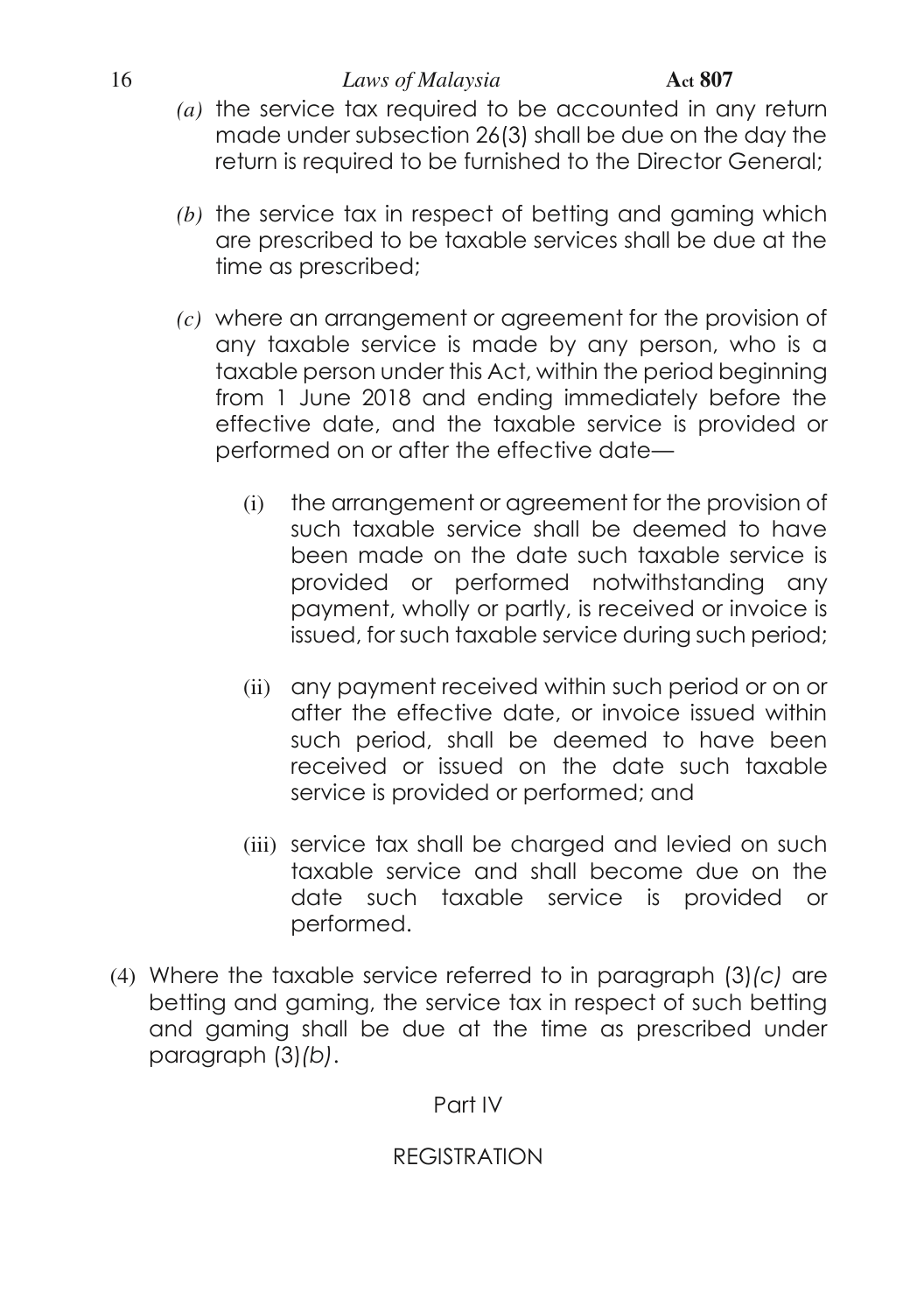# **Liability to be registered**



- <span id="page-16-0"></span>**12.** (1) The Minister may prescribe—
	- *(a)* any person who provides any taxable service; and
	- *(b)* the total value of taxable services of the person referred to in paragraph *(a)*, for the purpose of registration of the person under this Part.

(2) Any person who provides any taxable service is liable to be registered at the following time, whichever is the earlier:

- *(a)* at the end of any month, where the total value of all his taxable services in that month and the eleven months immediately preceding that month has exceeded the total value of taxable service prescribed under subsection (1); or
- *(b)* at the end of any month, where there are reasonable grounds for believing that the total value of all his taxable services in that month and the eleven months immediately succeeding that month will exceed the total value of taxable services prescribed under subsection (1).

(3) Notwithstanding subsection (2), the Minister may prescribe that any person who provides taxable services shall be liable to be registered on the date of the commencement of the business.

(4) The total value of all taxable services of a person providing taxable services in the month and the eleven months immediately preceding that month referred to in paragraph (2)*(a)* shall be disregarded if—

- *(a)* the registration of the person providing the taxable services is cancelled, otherwise than under subsection 20(3), during that period; and
- *(b)* the Director General is satisfied that before the person's registration is cancelled, he has given all information required by the Director General in order to determine whether to cancel the registration or not.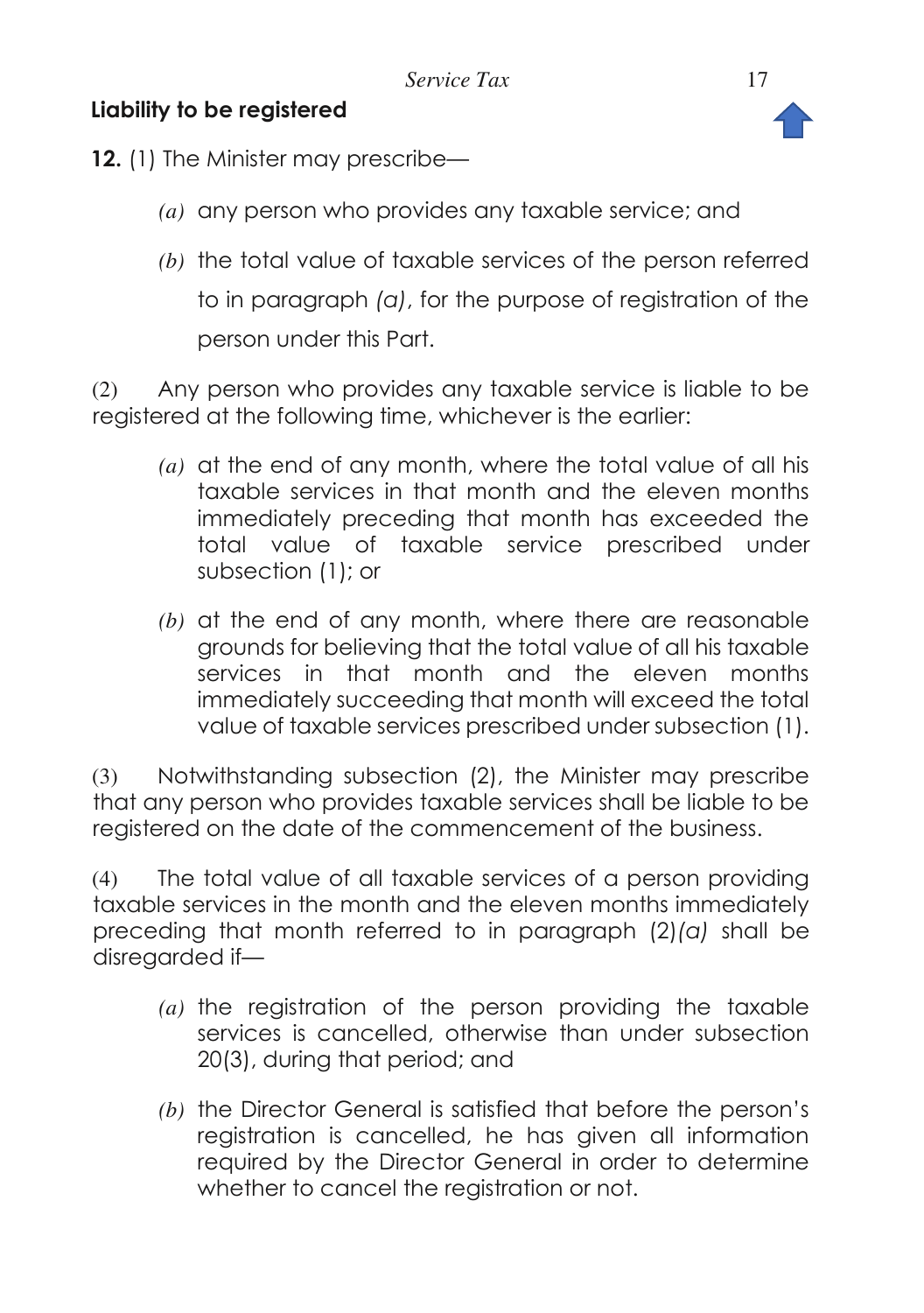<span id="page-17-0"></span>**13.** (1) Any person who is liable to be registered under section 12 shall apply to the Director General for registration as a registered person in the prescribed form not later than the last day of the month following the month in which he is liable to be registered as referred to in paragraph 12(2)*(a)* or *(b)* or subsection 12(3).

(2) Upon receipt of the application under subsection (1), the Director General may approve the registration, subject to such conditions as he deems fit.

(3) The Director General shall register the person under subsection (1) with effect from the first day of the month following the month in which the application under subsection (1) is made or from such earlier date as may be agreed between the Director General and the person but such date shall not be earlier than the date the person becomes liable to be registered.

(4) Where any person fails to comply with subsection (1), the Director General shall register that person on the date as the Director General may determine but not earlier than the date he is liable to be registered under section 12.

(5) Any person who fails to comply with subsection (1) commits an offence.

# **Voluntary registration**

<span id="page-17-1"></span>**14.** (1) Any person who is not liable to be registered under section 12 may apply to the Director General for registration as a registered person.

 (2) Upon receipt of the application under subsection (1), the Director General may approve the registration from such date as he may determine subject to such conditions as he deems fit.

# **Direction to treat persons as single taxable person**

<span id="page-17-2"></span>**15.** (1) Notwithstanding section 12, where the Director General is satisfied that any separation of business activities is artificial, he may make a direction requiring that—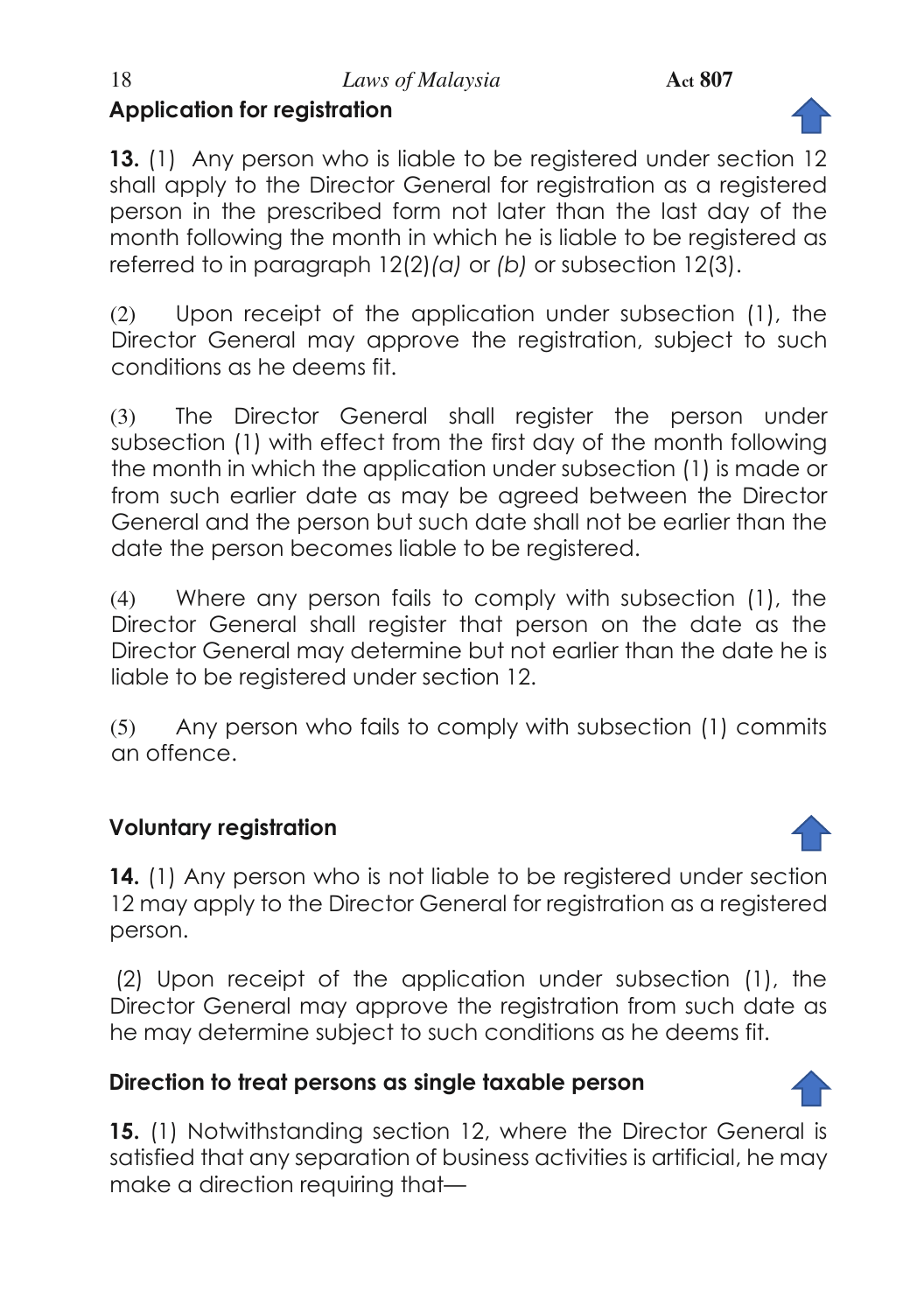#### *Service Tax* 19

- *(a)* the persons named in that direction be treated as a single taxable person carrying on the business activities described in that direction with effect from the date as specified in the direction; and
- *(b)* the single taxable person referred to in paragraph *(a)* to be registered with effect from the date as specified in the direction.
- (2) For the purposes of subsection (1), in determining whether any separation of business activities is artificial, regard shall be had to the extent to which the different persons carrying on those business activities are closely bound to one another by financial, economic and organizational links.
- (3) The Director General may make a direction under subsection (1) naming any person if the Director General is satisfied that—
	- *(a)* the person is providing or has provided any taxable service;
	- *(b)* the activities in the course of which the person provides or has provided those taxable service form only part of certain activities in the business and that the other activities in that business, whether or not that other activities are similar to the activities carried on by that person, are being carried on concurrently or previously, or both, by one or more other persons; and
	- *(c)* if all the taxable services provided in that business were taken into account, the person carrying on that business would, at the time of such direction is made, be required to be registered by virtue of section 12.
- (4) Any direction made under subsection (1) shall be served on each of the persons named in it.
- (5) Where, after a direction had been made under subsection (1), it appears to the Director General that any person who has not been named in that direction is providing any taxable services in the course of activities which should be regarded as part of the business activities, the Director General may make and serve on that person a supplementary direction adding that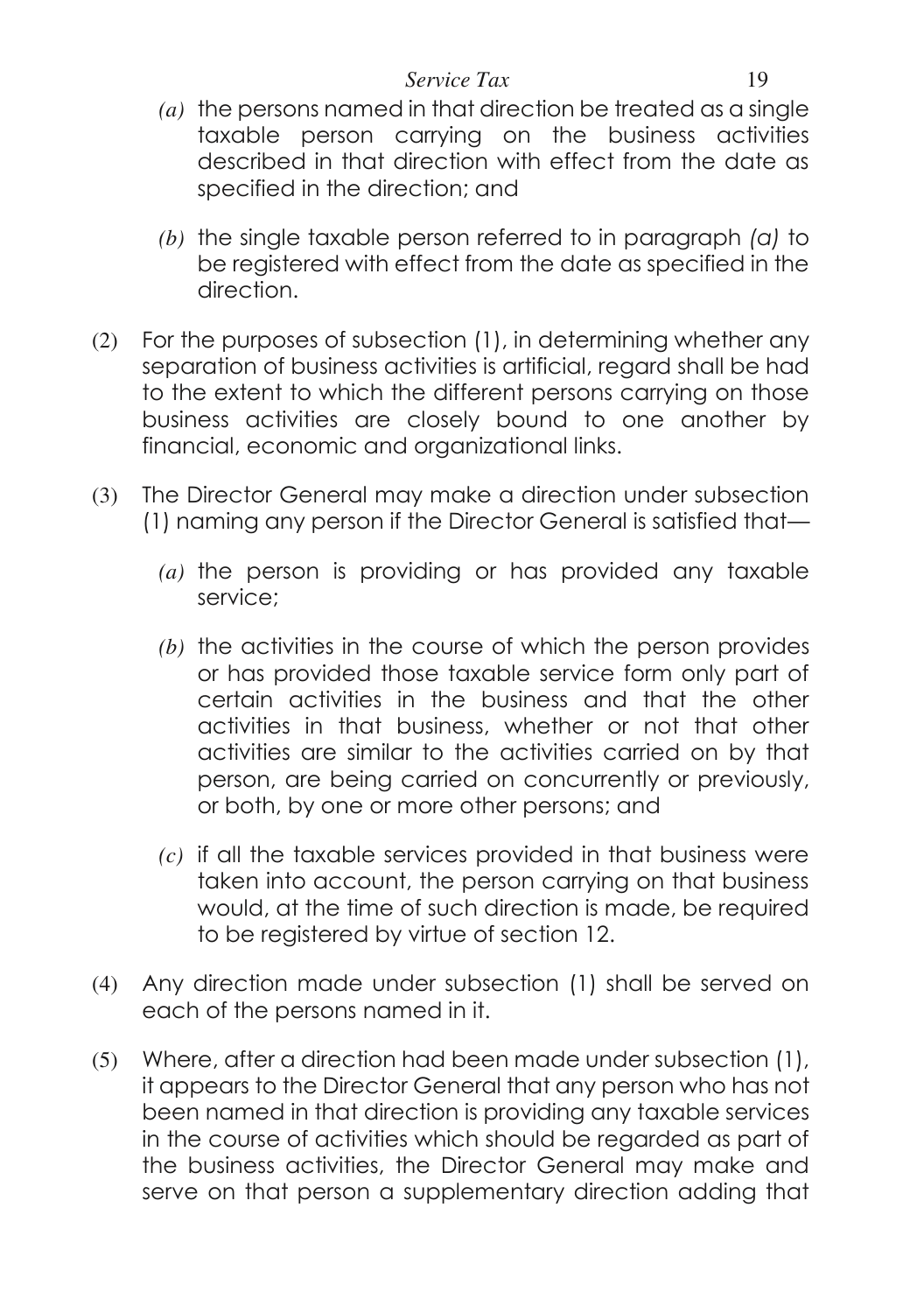20 *Laws of Malaysia* **Act 807** person's name to those of the persons named in the direction under subsection (1).

- (6) Upon the addition of the person's name in the direction under subsection (5), that person shall be treated as a single taxable person carrying on the business activities described in the direction under subsection (1) with effect from the date as specified in the direction.
- (7) Where, immediately before any direction including a supplementary direction is made, any person named in the direction has been registered in respect of the taxable service provided by him as specified in subsection (3) or (5), his registration shall be revoked by the Director General with effect from the date the single taxable person is registered under subsection (1).
- (8) Upon the revocation of registration under subsection (7), the person whose registration has been revoked together with all other persons named in the direction under subsection (1) shall be treated as a single taxable person.
- (9) In relation to a business specified in a direction, the persons named in such direction together with any person named in a supplementary direction relating to that business, being the persons who together are to be treated as a single taxable person, are referred to as "the constituent members" in subsections (10) and (11).
- (10) Where any direction is made under subsection (1)—
	- *(a)* the single taxable person carrying on the business specified in the direction shall be registered in such name as the persons named in the direction may jointly nominate by notice in writing given to the Director General not later than fourteen days after the date the direction is served on the last of such persons named in the direction or, in default of such nomination, in such name as may be specified in the direction;
	- *(b)* any taxable service provided by one of the constituent members in the course of the activities of the single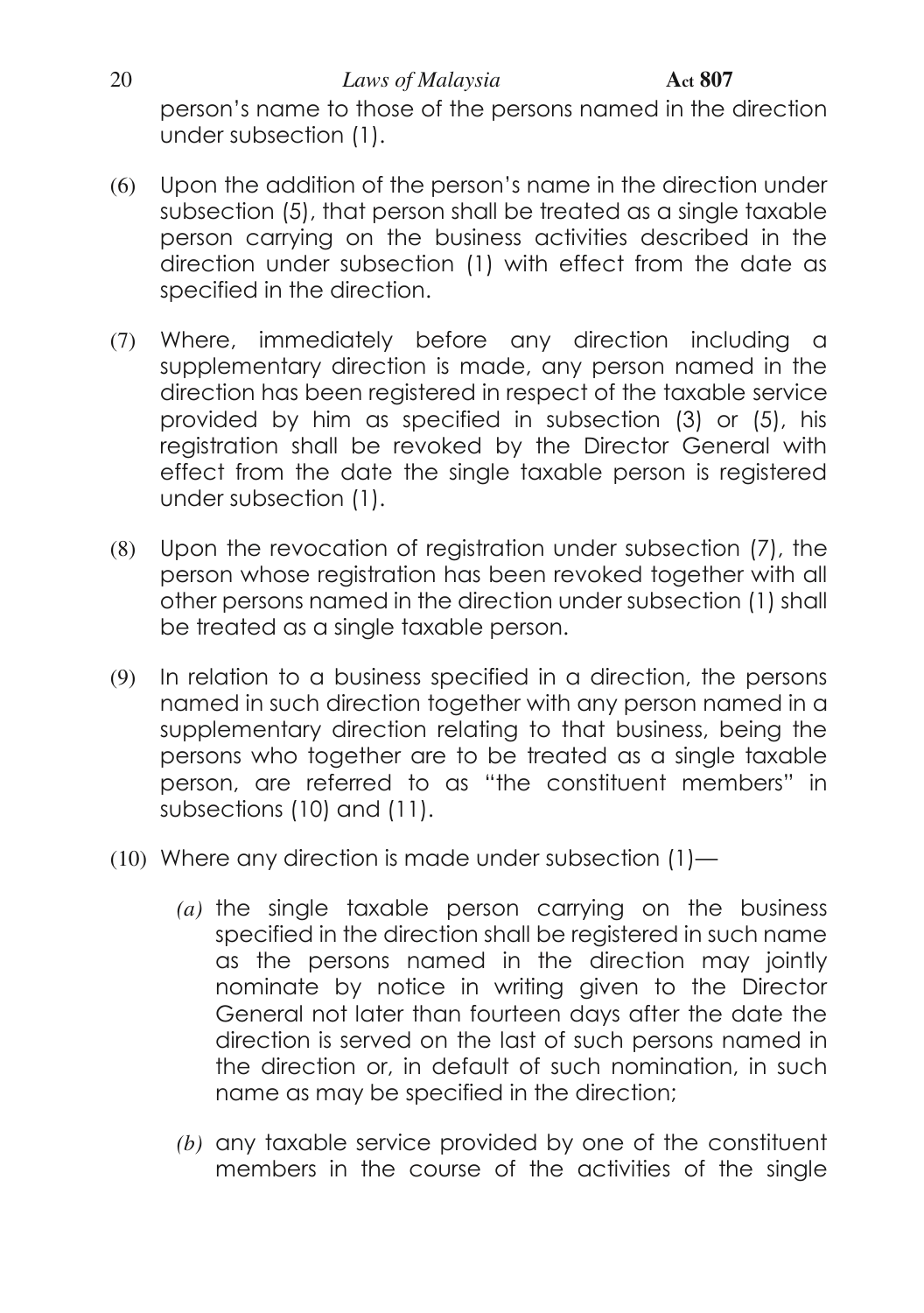#### *Service Tax* 21

taxable person shall be treated as being taxable service provided by the single taxable person;

- *(c)* each of the constituent members shall be jointly and severally liable for any service tax due and payable by the single taxable person;
- *(d)* without prejudice to paragraph *(c)*, any failure by the single taxable person to comply with any requirement imposed under this Act shall be treated as a failure by each of the constituent members severally; and
- *(e)* subject to paragraphs *(a)* to *(d)*, the constituent members shall be treated as a partnership carrying on the business of the single taxable person and any question as to the scope of the activities of that business at any time shall be determined accordingly.
- (11) Where it appears to the Director General that any person who is one of the constituent members should no longer be regarded as such for the purposes of paragraphs (10)*(c)* and *(d)* and the Director General gives notice in writing to that effect, that person—
	- *(a)* shall not have any liability by virtue of paragraphs (10)*(c)* and *(d)* for anything done after the date specified in that notice; and
	- *(b)* on the date as specified in the notice, shall be treated as having ceased to be a member of the partnership referred to in paragraph (10)*(e)*.

# **Registration of partnership**



- <span id="page-20-0"></span>**16.** (1) The registration of—
	- *(a)* persons carrying on a business in a partnership as a registered person shall be in the name of the firm; and
	- *(b)* the same persons carrying on separate businesses in a partnership as a registered person shall be in the separate names of the respective firms.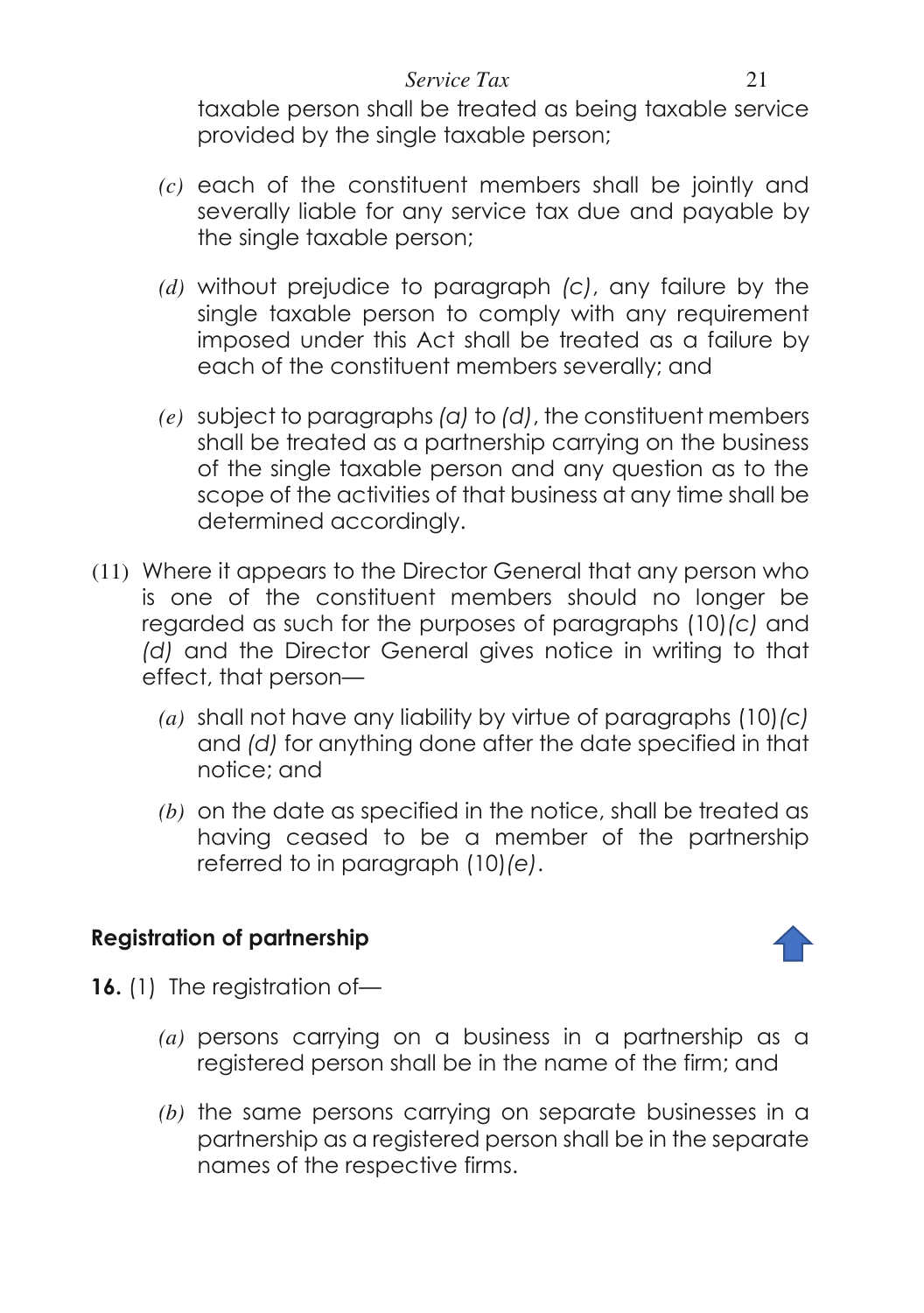#### 22 *Laws of Malaysia* **Act 807**

(2) In determining whether taxable services are provided to or by the persons referred to in subsection (1), no account shall be taken of any change in the partnership.

(3) Any person who ceases to be a partner in a partnership shall—

- *(a)* notify the Director General in writing of the date of cessation within thirty days from the date of cessation; and
- *(b)* pay for the proportion of the partnership's liability on any service tax due and payable on any taxable services provided by the partnership until the date of cessation.

(4) Where any person ceases to be a partner in a partnership under subsection (3) during any taxable period, any notice, whether of assessment or otherwise, which is served on the partnership and relates to the taxable period or to any other taxable period during the whole or part of which he was a partner in the partnership, shall be deemed as to have been served also on him.

(5) Notwithstanding any written law to the contrary, any notice, whether of assessment or otherwise, which is addressed to a partnership by the name in which it is registered under this Act, and is served in accordance with this Act shall be deemed— *(a)* as having been properly served on the partnership; and

 *(b)* where subsection (4) applies, as having been properly served on any previous partner.

(6) Subsections (1) and (3) shall not affect the extent to which a partner is liable for service tax owed by the firm under any other written law.

(7) Where a person is a partner in a firm during part only of a taxable period, his liability for service tax on any taxable service provided by the firm during the taxable period shall be the proportion of the firm's liability as may be just.

(8) Where any notice is required to be given by a partnership under this Act, it shall be the joint and several liabilities of all partners to give the notice, except that if a notice is given by any of the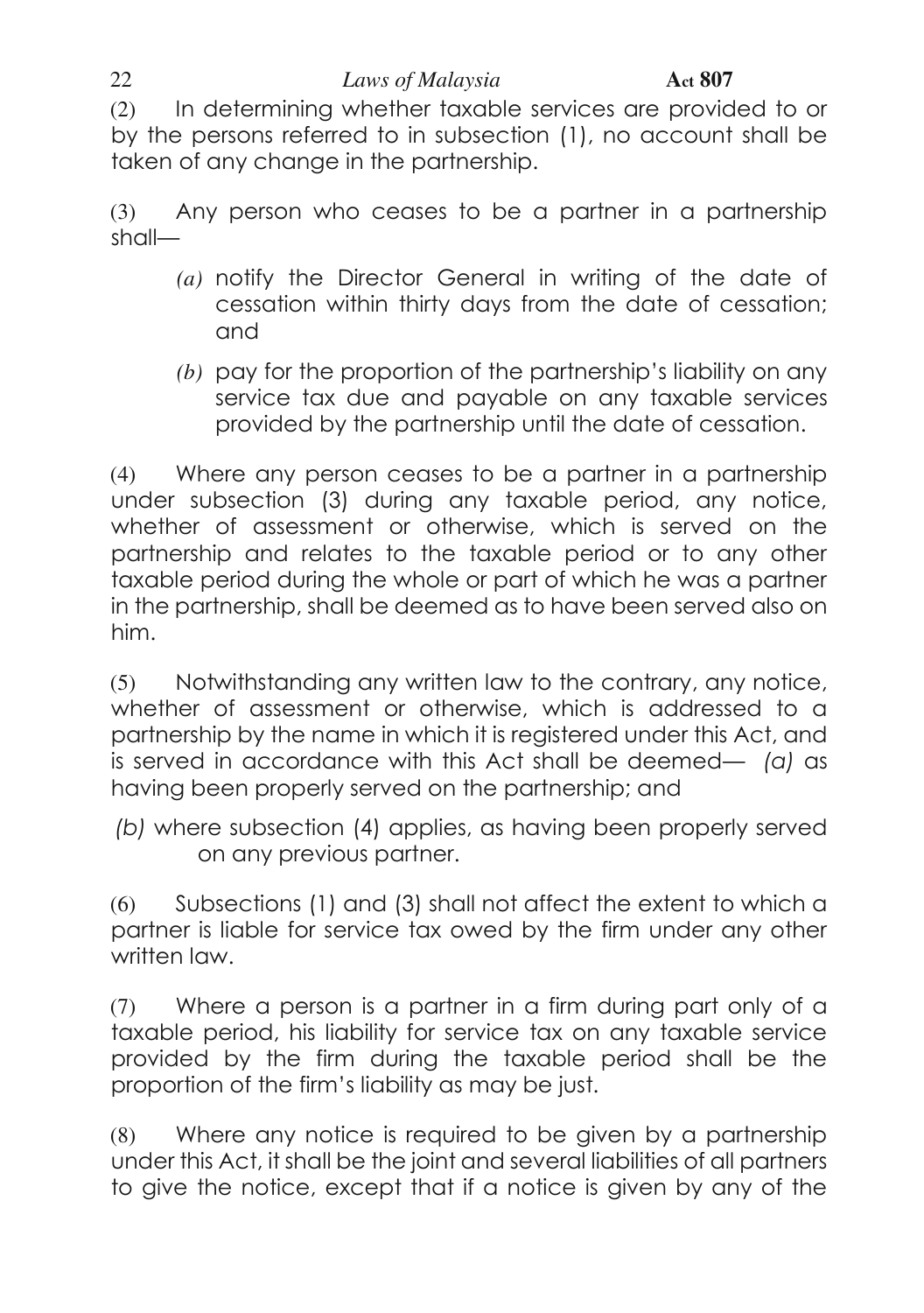*Service Tax* 23

partners, it shall be regarded as sufficient compliance with the requirement.

(9) Any person who contravenes paragraph (3)*(a)* or *(b)* commits an offence.

(10) For the purposes of this section, a partnership excludes a limited liability partnership.

## **Registration of branches or divisions**

<span id="page-22-0"></span>**17.** (1) Where any business of a registered person is carried on by one or more branches or divisions, the registered person may apply to the Director General, in the prescribed form, for any of the branches or divisions to be registered in the name of the branch or division.

(2) The Director General may approve an application made under subsection (1) subject to such conditions as he deems fit if he is satisfied that the registered person has fulfilled the following requirements:

- *(a)* it is likely to cause real difficulty for the registered person to submit a single return in respect of all the branches or divisions but for the separate registration;
- *(b)* each branch or division maintains a separate account in respect of its activities;
- *(c)* each branch or division is separately identifiable by reference to the nature of the activities carried on by or the location of the branch or division; and
- *(d)* each branch or division has the same taxable period.

(3) The Director General may, at any time, by notice in writing to the registered person, cancel the registration approved under subsection (2) in respect of any or all of the branches or divisions if he is satisfied that—

*(a)* the registered person has failed to comply with any condition imposed by the Director General under subsection (2);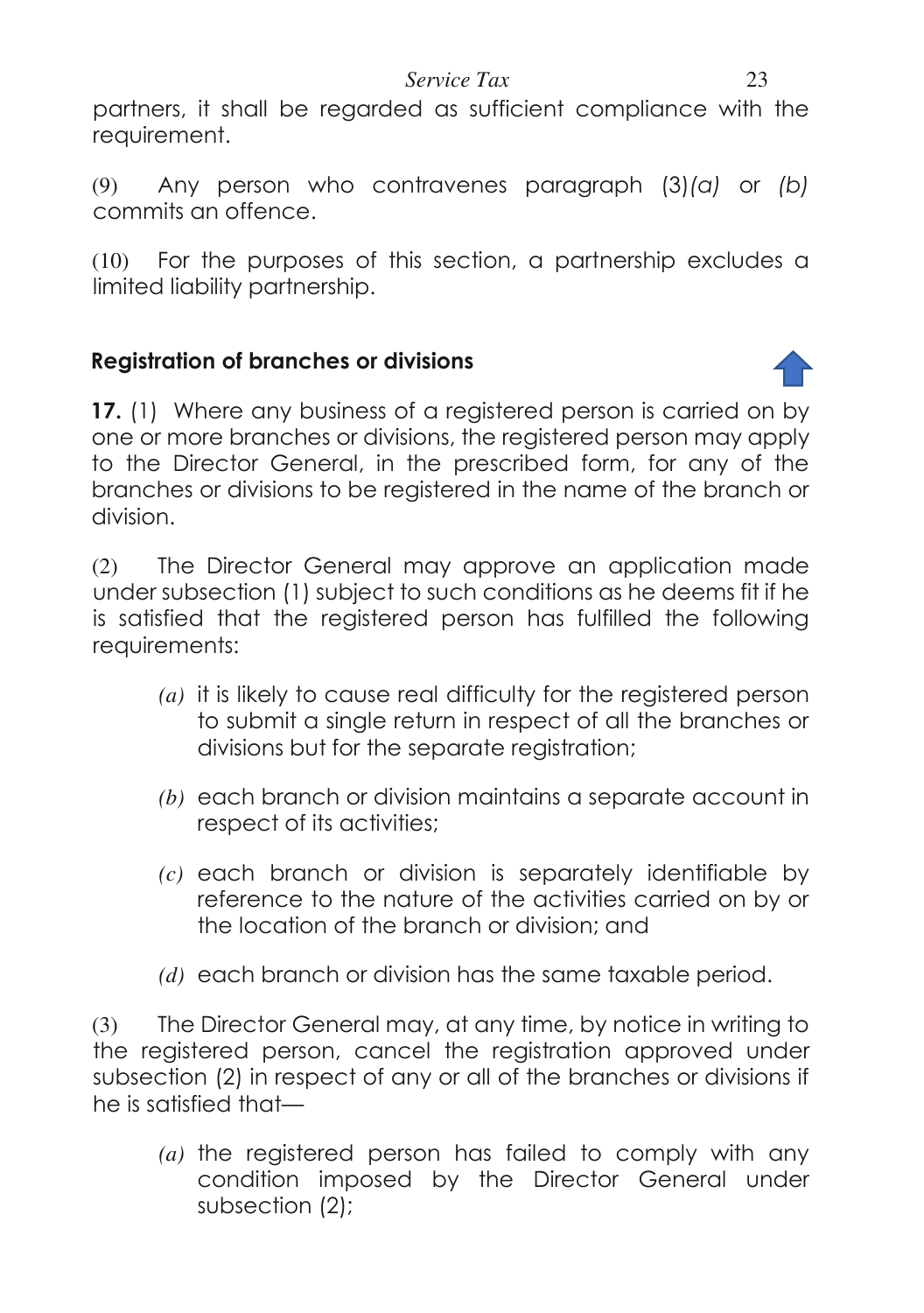- *(b)* any of the requirements referred to in subsection (2) has ceased to apply;
- *(c)* the registered person has provided any false, misleading or inaccurate declaration or information in his application under subsection (1); or
- *(d)* it is necessary for the protection of the revenue.

(4) Where the Director General cancels the registration in accordance with subsection (3), the cancellation shall have effect from the date as the Director General may determine.

(5) Subject to subsection (6), the registered person may apply in writing to the Director General for any branch or division separately registered under subsection (2) to cease to be so registered, and the Director General may cancel the separate registration with effect from the date of application or from such later date as the Director General may determine.

(6) A registered person registered under subsection (2) shall remain registered for a period of not less than two years or such other shorter period as the Director General may determine.

# **Cessation of liability to be registered**

<span id="page-23-0"></span>**18.** (1) Subject to subsection (2), any registered person shall cease to be liable to be registered at the end of any month where the Director General is satisfied that the total value of all his taxable services in that month and the eleven months immediately succeeding that month (hereinafter referred to as "the period of twelve months") does not exceed the total value of taxable services prescribed under paragraph 12(1)*(b)*.

 (2) A registered person shall not cease to be liable to be registered by virtue of subsection (1) where the Director General is satisfied that the reason the total value of all his taxable services does not exceed the total value of taxable services prescribed under paragraph 12(1)*(b)* is that in the period of twelve months referred to in subsection (1) he temporarily ceases providing such taxable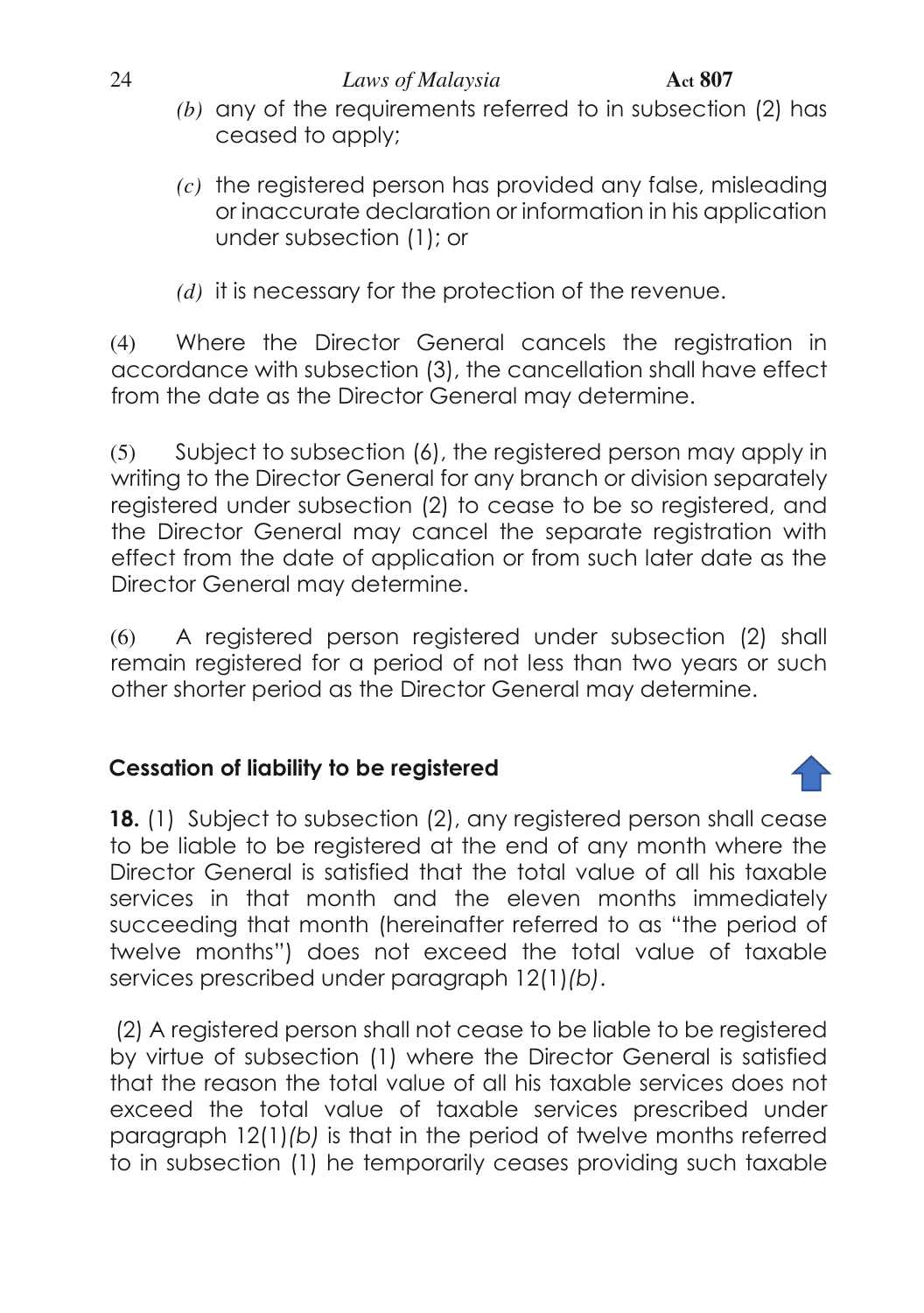#### *Service Tax* 25

services, or suspends providing such taxable services, for a period of thirty days or more.

# **Notification of cessation of liability**

<span id="page-24-0"></span>**19.** (1) A person registered under section 13 or 14—

- *(a)* who ceases to carry on business of providing taxable services; or
- *(b)* who ceases to be liable to be registered under section 18,

as the case may be, shall notify the Director General in writing of that fact and the date of cessation within thirty days from the date of cessation.

 (2) Any person who contravenes subsection (1) commits an offence.

## **Cancellation of registration**

<span id="page-24-1"></span>**20.** (1) Where a registered person makes a notification under section 19, the Director General may cancel the person's registration from the date the registered person ceased to provide taxable services or ceased to be liable to be registered under section 18, as the case may be, or from such later date as the Director General may determine if he is satisfied that the registered person can be deregistered.

(2) Where there is no notification made under section 19 and the Director General is satisfied that a registered person has ceased to provide taxable services or has ceased to be liable to be registered under section 18, the Director General may cancel his registration from the date the registered person ceased to provide taxable services or ceased to be liable to be registered under section 18, as the case may be, or from such later date as the Director General may determine.

(3) Where the Director General is satisfied that on the day on which a person was registered—



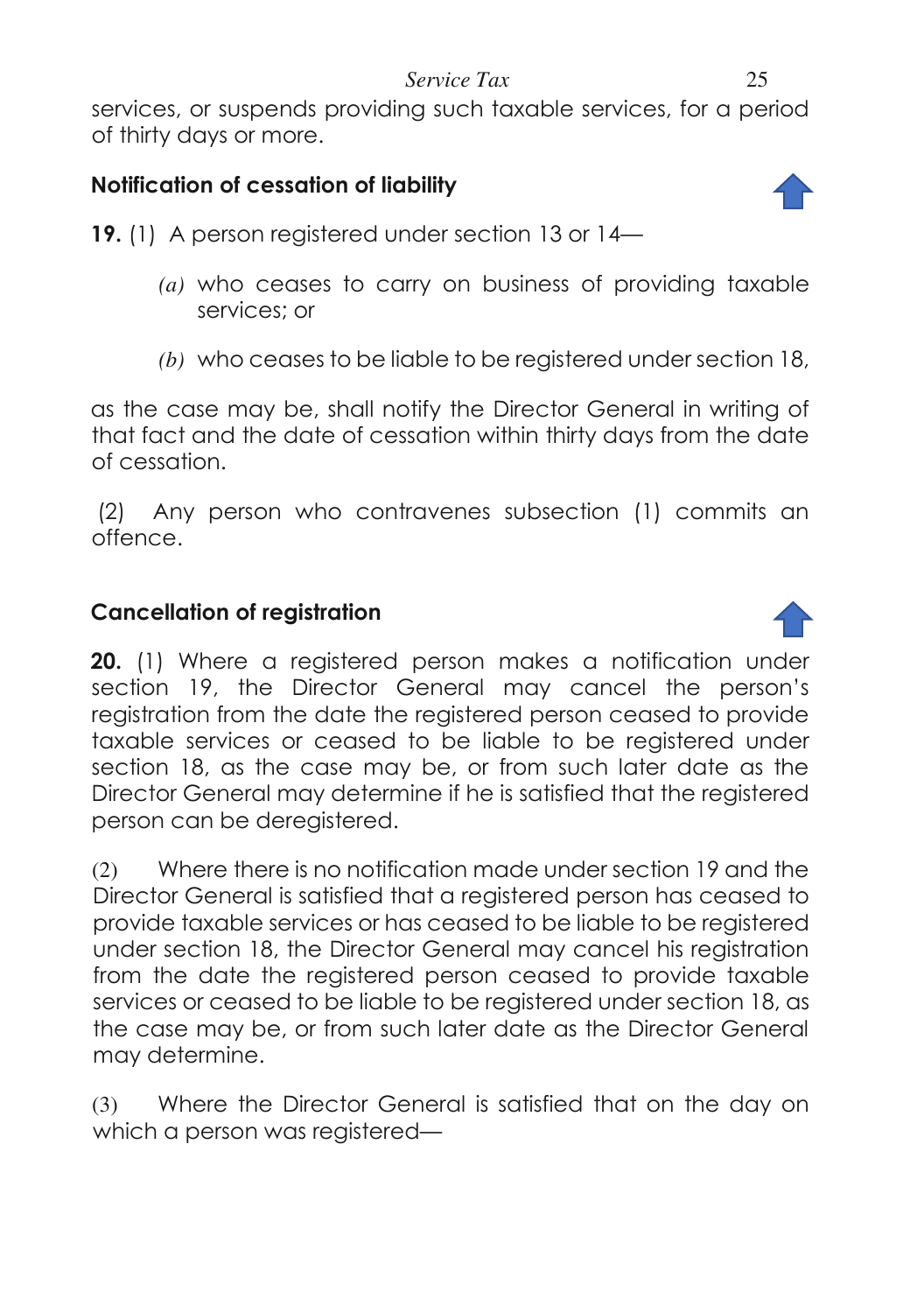#### 26 *Laws of Malaysia* **Act 807**

- *(a)* in the case of a person who was registered under section 13, the person was not liable to be registered under section 12 or has ceased to provide taxable services; or
- *(b)* in the case of a person who was registered under section 14, the person was not providing taxable services or has ceased to provide taxable services,

the Director General may cancel the registration of such person with effect from the date as determined by the Director General in the notification in writing to such person.

(4) The Director General may cancel the registration of a registered person under subsection 14(2) if the registered person is in breach of any conditions imposed in relation to such registration with effect from the date of the breach or from such later date as determined by the Director General.

## Part V

# ACCOUNTING, ASSESSMENT, RECOVERY, ETC.

# **Invoices**

<span id="page-25-0"></span>**21.** (1) Every registered person who provides any taxable service shall issue an invoice containing prescribed particulars in the national language or English language to the customer in respect of the transaction.

(2) No invoice showing an amount which purports to be service tax shall be issued on the provision of services—

- (a) which are not taxable services; or
- (b) by a person who is not a registered person.

(3) The amount of service tax payable shall be collected by the registered person from the customer in addition to the value and any other amount due and payable by the customer in respect of the taxable services.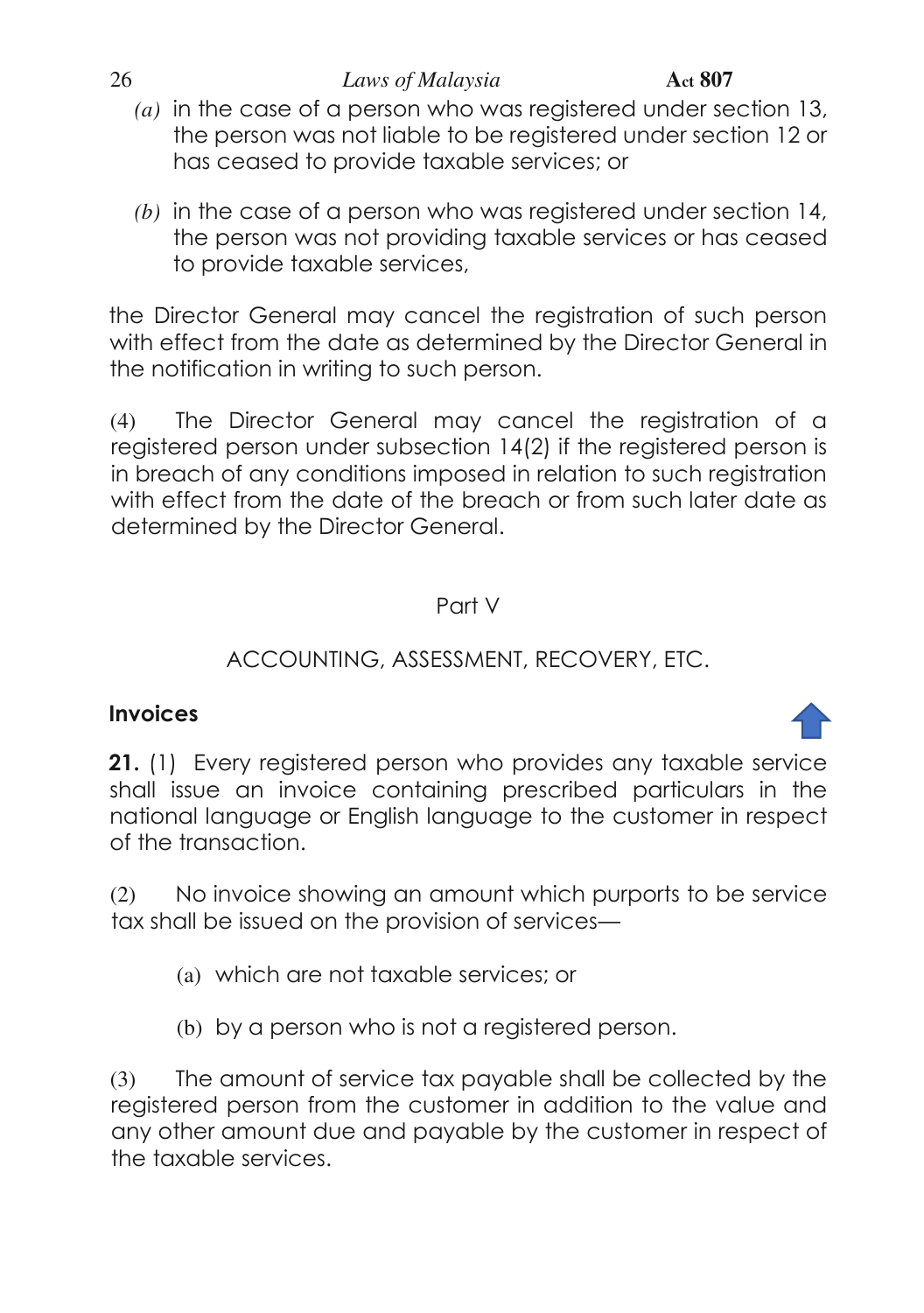(4) Any person who contravenes subsection (1), (2) or (3) commits an offence.

# **Production of invoices by computer**

<span id="page-26-0"></span>**22.** For the purposes of any provision under this Act relating to an invoice, a registered person shall be treated as having issued an invoice to a customer notwithstanding that there is no delivery of any equivalent document in paper form to the customer if the prescribed particulars referred to in subsection 21(1) are recorded in a computer and—

- (a) are transmitted or made available to the customer by electronic means; or
- (b) are produced on any material other than paper and are delivered to the customer.

# **Credit notes and debit notes**

<span id="page-26-1"></span>**23.** Where any taxable service is provided by any registered person which involves the issuance and receipt of credit notes or debit notes under the prescribed circumstances and conditions, such registered person shall make deduction or addition of service tax in his returns accordingly, and the credit notes and debit notes shall contain the prescribed particulars.

# **Duty to keep records**

<span id="page-26-2"></span>**24.** (1) Every taxable person shall keep complete and true records written up to date of all transactions which affect or may affect his liability to service tax, including the following records:

- *(a)* all records of provision of taxable services by or to that taxable person including invoices, receipts, debit notes and credit notes; and
- *(b)* all other records as the Director General may determine.
- (2) Any record kept under this section shall be—



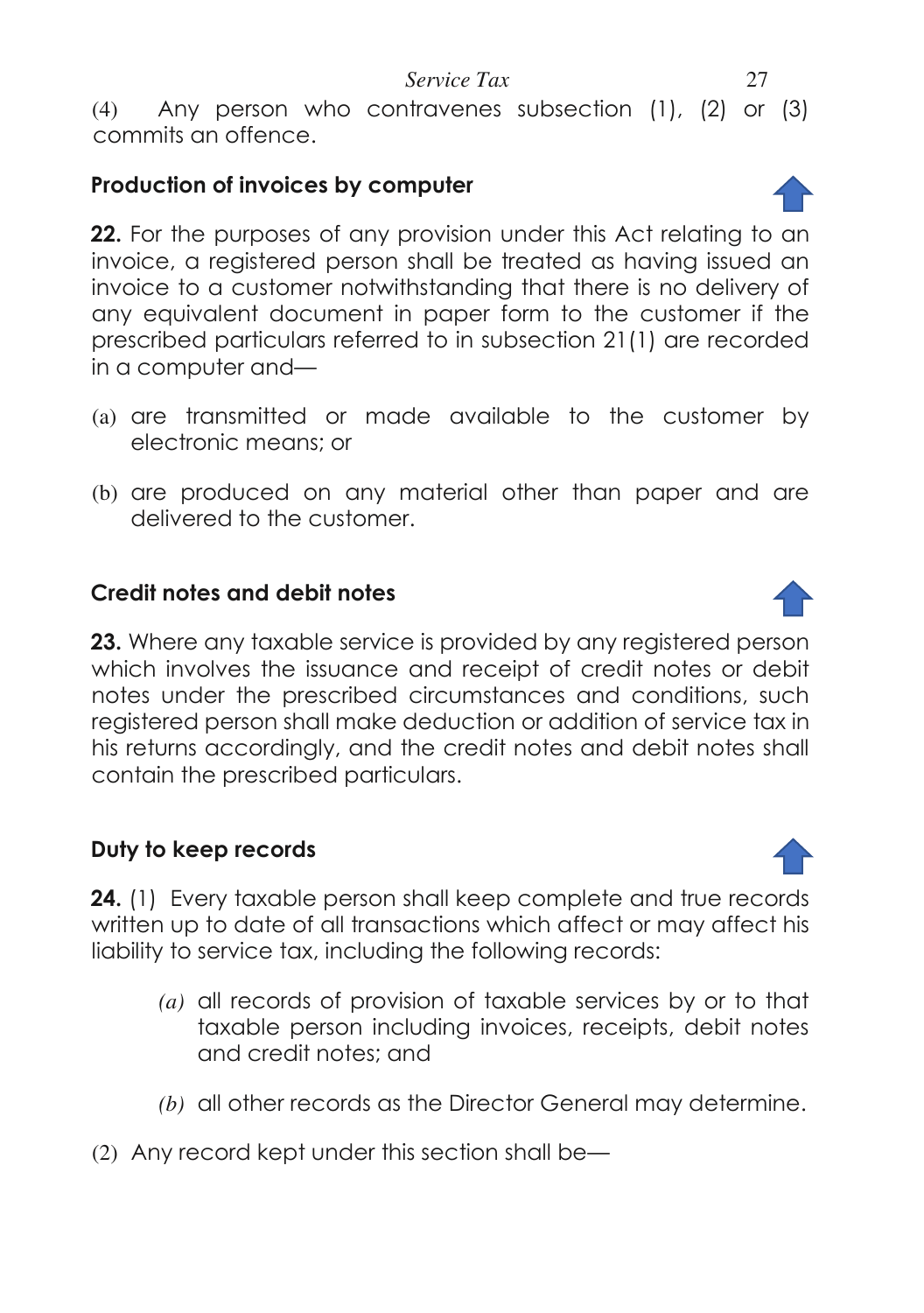- *(a)* preserved for a period of seven years from the latest date to which the record relates;
- *(b)* in the national language or English language; and
- *(c)* kept in Malaysia, except as otherwise approved by the Director General and subject to such conditions as he deems fit.
- (3) Where the record is in an electronically readable form, the record shall be kept in such manner as to enable the record to be readily accessible and convertible into writing.
- (4) Where the record is originally in a manual form and is subsequently converted into an electronic form, the record shall be retained in its original form prior to the conversion.
- (5) A copy of the record shall be admissible in evidence in any proceedings to the same extent as the record itself.
- (6) Any person who contravenes subsection (1), (2), (3) or (4) commits an offence and shall, on conviction, be liable to a fine not exceeding fifty thousand ringgit or to imprisonment for a term not exceeding three years or to both.

# **Taxable period**

<span id="page-27-0"></span>**25.** (1) The first taxable period of every taxable person shall begin from the date he should have been registered under section 13 and end on the last day of the following month and the subsequent taxable period shall be a period of two months ending on the last day of any month of any calendar year.

(2) A taxable person may apply in writing to the Director General for a taxable period other than the period as determined under subsection (1).

(3) The Director General may, upon receiving any application under subsection (2)—

*(a)* allow the application and the taxable period shall be the period as applied for;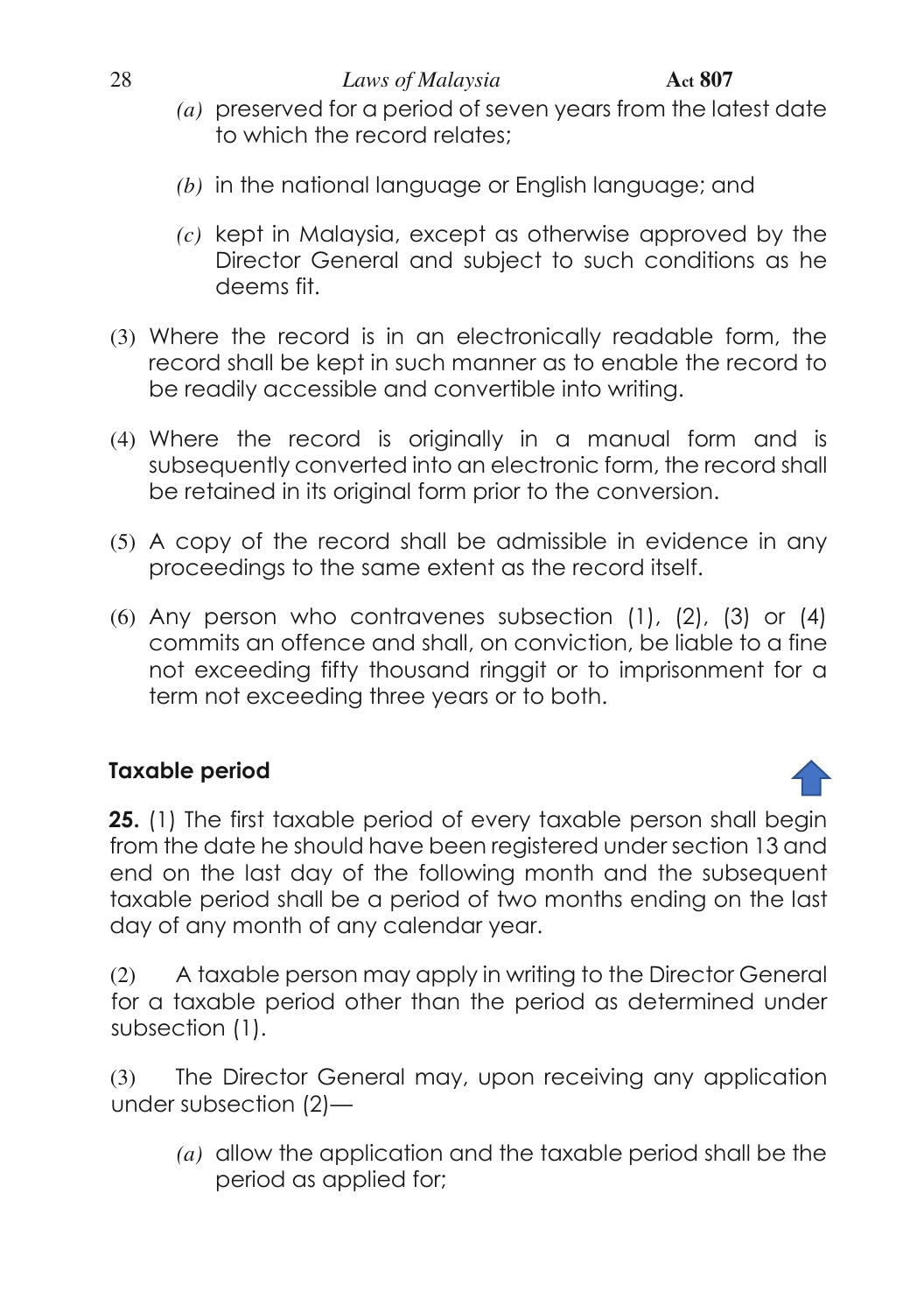- *(b)* refuse the application and the taxable period shall remain as determined under subsection (1); or
- *(c)* vary the length of the taxable period or the date on which the taxable period begins or ends.

(4) The Director General may, as he deems fit, reassign the taxable person to any taxable period other than the period to which he has been previously determined under subsection (1) or (3).

# <span id="page-28-0"></span>**Furnishing of returns and payment of service tax due and payable**

**26.** (1) Every taxable person shall, in respect of his taxable period, account for the service tax due in a return as may be prescribed and the return shall be furnished to the Director General in the prescribed manner not later than the last day of the month following the end of his taxable period to which the return relates.

- (2) Where a taxable period has been varied under paragraph 25(3)*(c)* and notwithstanding subsection (1), the return shall be furnished within thirty days from the end of the varied taxable period.
- (3) A registered person who ceases to be liable to be registered under section 18 or ceases to carry on business of providing taxable services under section 19 shall, not later than thirty days after such cessation, or such later date as the Director General may allow, furnish a return containing particulars as the Director General may determine in respect of that part of the last taxable period during which the person was registered.
- (4) Any taxable person who is required to furnish a return under this section shall pay to the Director General the amount of service tax due and payable by him in respect of the taxable period to which the return relates not later than the last day on which he is required to furnish the return.
- (5) The return referred to in subsections (1), (2) and (3) shall be furnished whether or not there is service tax to be paid.
- (6) Any taxable person who—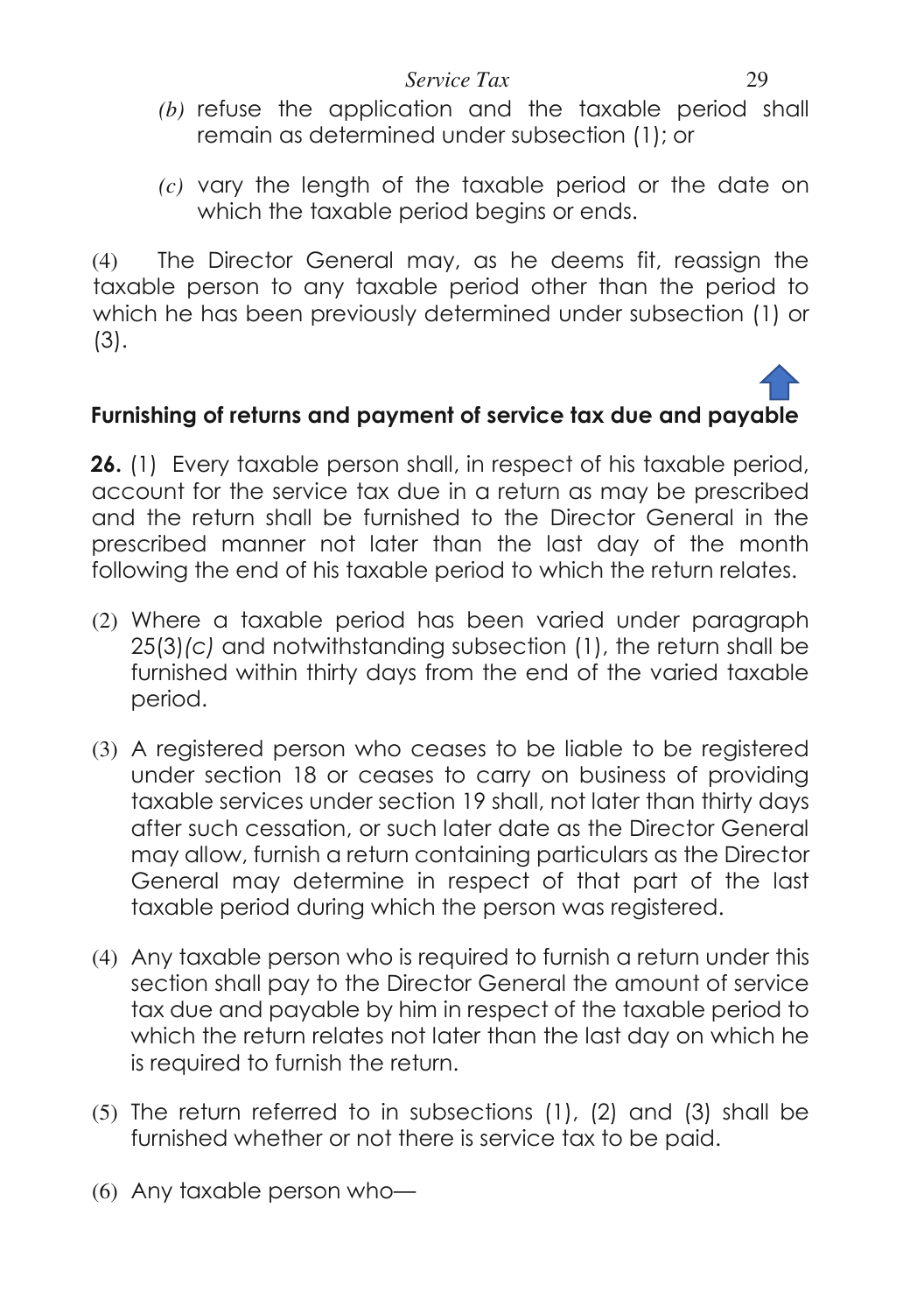- *(a)* contravenes subsection (1), (2) or (3); or
- *(b)* furnishes an incorrect return,

commits an offence and shall, on conviction, be liable to a fine not exceeding fifty thousand ringgit or to imprisonment for a term not exceeding three years or to both.

- (7) Any taxable person who fails to pay to the Director General the amount of service tax due and payable under subsection (4) commits an offence and shall, on conviction, be liable to a fine not exceeding fifty thousand ringgit or to imprisonment for a term not exceeding three years or to both.
- (8) Where any service tax due and payable is not paid wholly or partly by any taxable person after the last day on which it is due and payable under subsection (4) and no prosecution is instituted, the taxable person shall pay—
	- *(a)* for the first thirty-day period that the service tax is not paid wholly or partly after the expiry of the period specified under subsection (4), a penalty of ten percent of the amount of service tax which remains unpaid;
	- *(b)* for the second thirty-day period that the service tax is not paid wholly or partly after the expiry of the period specified under subsection (4), an additional penalty of fifteen per cent of the amount of service tax which remains unpaid; and
	- *(c)* for the third thirty-day period that the service tax is not paid wholly or partly after the expiry of the period specified under subsection (4), an additional penalty of fifteen per cent of the amount of service tax which remains unpaid.
- (9) Subject to subsection (11), prosecution for the offence under subsection (7) may be instituted after the expiry of the period specified in paragraph (8)*(c)*.
- (10)The court may order that any taxable person who is convicted for the offence under subsection (7) to pay the penalty as specified in subsection (8).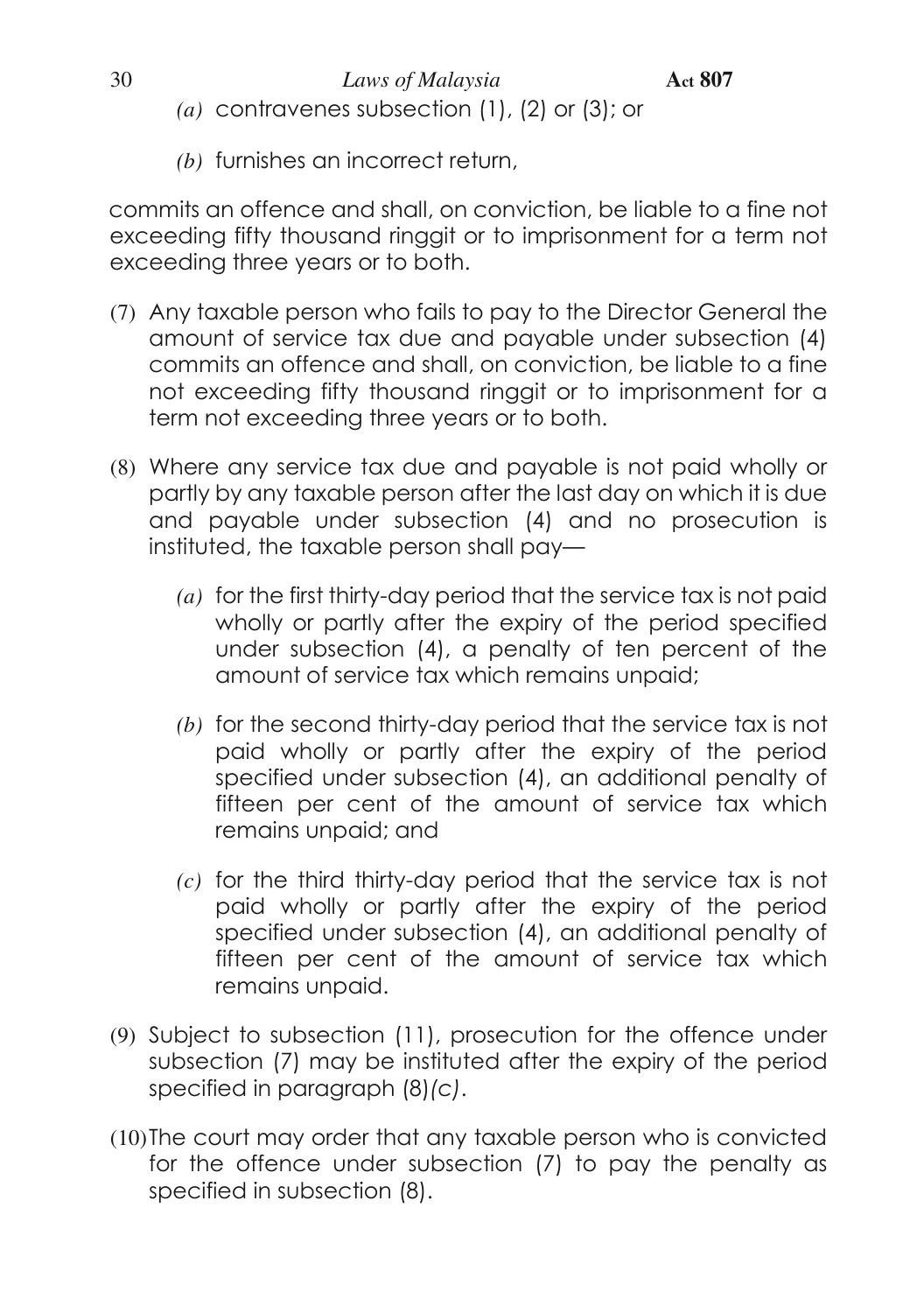(11)No prosecution for the offence under subsection (7) shall be instituted against any taxable person who has paid the amount of service tax due and payable, and the penalty specified under subsection (8) within the period specified in subsection (8).

# **Power to assess**



- <span id="page-30-0"></span>**27.** (1) Where any taxable person—
	- *(a)* fails to apply for registration under section 13;
	- *(b)* fails to furnish a return under section 26; or
	- *(c)* furnishes a return which appears to the Director General to be incomplete or incorrect;

the Director General may assess to the best of his judgment the amount of service tax due and payable, and the penalty payable under subsection 26(8), if any, by the taxable person and shall forthwith notify him of the assessment in writing.

- (2) Where an amount has been paid to any person as being a refund of service tax under this Act which ought not to have been paid to him, the Director General may assess the amount of the refund as being service tax due and payable by him and shall forthwith notify him of the assessment in writing.
- (3) The assessment under subsections (1) and (2) shall not be made more than six years from the date on which the service tax was due and payable or from the date on which the refund of service tax was made, as the case may be, except where in the opinion of the Director General any form of fraud or willful default has been committed by or on behalf of any person in relation to the service tax or refund, the Director General may, for the purposes of making good any loss of service tax or payment of refund of service tax attributable to the fraud or willful default, make an assessment at any time.
- (4) Where—
	- *(a)* the Director General has made an assessment of service tax under subsection (1) in respect of paragraph (1)*(a)* or *(b)*;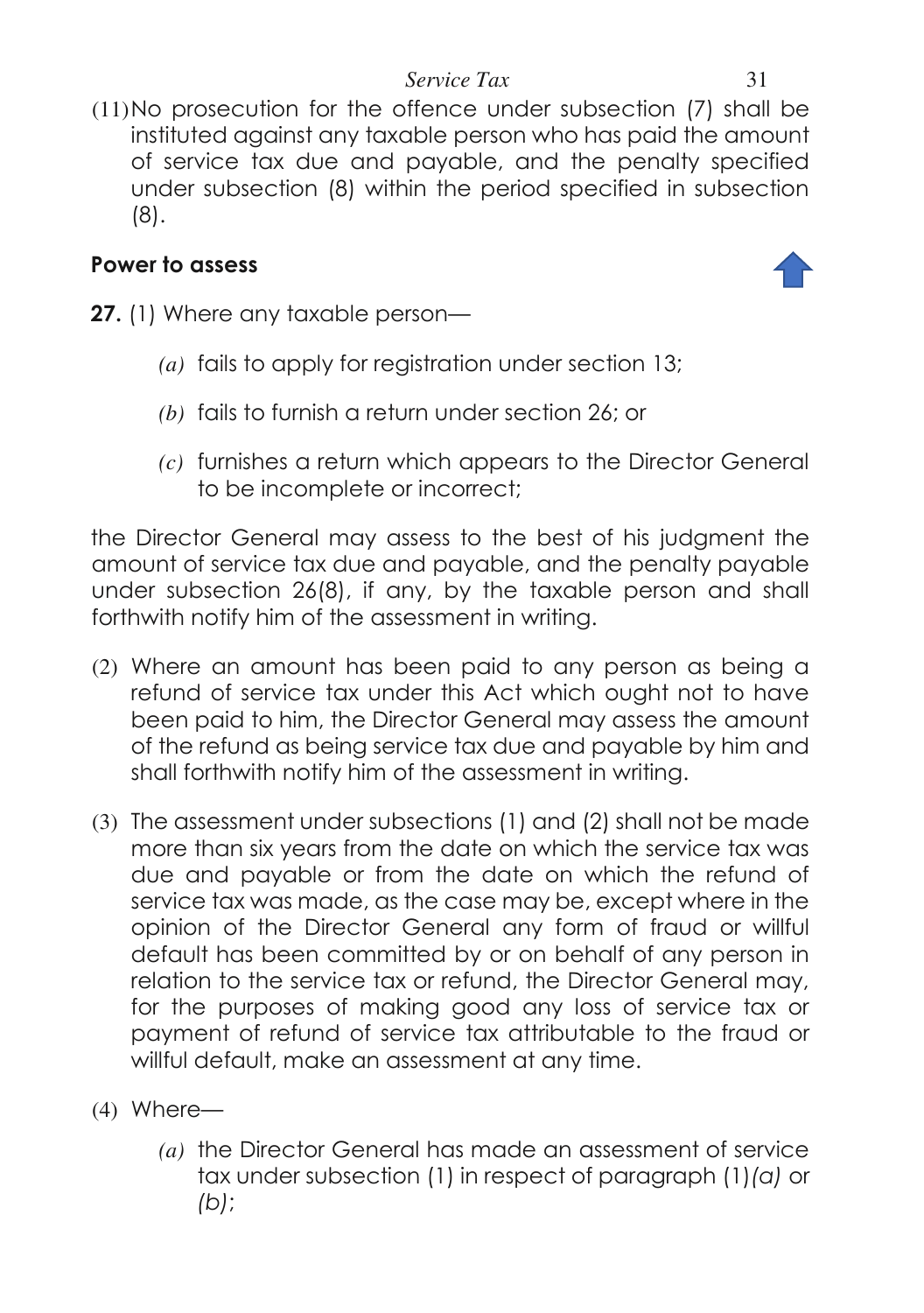#### 32 *Laws of Malaysia* **Act 807**

- *(b)* the service tax assessed under paragraph *(a)* has been paid but no return has been furnished for the taxable period to which the assessment relates; and
- *(c)* the taxable person fails to furnish a return for any subsequent taxable period,

the Director General may, as he deems fit, assess an amount of service tax greater than that which he otherwise would have considered to be appropriate.

- (5) Where it appears to the Director General that the amount which ought to have been assessed in an assessment under subsection (1), (2) or (4) exceeds the amount which was so assessed, he may—
	- *(a)* under the same provision as that assessment was made; and
	- *(b)* within the taxable period during which that assessment could have been made,

make a supplementary assessment of the amount of the excess and shall forthwith notify the taxable person in writing accordingly.

- (6) Where an amount of service tax and penalty, if any, has been assessed and notified to any taxable person under subsection (1), (2) or (5), it shall be deemed to be an amount of service tax due and payable, and penalty payable, by him and may be recovered accordingly and the amount of service tax and penalty, if any, shall be paid by the taxable person, whether or not that taxable person appeals against the assessment, to the Director General unless or except to the extent that the assessment has been withdrawn or reduced by the Director General.
- (7) The Director General may make any alteration in or addition to the assessment made under this section as he deems fit to ensure the correctness of the assessment and shall forthwith notify the person in writing.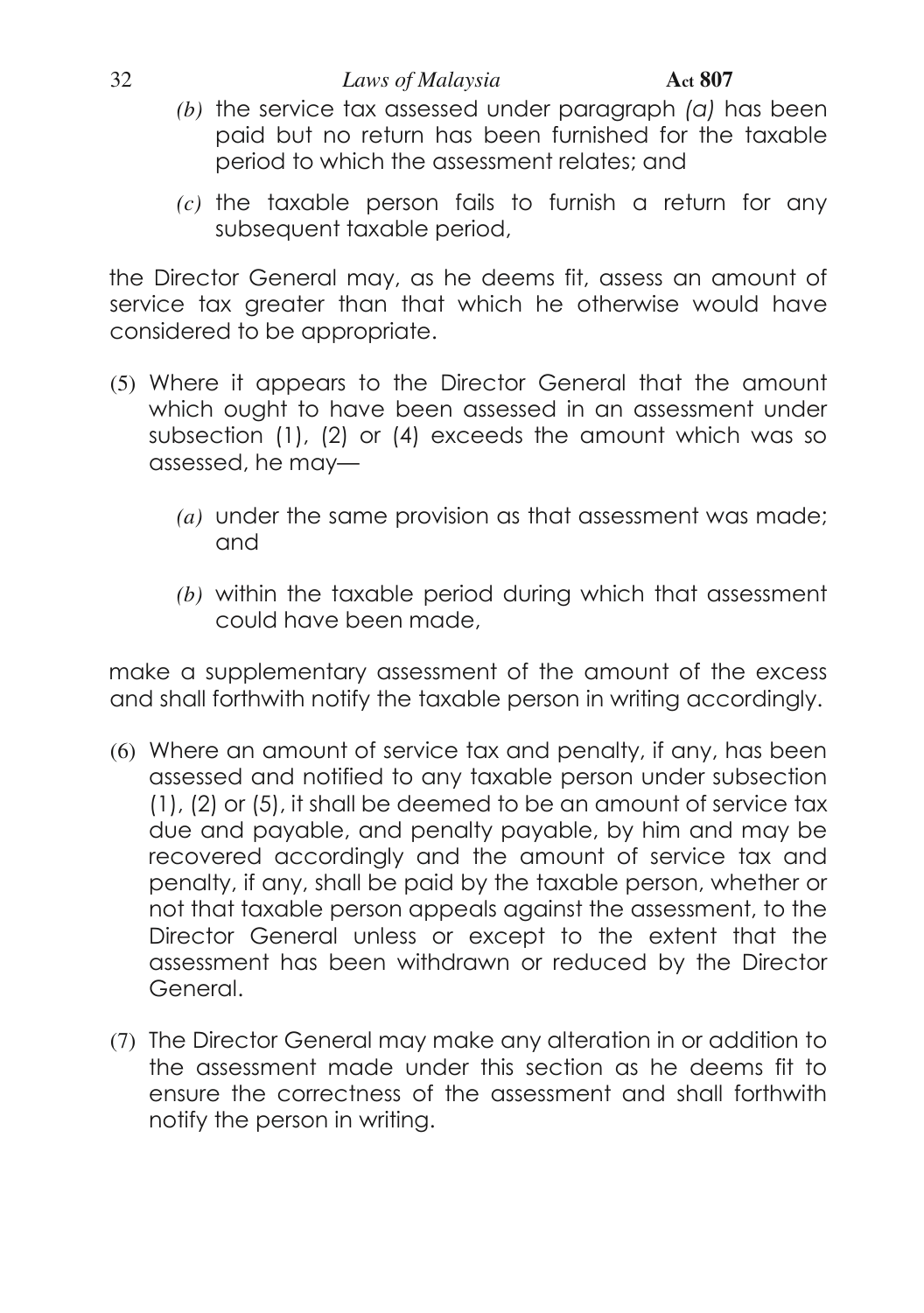## *Service Tax* 33 **Recovery of service tax, etc., as civil debt**



<span id="page-32-0"></span>**28.** (1) Without prejudice to any other remedy and notwithstanding any review or appeal against any decision of the Director General under section 81, any service tax due and payable, any surcharge accruing, or any penalty, fee or other money payable, under this Act may be recovered as a civil debt due to the Government.

- (2) Where an invoice shows a provision of taxable service as having taken place with service tax chargeable on the service, there shall be recoverable from the person who issued the invoice an amount equals to—
	- *(a)* that which is shown in the invoice as service tax; or
	- *(b)* so much of the total amount shown as payable as is to be taken as representing service tax, if service tax is not separately shown in the invoice, for the provision of such taxable service.
- (3) Subsection (2) shall apply whether or not—
	- *(a)* the invoice is an invoice issued under section 21 or 22;
	- *(b)* the provision of taxable service shown on the invoice actually takes or has taken place or the amount shown as service tax or any amount of service tax is or was chargeable on the provision of the taxable service; or *(c)*  the person issuing the invoice is a registered person,

and any amount recoverable from the person under subsection (2) shall be recoverable as such and shall otherwise be recoverable as a civil debt due to the Government.

- (4) In any proceedings to recover the service tax, surcharge, penalty, fee or other money under subsection (1), the production of a certificate signed by the Director General—
	- *(a)* stating that any service tax, surcharge, penalty, fee or other money and the amount shown in the certificate as due and payable, accruing or payable, in any return, assessment or notice made under this Act from a person named in the certificate; and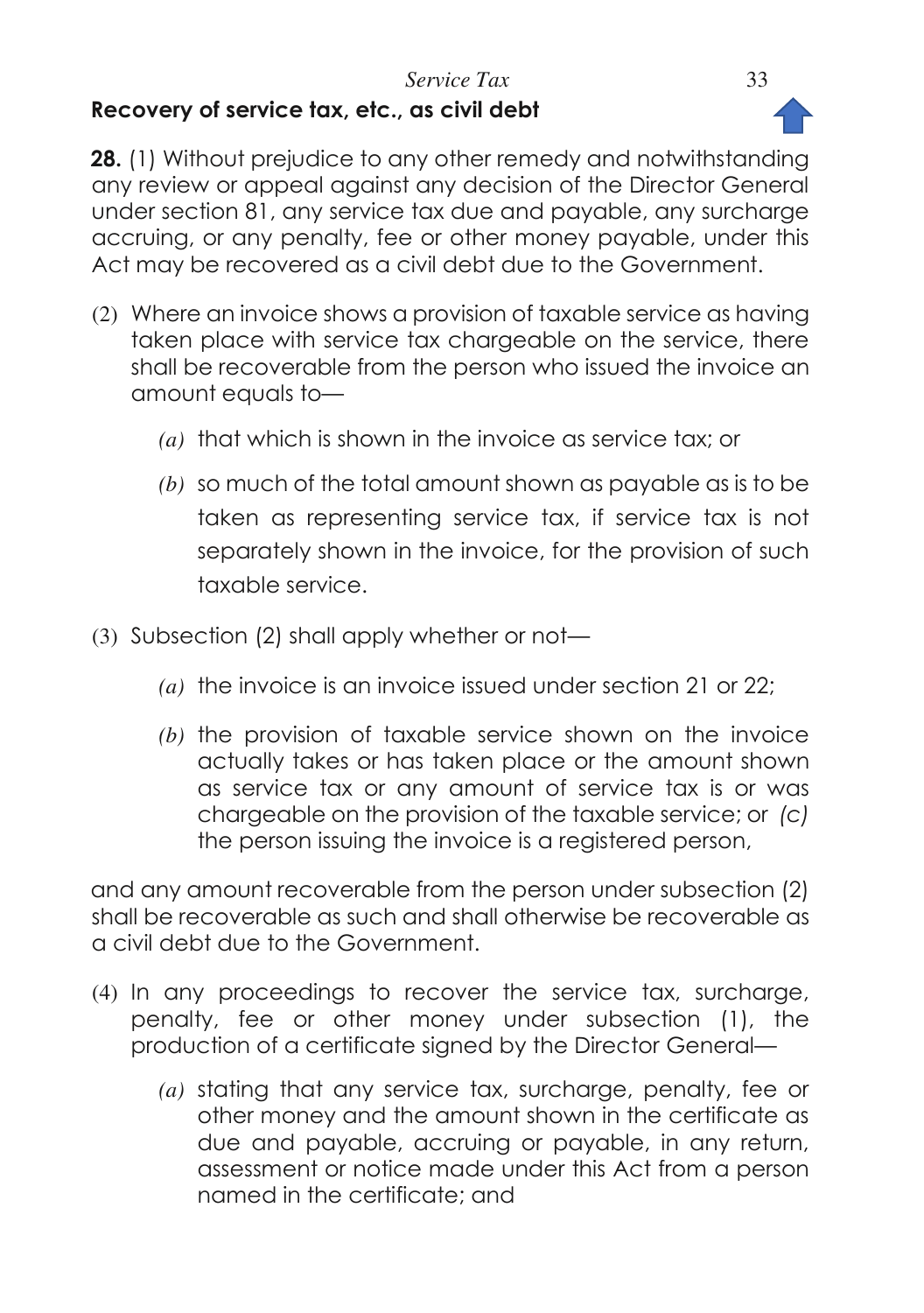*(b)* giving the address of the person and purporting to be a copy of or an extract from any notice of assessment,

shall be conclusive evidence of the service tax, surcharge, penalty or other money and the amount as due and payable, accruing or payable, in any return, assessment or notice and shall be sufficient authority for the court to give judgement for that amount.

(5) Any penalty imposed under this Act shall, for the purposes of this Act and the Limitation Act 1953 [*Act 254*], the Limitation Ordinance of Sabah [*Sabah Cap. 72*] or the Limitation Ordinance of Sarawak [*Sarawak Cap. 49*], as the case may be, be recoverable as if the penalty were service tax due and payable under this Act and accordingly subsection 6(4) of the Limitation Act 1953, section 3 of the Limitation Ordinance of Sabah or section 3 of the Limitation Ordinance of Sarawak, as the case may be, shall not apply to that penalty.

# <span id="page-33-0"></span>**Power to collect service tax, etc., from person owing money to taxable person**

**29.** (1) Where any sum by way of service tax is due and payable, surcharge is accrued, or penalty, fee or other money is payable, by a taxable person, the Director General may, by notice in writing, require—

- *(a)* any person by whom any money is due or accruing or may become due and payable to the taxable person;
- *(b)* any person who holds or may subsequently hold money for or on account of the taxable person;
- *(c)* any person who holds or may subsequently hold money for or on account of any person for payment to the taxable person; or
- *(d)* any person having authority from any other person to pay money to the taxable person,

to pay to the Director General forthwith, or within such time as the Director General allows, such money, not being salary or wages due or accruing to the taxable person, or so much of such money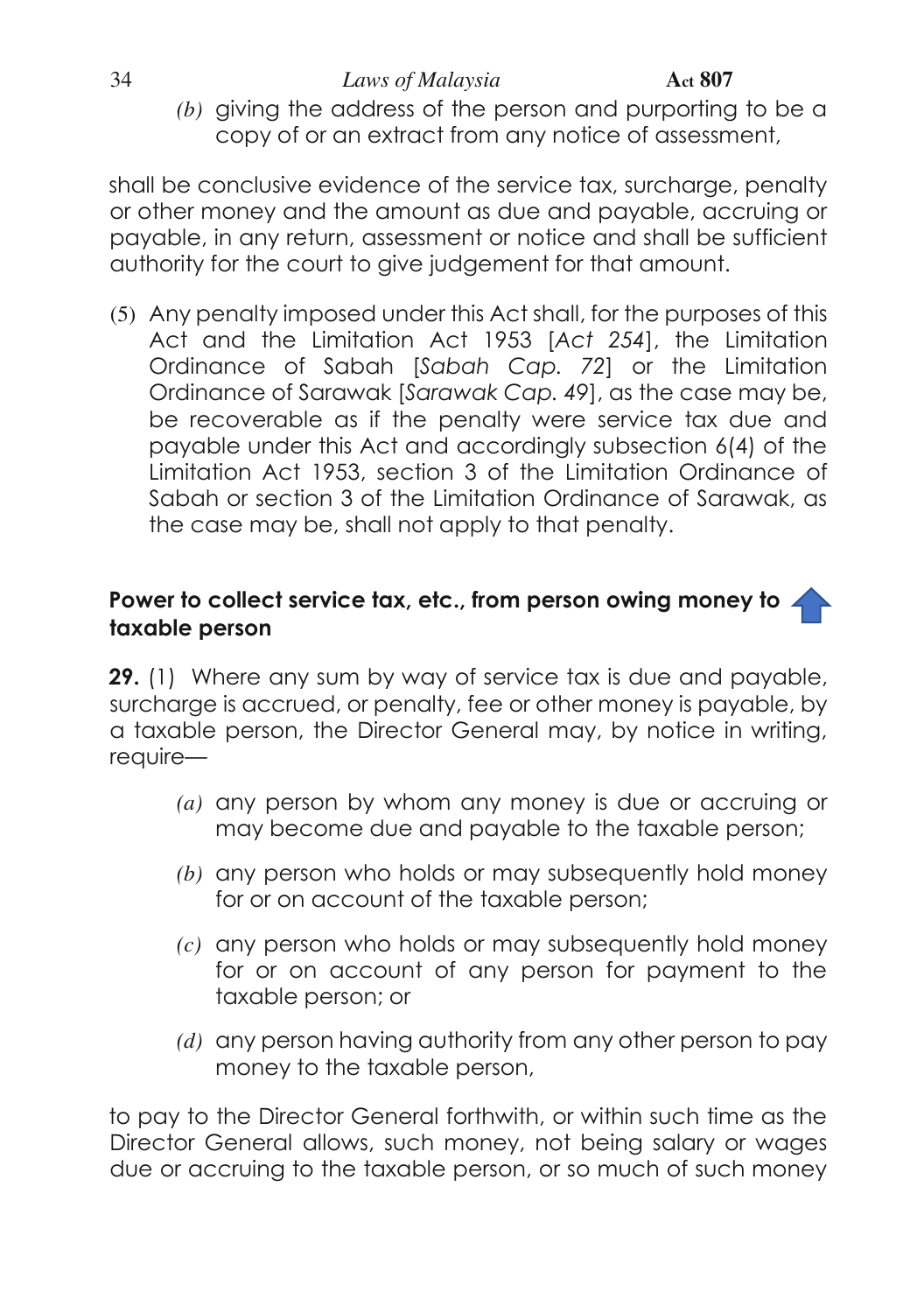#### *Service Tax* 35

as is sufficient to pay the sum due and payable, accruing or payable by the taxable person as aforesaid.

(2) A copy of the notice under subsection (1) shall be forwarded to the taxable person at his last known address.

(3) All payments made pursuant to a notice under this subsection (1) shall be deemed to be made on behalf of the taxable person and with the authority of the taxable person and all other persons concerned.

(4) For the purposes of this section, the Director General may require any person to give him information—

- *(a)* as to any money, fund or asset which may be held by the person for any other person; or
- *(b)* of any money due and payable by him to any other person.

# <span id="page-34-0"></span>**Recovery of service tax before payable from persons about to leave Malaysia**

**30.** If the Director General has reason to believe that any person is about or is likely to leave Malaysia before any service tax due by him becomes payable in accordance with the provisions of this Act, the service tax shall, if the Director General deems fit, be payable on such earlier date as the Director General determines and the person shall be notified accordingly.

## <span id="page-34-1"></span>**Recovery of service tax, etc., from persons about to leave Malaysia without paying service tax, etc.**

**31.** (1) Where the Director General has reason to believe that any person is about or is likely to leave Malaysia without paying—

> (a) any service tax due and payable by him under subsection 26(4);

- (b) any penalty payable by him under subsection 26(8);
- (c) any surcharge accrued by him under subsection 32(3);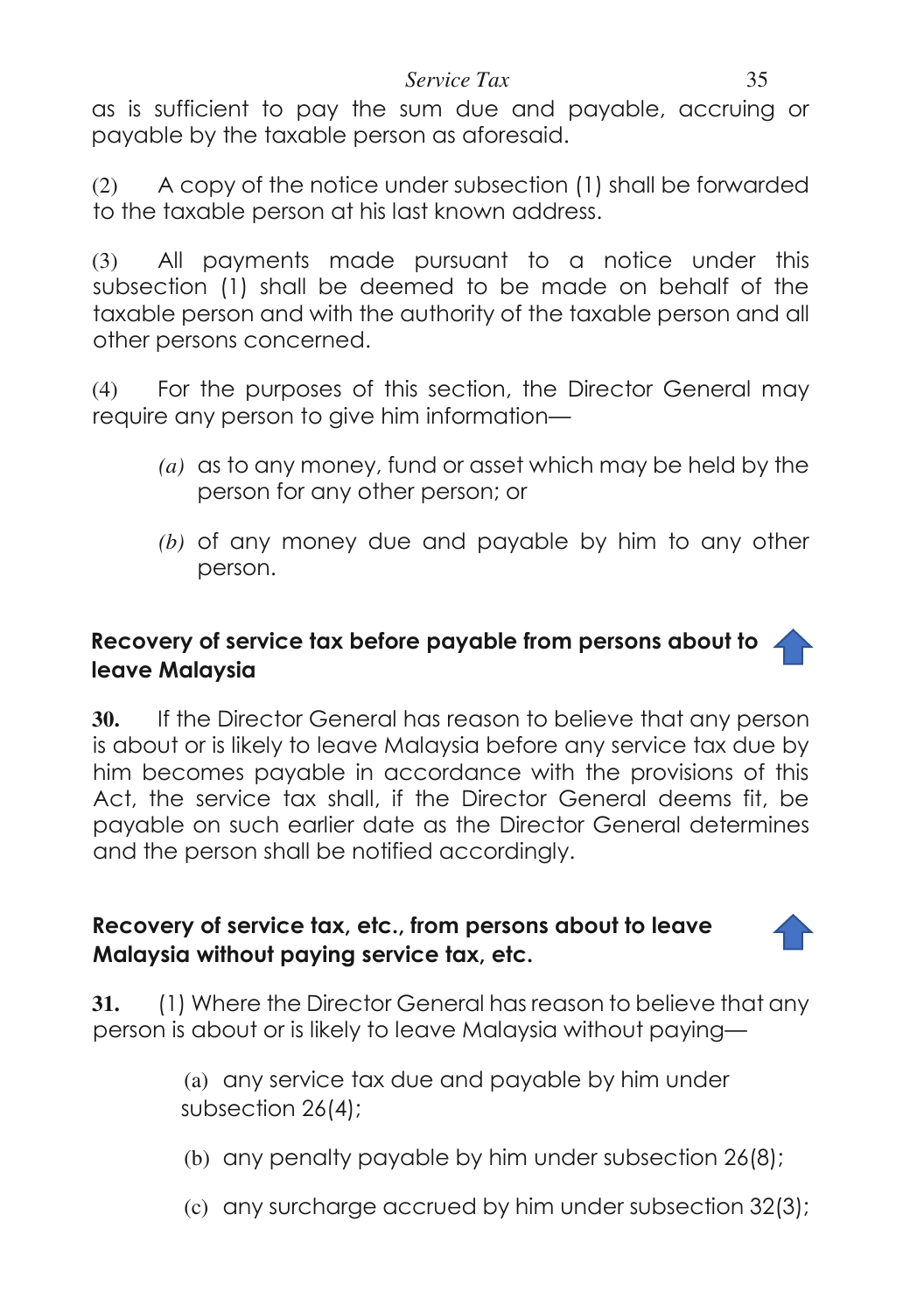(e) any other money recoverable from him under this Act,

the Director General may issue to the Director General of Immigration a notice containing particulars of the person and the offence committed with a request that the person be prevented from leaving Malaysia unless he pays the service tax, surcharge, penalty, fee or other money, or furnishes security to the satisfaction of the Director General for its payment.

(2) Subject to any order issued or made under any written law for the time being in force relating to immigration, the Director General of Immigration who receives a request under subsection (1) in respect of a person shall exercise all measures which may include the removal and retention of any certificate of identity, passport, exit permit or other travel documents in relation to that person as may be necessary to give effect to the request.

(3) The Director General shall cause the notice under subsection (1) to be served personally or by registered post on the person to whom the notice relates.

(4) The non-receipt of the notice under subsection (1) by the person referred to in subsection (3) shall not invalidate anything done under this section.

(5) Where the person in respect of whom a notice has been issued under subsection (1) produces, on or after the date of the notice, a written statement signed by the Director General stating that all the service tax, surcharge, penalty, fee or other money specified in the notice have been paid, or that security has been furnished for its payment, that statement shall be sufficient authority for allowing that person to leave Malaysia.

(6) No legal proceedings shall be instituted or maintained against the Federal Government, a State Government or any other public officer in respect of anything lawfully done under this section.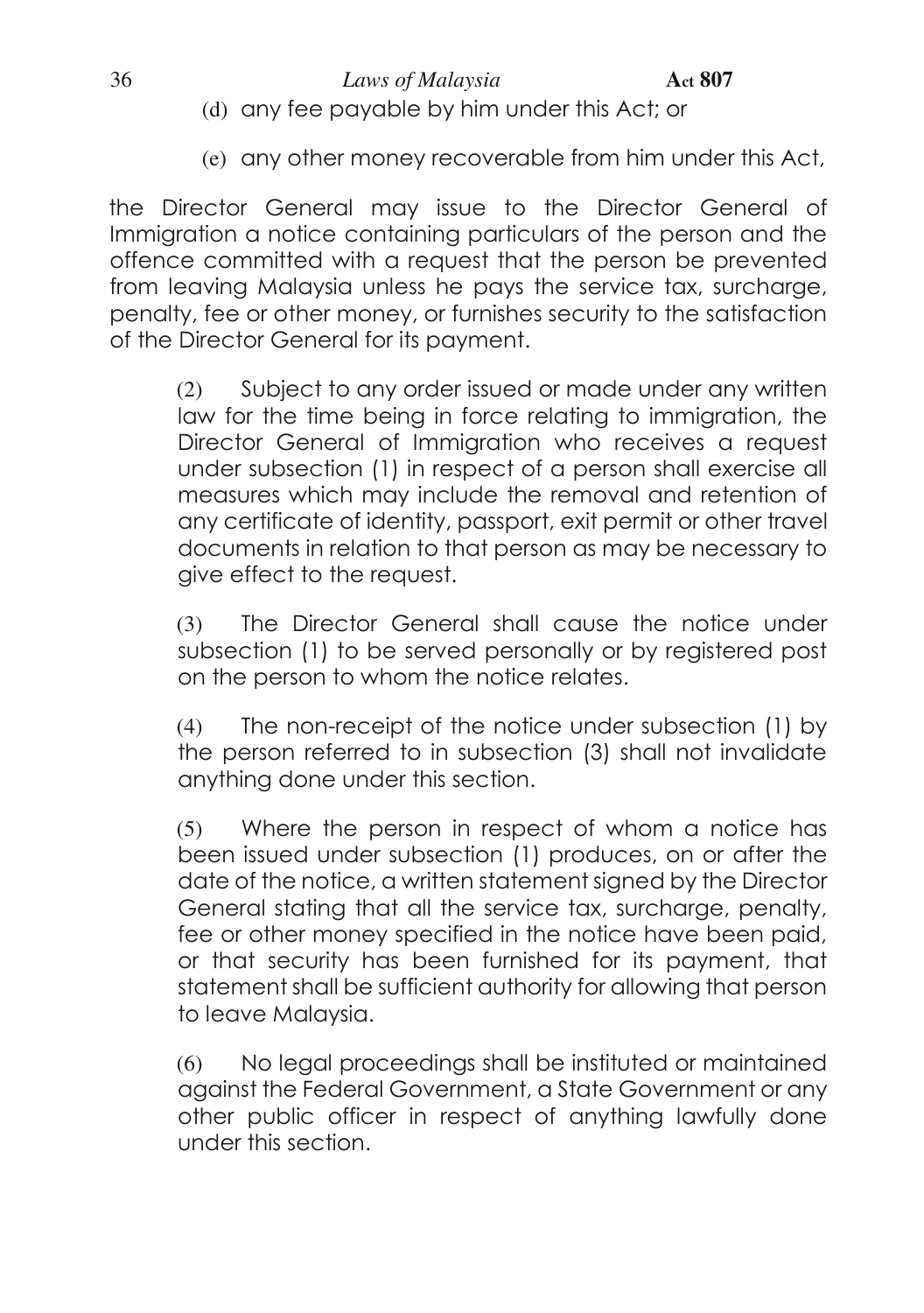# **Payment by instalments**

**32.** (1) The Director General may allow any service tax due and payable, or penalty payable, to be paid by instalments under the prescribed circumstances in such amounts and on such dates as the Director General may determine.

(2) Where the service tax is allowed to be paid by instalments, the penalty under subsection 26(8) shall cease to be calculated from the date the Director General allows the payment by instalments.

(3) Where there is a default in payment of any instalment under subsection (1) on its due date for payment of the balance of the amount due and payable, the whole outstanding balance shall become due and payable on that date and shall, without any further notice being served on the person liable to pay the amount due, be subject to a surcharge equals to ten per cent of that balance and the surcharge shall be recoverable as if it were due and payable under this Act.

# **Liability of directors, etc.**

**33.** (1) Notwithstanding any written law to the contrary, but subject to subsection (2) in relation to a company that is being wound up, where service tax is due and payable, surcharge is accrued, or penalty, fee or other money is payable, under this Act by any company, limited liability partnership, firm, society or other body of persons— *(a)* the directors of the company;

- *(b)* the compliance officer who is appointed amongst the partners of the limited liability partnership or if no compliance officer is appointed as such, any one or all of the partners of the limited liability partnership;
- *(c)* the partners of the firm;
- *(d)* the office-bearers of the society; or
- *(e)* the persons responsible for the management of the body of persons,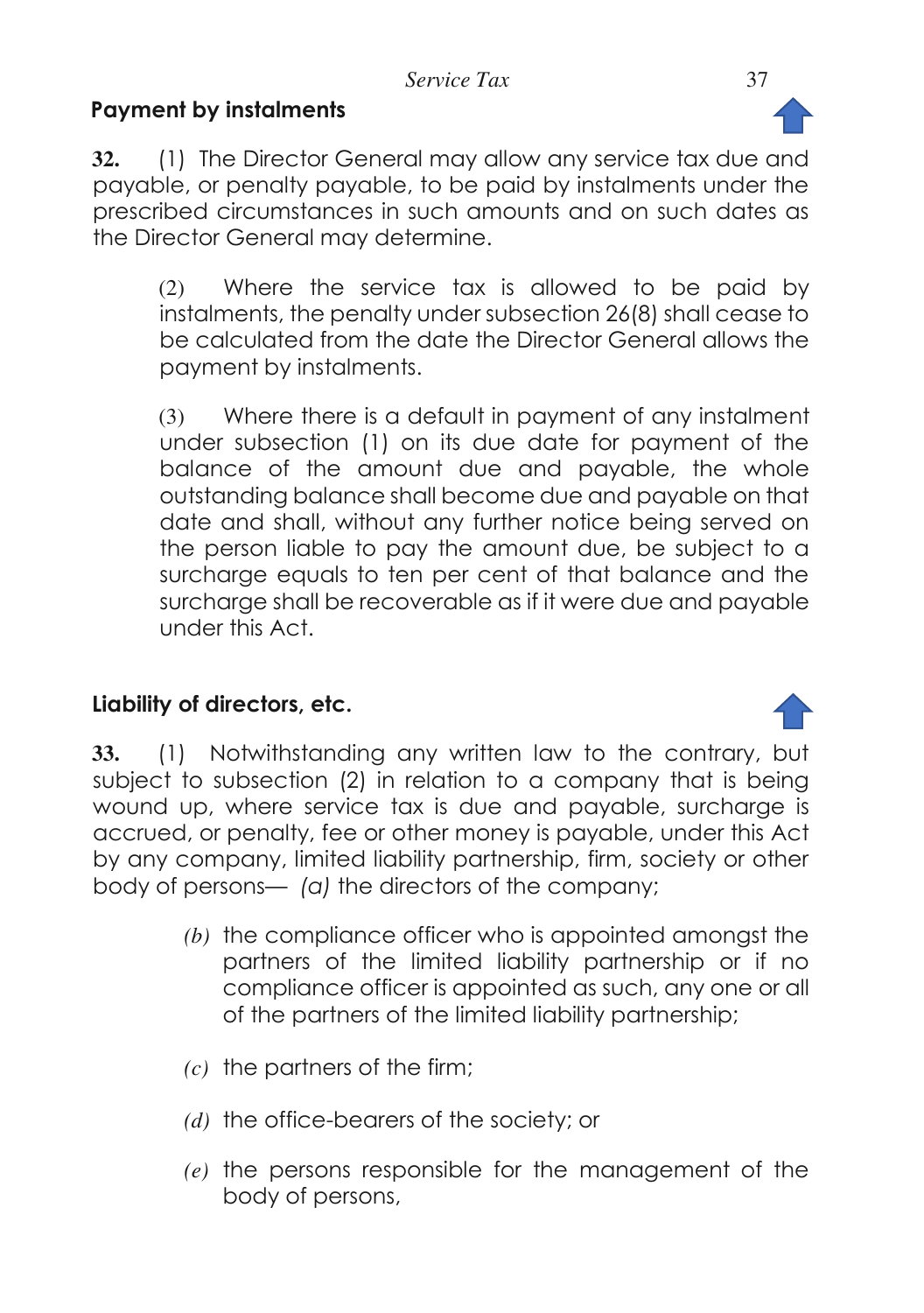#### 38 *Laws of Malaysia* **Act 807**

as the case may be, shall together with the company, limited liability partnership, firm, society or other body of persons be jointly and severally liable for the service tax, surcharge, penalty, fee or other money.

(2) In relation to a company that is being wound up, the directors of the company shall only be liable where the assets of the company are insufficient to meet the amount due, after paying any sum having priority under the Companies Act 2016 [*Act 777*] in relation to the application of the assets of the company in the winding-up over the service tax, surcharge, penalty, fee or other money.

### Part VI

# EXEMPTION, REFUND AND REMISSION

### **Power of Minister to exempt and refund**

**34.** (1) The Minister may, by order published in the *Gazette* and subject to such conditions as he deems fit, exempt any person or class of persons from payment of the whole or any part of the service tax which may be charged and levied on any taxable service provided.

(2) Any order made under subsection (1) shall be laid before the Dewan Rakyat.

(3) The Minister may, in any particular case and subject to such conditions as he deems fit—

- *(a)* exempt any person or class of persons from payment of the whole or any part of the service tax which may be charged and levied on any taxable service provided; or
- *(b)* direct the Director General to make a refund to any person or class of persons of the whole or any part of the service tax or penalty paid by such persons or class of persons.

(4) Where a registered person provides any taxable service to a person or class of persons exempted under subsection (1) or paragraph (3)*(a)*, the registered person shall be exempted from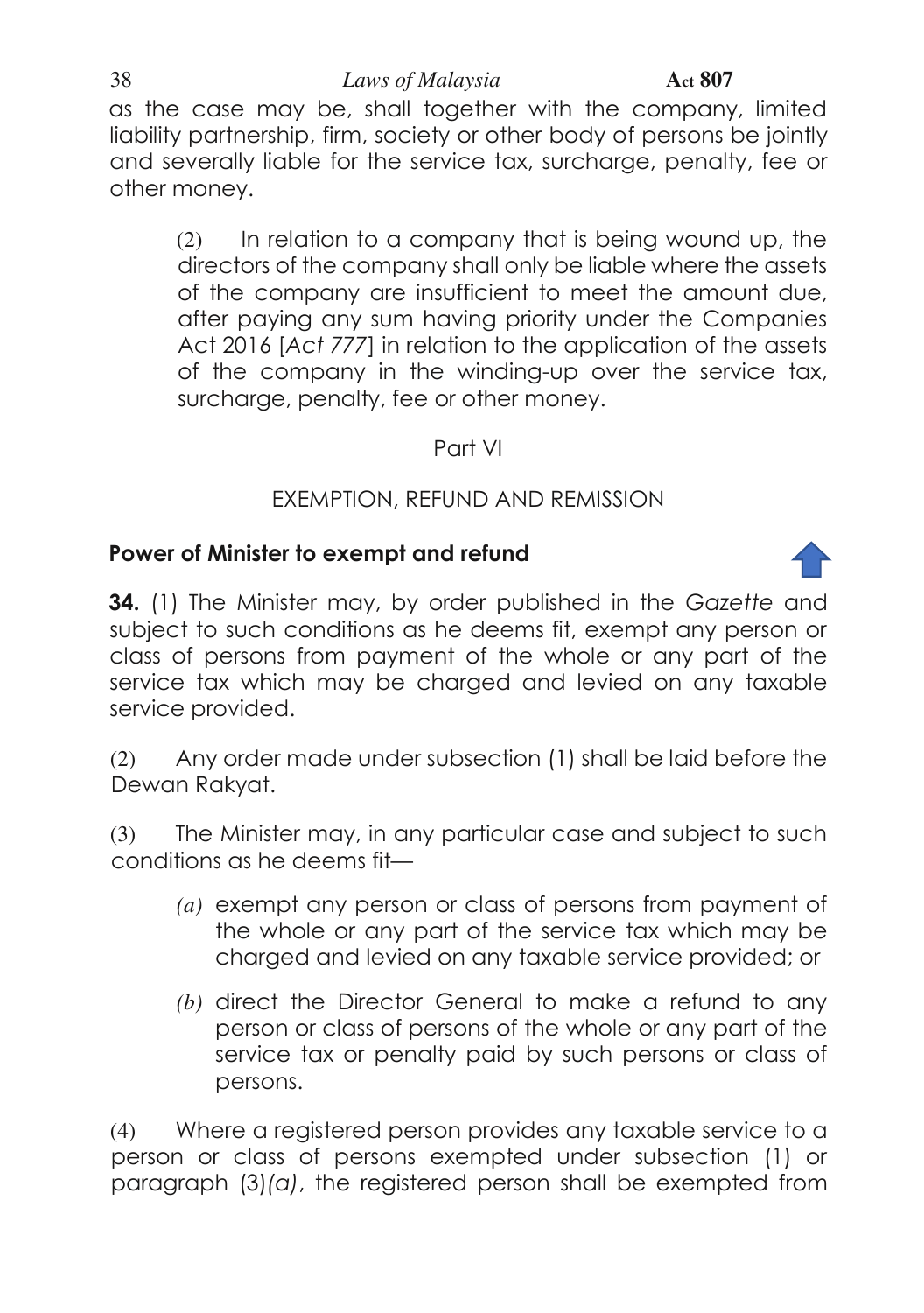charging and collecting service tax due and payable on such taxable service.

(5) Where any person who is exempted under subsection (1) or paragraph (3)*(a)* fails to comply with any conditions to which the exemption relates, any service tax that has been the subject of the exemption shall become due and payable by the person on the date on which any of the conditions failed to be complied with.

(6) Where a person who has been granted exemption under subsection (1) or paragraph (3)*(a)* has paid any of the service tax to which the exemption relates and has been granted approval by the Minister for a refund of the amount of service tax which has been paid, the person shall be entitled to such refund.

# **Claim for refund of service tax in relation to bad debt**

**35.** (1) Any person who is, or has ceased to be, a registered person may make a claim to the Director General for a refund of the whole or any part of any service tax paid by him in respect of taxable services if—

- (a) the whole or any part of the service tax payable to such person has been written off in his accounts as bad debts; and
- (b) the Director General is satisfied that all reasonable efforts have been made by such person to recover the service tax.

(2) Where the person who makes a claim for a refund under subsection (1) in relation to a bad debt—

- (a) has not received any payment in respect of the provision of taxable services, such person may make a claim for a refund of the whole of the service tax paid; or
- (b) has received any payment in respect of the provision of taxable services, such person may make a claim for the difference between the service tax paid and amount calculated in accordance with the following formula:

A  $\_\ x \subset B$ 

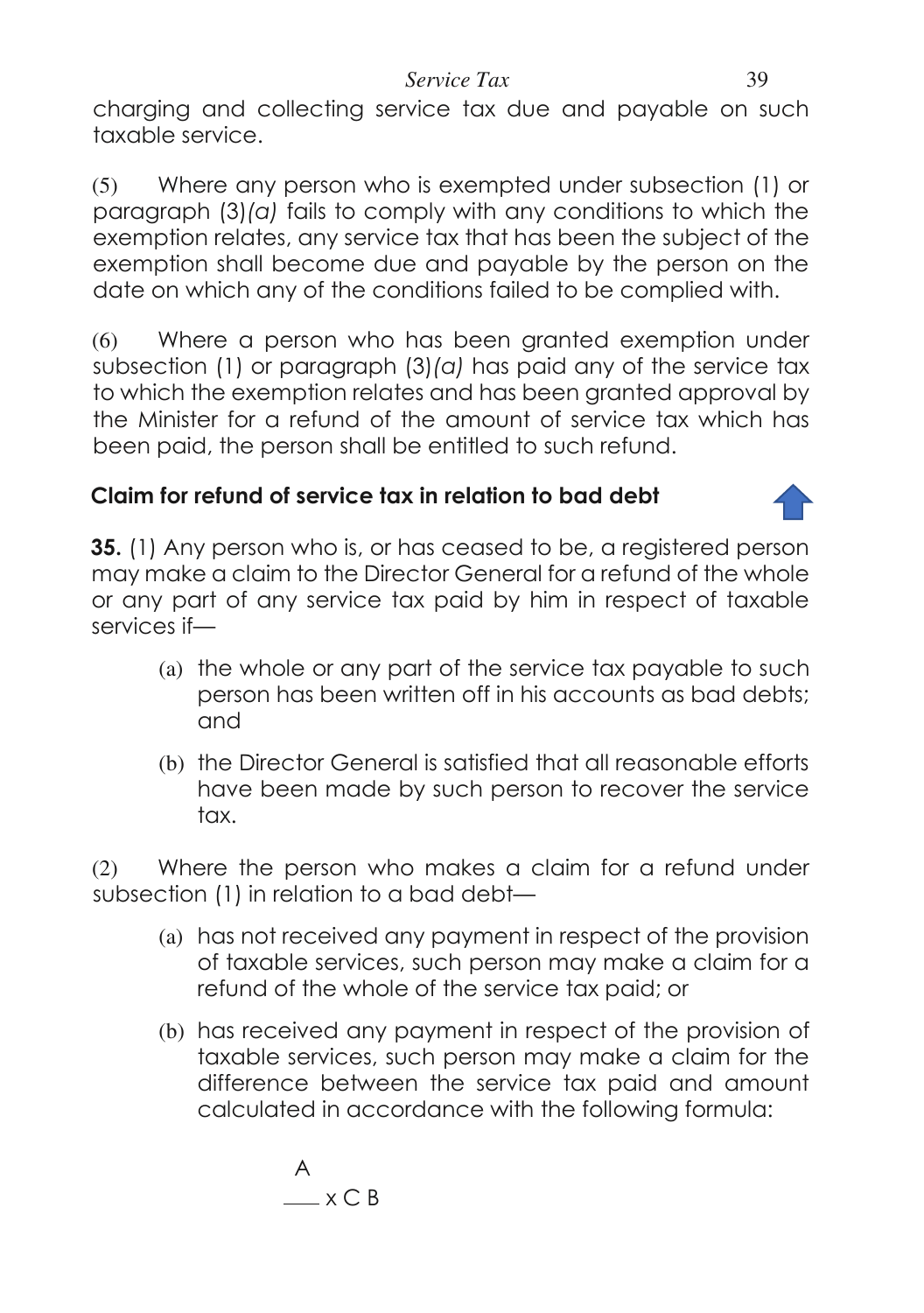40 *Laws of Malaysia* **Act 807**

- where A is the payment received in respect of the provision of such taxable services;
	- B is the value of such taxable services plus service tax payable on such taxable services; and
	- $C$  is the service tax payable on such taxable services.

(3) The person referred to in subsection (1) may make a claim for a refund of the whole or any part of any service tax in relation to the bad debt within six years from the date the service tax is paid by him and the Director General may refund the whole or any part of the service tax after being satisfied that the person has properly established the claim.

(4) For the purposes of this section, "bad debt" means the outstanding amount of the payment in respect of the provision of taxable services including the service tax which is due to a person who is, or has ceased to be, a registered person but has not been paid to, and is irrecoverable by, the person.

# **Repayment of service tax in relation to bad debt**

**36.** Where a refund of service tax has been made under section 35 by the Director General to the person referred to in subsection 35(1) and any payment in respect of the provision of taxable services for which the service tax is payable is subsequently received by the person, the person shall repay to the Director General an amount calculated in accordance with the following formula:

$$
\begin{array}{c}\nA \\
\hline\nB \\
\end{array}
$$
\nwhere A is the payment received in respect of the provision of such

\ntaxable services;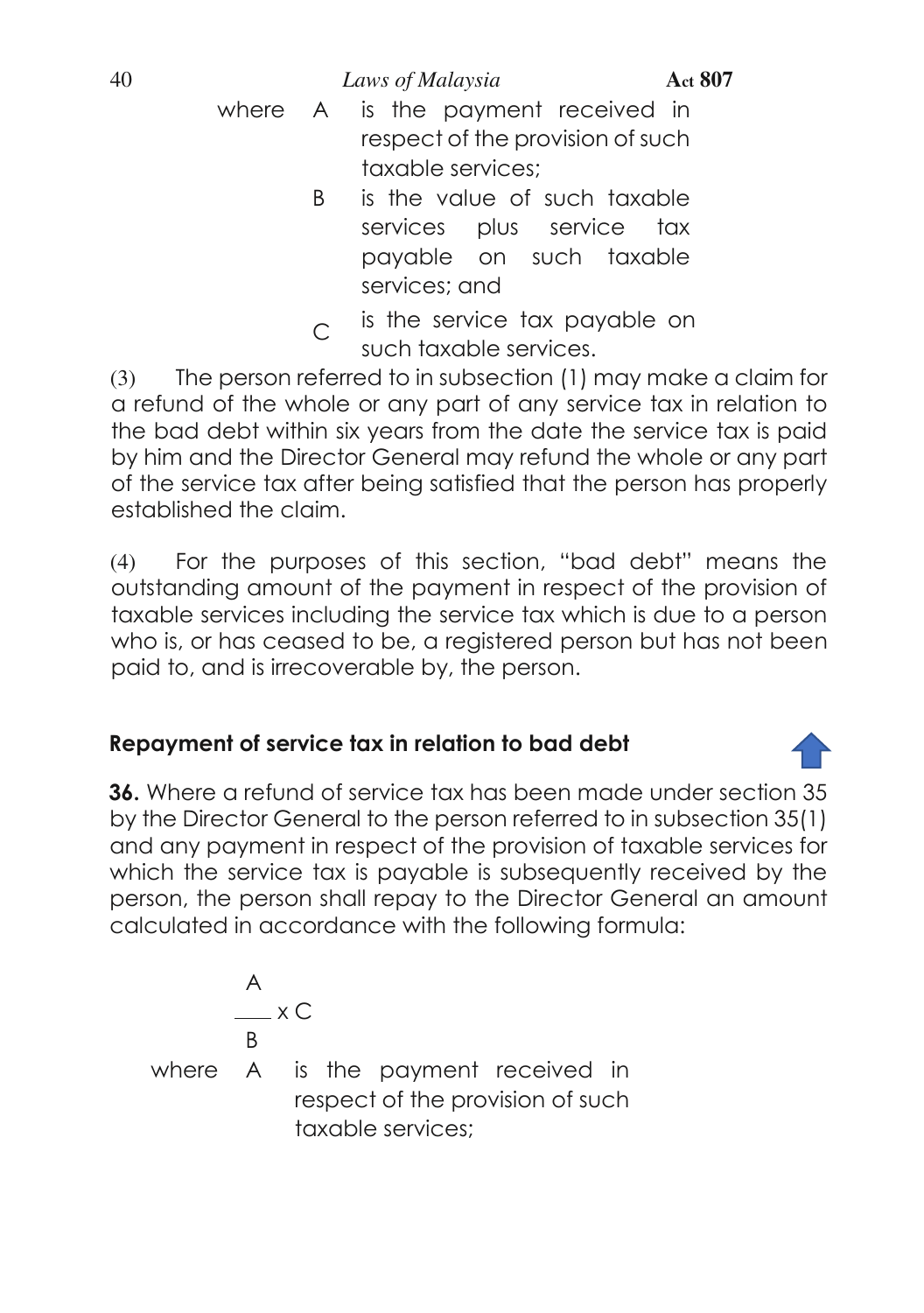- B is the value of such taxable services plus service tax payable on such taxable services; and
- $C$  is the service tax payable on such taxable services.

#### **Payment of service tax, etc., short paid or erroneously refunded**

**37.** (1) Where—

- (a) the whole or any part of any service tax due and payable, surcharge accrued, or penalty, fee or other money payable, under this Act has not been paid by a person; or
- (b) the whole or any part of any service tax due and payable, surcharge accrued, or penalty, fee or other money payable, after having been paid, has been erroneously refunded to a person,

the Director General shall demand from the person to pay the service tax, surcharge, penalty, fee or other money, or the deficient service tax, surcharge, penalty, fee or other money, or to repay the refund erroneously paid to him.

(2) The demand under subsection (1) shall be made within six years from the date on which—

- *(a)* the service tax, surcharge, penalty, fee or other money was payable, or the deficient service tax, surcharge, penalty, fee or other money was paid; or
- *(b)* the refund was made.

(3) Upon receipt of the demand under subsection (1), the person shall—

- *(a)* pay the service tax, surcharge, penalty, fee or other money, or the deficient service tax, surcharge, penalty, fee or other money; or
- *(b)* repay the refund erroneously paid to him.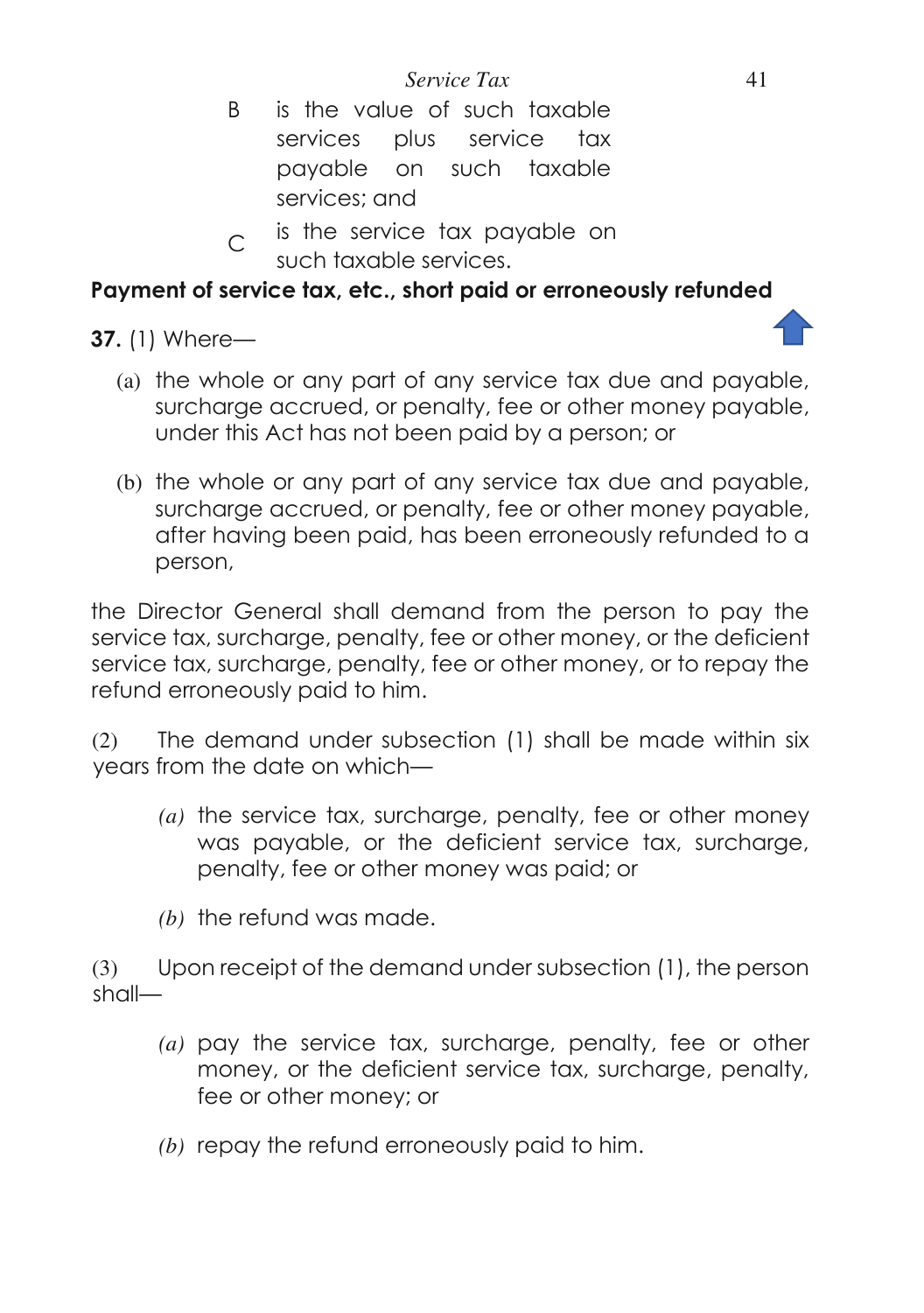# 42 *Laws of Malaysia* **Act 807 Refund of service tax, etc., overpaid or erroneously paid**



**38.** (1) Any person who-

- *(a)* has overpaid or erroneously paid any service tax, surcharge, penalty, fee or other money; or
- *(b)* is entitled to the refund under subsection 34(6) or 40(3),

may make a claim for refund in the prescribed form.

(2) A claim for refund under subsection (1) shall be made to the Director General within one year from the time— (a) such overpayment or erroneous payment occurred; or *(b)* such entitlement of the refund under subsection 34(6) or 40(3) occurred.

(3) The Director General may make such refund in respect of the claim under subsection (1) after being satisfied that the person has properly established the claim.

(4) The Director General may reduce or disallow any refund due in respect of the claim under subsection (1) to the extent that the refund would unjustly enrich the person referred to in subsection (1).

(5) A claim for refund under this section shall be supported by such evidence as required by the Director General.

# **Deduction from return of refunded service tax**



**39.** (1) The Director General may approve, subject to such conditions as he deems fit, an application by any registered person to deduct from time to time from his return referred to in section 26 the amount of service tax paid but subsequently refunded to his customer by reason of— *(a)* cancellation of taxable service;

- *(b)* termination of taxable service; or
- *(c)* such other reasons as may be approved by the Director General.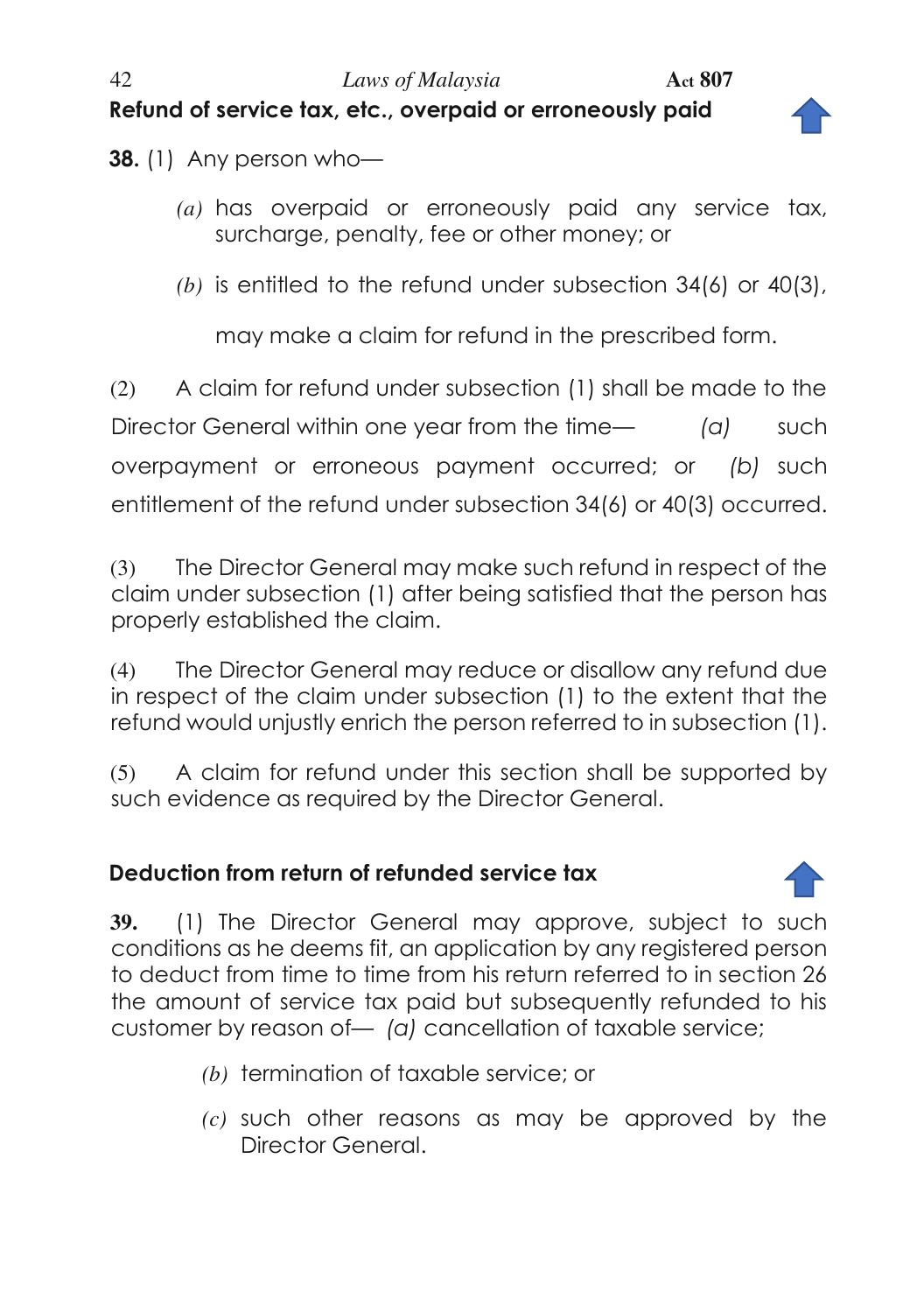(2) The registered person shall make the deduction referred to in subsection (1) within one year after the payment was made, or such extended period as may be approved by the Director General.

#### **Remission of service tax, etc.**

**40.** (1) The Minister may remit the whole or any part of the service tax due and payable under this Act where he deems fit.

(2) The Director General may remit the whole or any part of the surcharge accrued, or penalty, fee or other money payable, under this Act where he deems fit.

(3) Where a person who has been granted remission under subsection (1) or (2) has paid any of the service tax, surcharge, penalty, fee or other money to which the remission relates, he shall be entitled to a refund of the amount of service tax, surcharge, penalty, fee or other money which had been remitted.

# Part VII

# RULING

# **Public ruling**

**41.** (1) The Director General may, at any time, make a public ruling on the application of any provision of this Act in relation to any person or class of persons, or any type of business activities.

(2) The Director General may withdraw, either wholly or partly, any public ruling made under this section.

(3) Notwithstanding any provision of this Act, where a public ruling under subsection (1) applies to any person in relation to a business activity and the person applies the provision in the manner stated in the ruling, the Director General shall apply the provision in relation to the person and the business activities in accordance with the ruling.



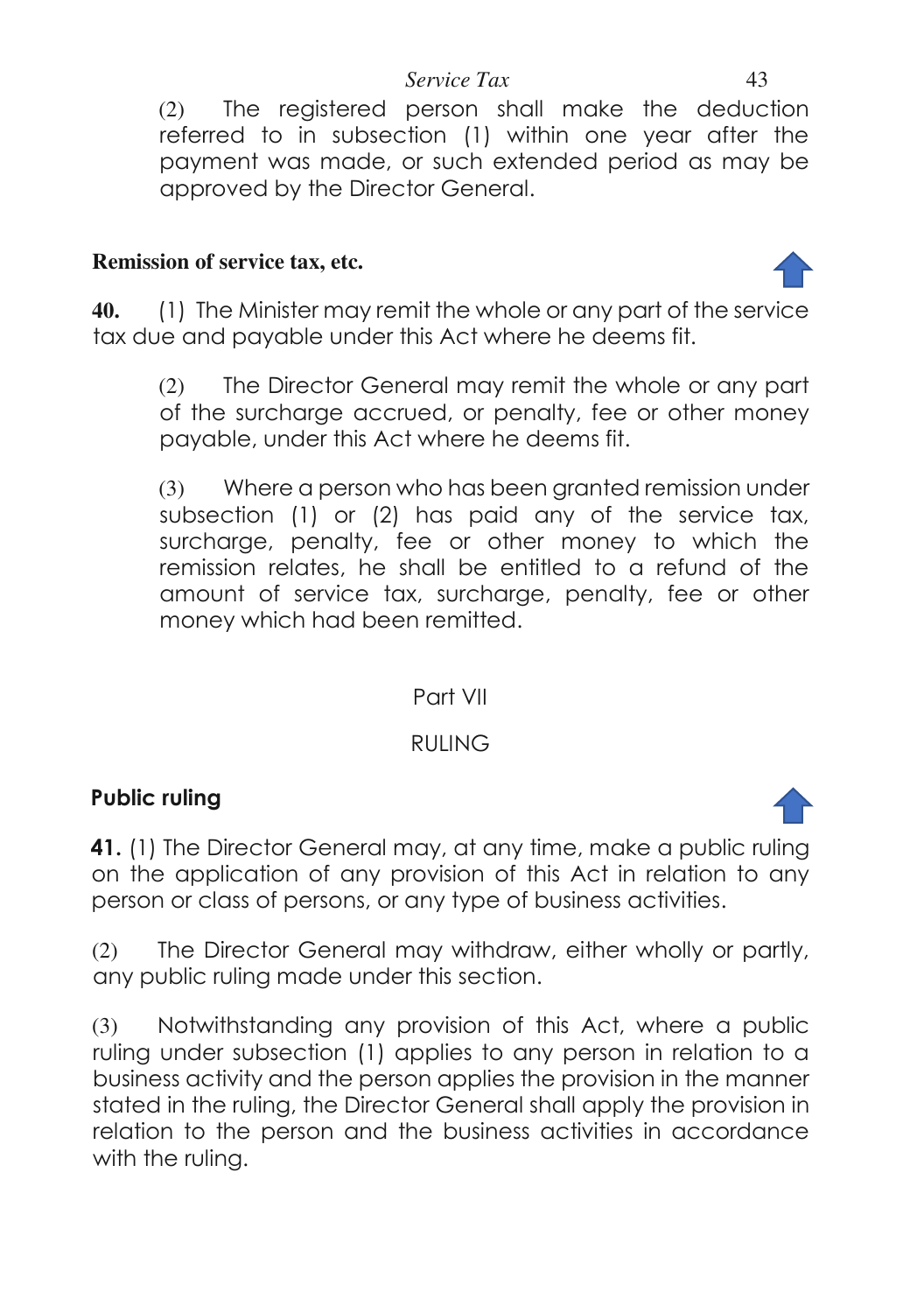# **Customs ruling**



**42.** (1) Any person may apply, in the prescribed form together with the prescribed fee, to the Director General for a customs ruling in respect of any one or more of the following matters:

- *(a)* the determination of a taxable service;
- *(b)* the determination of a taxable person;
- *(c)* the principles to be adopted for the purposes of determination of value of taxable service;
- *(d)* any other matters as determined by the Director General.

(2) An application for a customs ruling under subsection (1) may be made—

- *(a)* at any time before any service is provided; or
- *(b)* at any later time, if permitted by the Director General.

(3) An applicant may withdraw his application at any time before a customs ruling is made and any payment made relating to the application for the customs ruling shall be forfeited by the Director General.

# **Making of customs ruling**

**43.** (1) Subject to subsection (3), the Director General shall make a customs ruling in respect of any matter specified in the application made under section 42 and such customs ruling shall bind the applicant.

(2) Any customs ruling made under subsection (1) may be subject to such conditions as the Director General deems fit.

(3) The Director General may decline to make a customs ruling if, in his opinion—

(a) the information given by the applicant is insufficient to do so;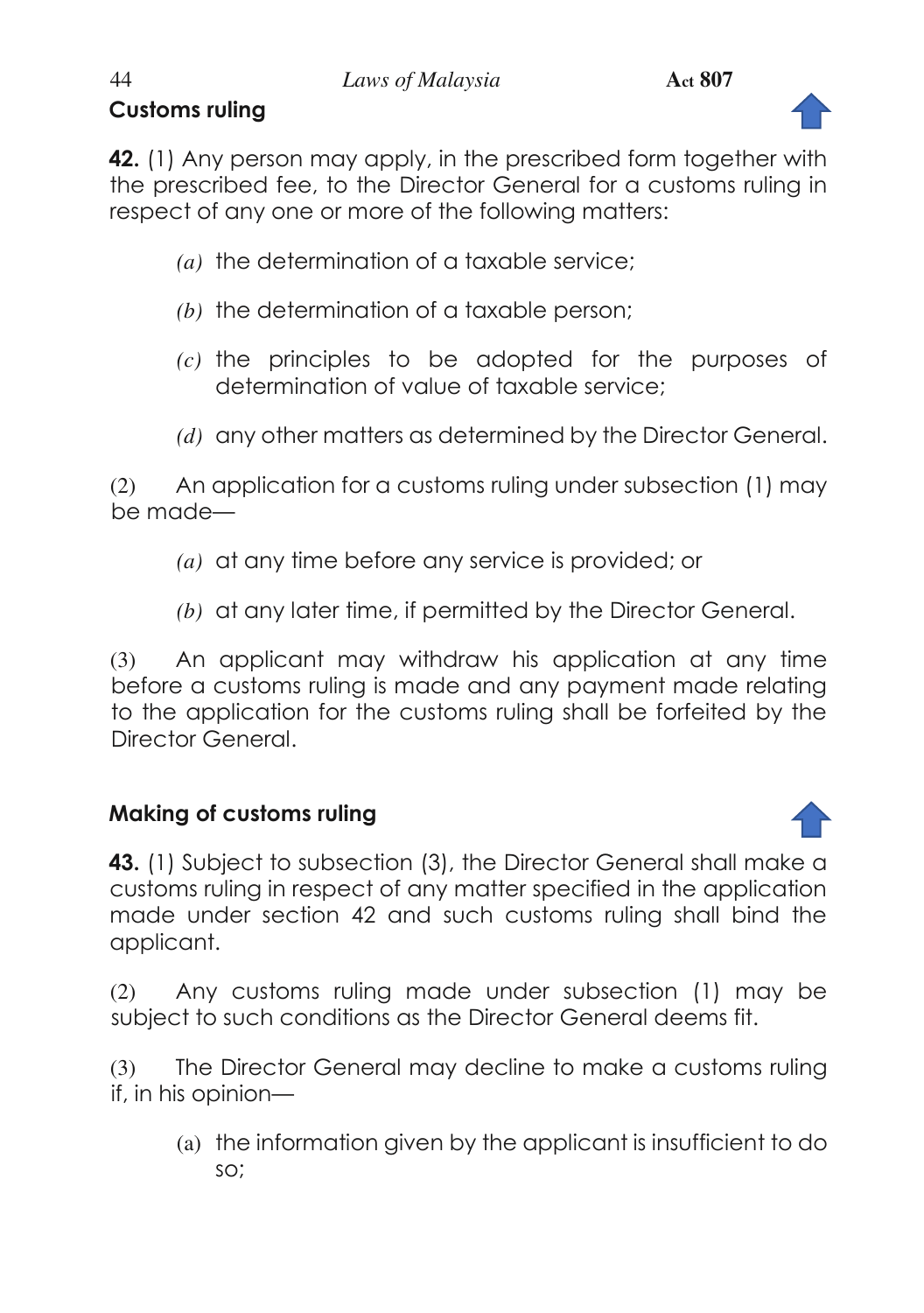- (b) the application is for a hypothetical situation; or
- (c) any pending appeal under section 81 involves the subject matter referred to in the application.

# **Amendment, modification or revocation of customs ruling**

**44.** (1) A customs ruling may be amended, modified or revoked by the Director General if—

- *(a)* the customs ruling contains an error which needs to be corrected;
- *(b)* the customs ruling was based on an error of fact or law; *(c)* there is a change in law relating to service tax; or

 *(d)* there is a change in the material fact or circumstances on which the customs ruling was based.

(2) The Director General shall, immediately after making the amendment, modification or revocation, give a notice in writing to the applicant referred to in section 42 of the amendment, modification or revocation and, such amended, modified or revoked customs ruling shall take effect from the date stated in the notice.

(3) Notwithstanding subsection (2) and subject to section 38, if the amendment, modification or revocation of a customs ruling has the effect of decreasing any service tax liability in respect of any taxable services, any higher service tax that has been paid shall be treated as if the higher service tax has been paid in error.

# **Director General to declare customs ruling to be null, etc.**

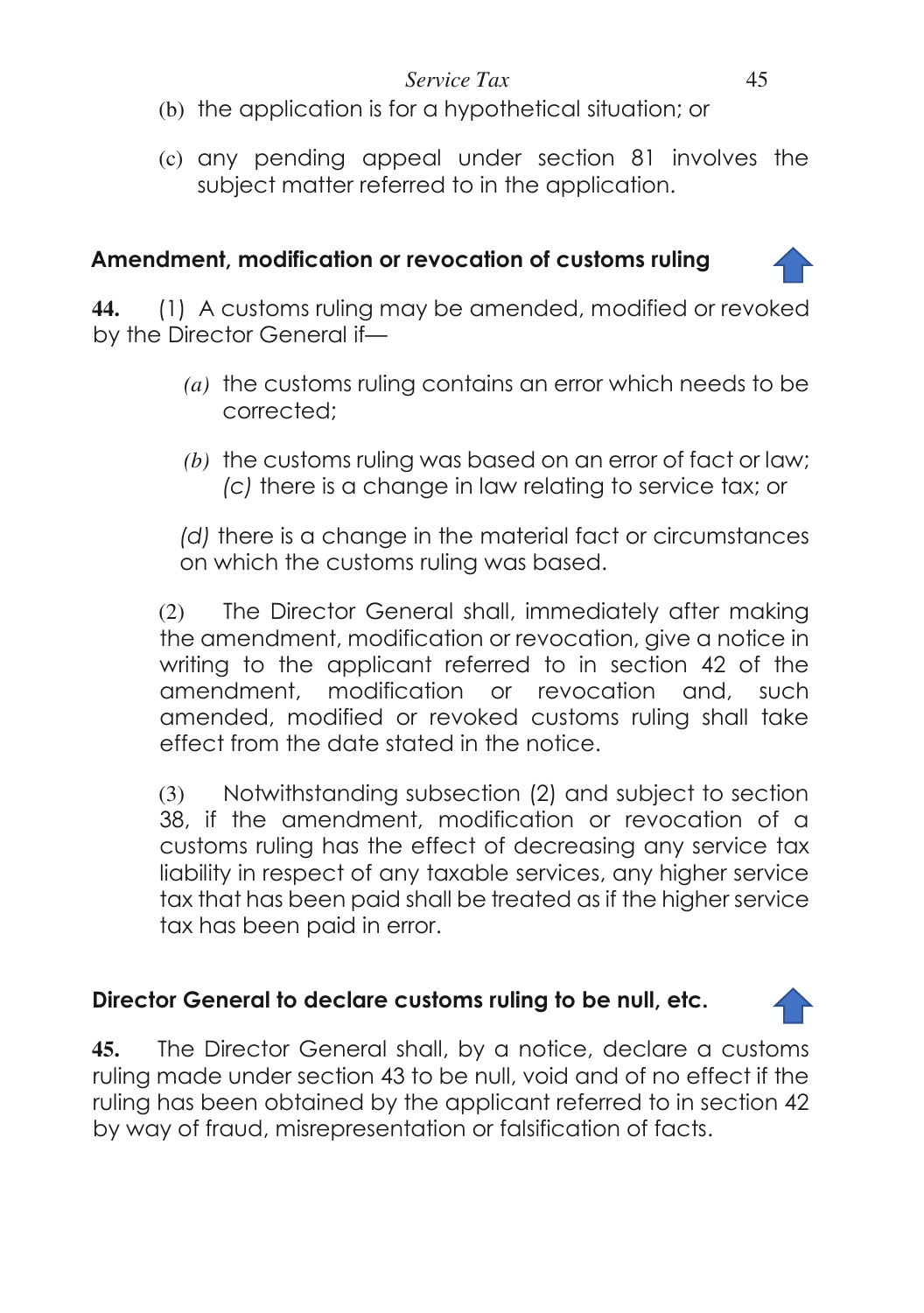### 46 *Laws of Malaysia* **Act 807 Different customs rulings on same subject matter**

**46.** Where an applicant referred to in section 42 receives two or more different customs rulings on the same subject matter, such rulings shall be treated as being null and void, and such applicant shall immediately notify the Director General who shall, within thirty days from the date of notification, make a new customs ruling.

### Part VIII

# SPECIAL PROVISIONS RELATING TO DESIGNATED AREAS

# **Interpretation**

**47.** In this Part, "Malaysia" excludes the designated areas and special areas.

# **Taxable service provided within or between designated areas, etc.**

**48.** Notwithstanding section 7, no service tax shall be charged and levied on any taxable service provided within or between designated areas or between designated areas and special areas unless the Minister otherwise prescribes by order under section 51.

### **Taxable service provided by person whose principal place of business located in designated areas**

**49.** Service tax shall be charged by any person whose principal place of business is located in a designated area on any taxable service provided by him within Malaysia.

# **Taxable service provided to designated areas by registered person whose principal place of business located in Malaysia**

**50.** Service tax shall be charged by any registered person whose principal place of business is located in Malaysia who provides any taxable service to a designated area.





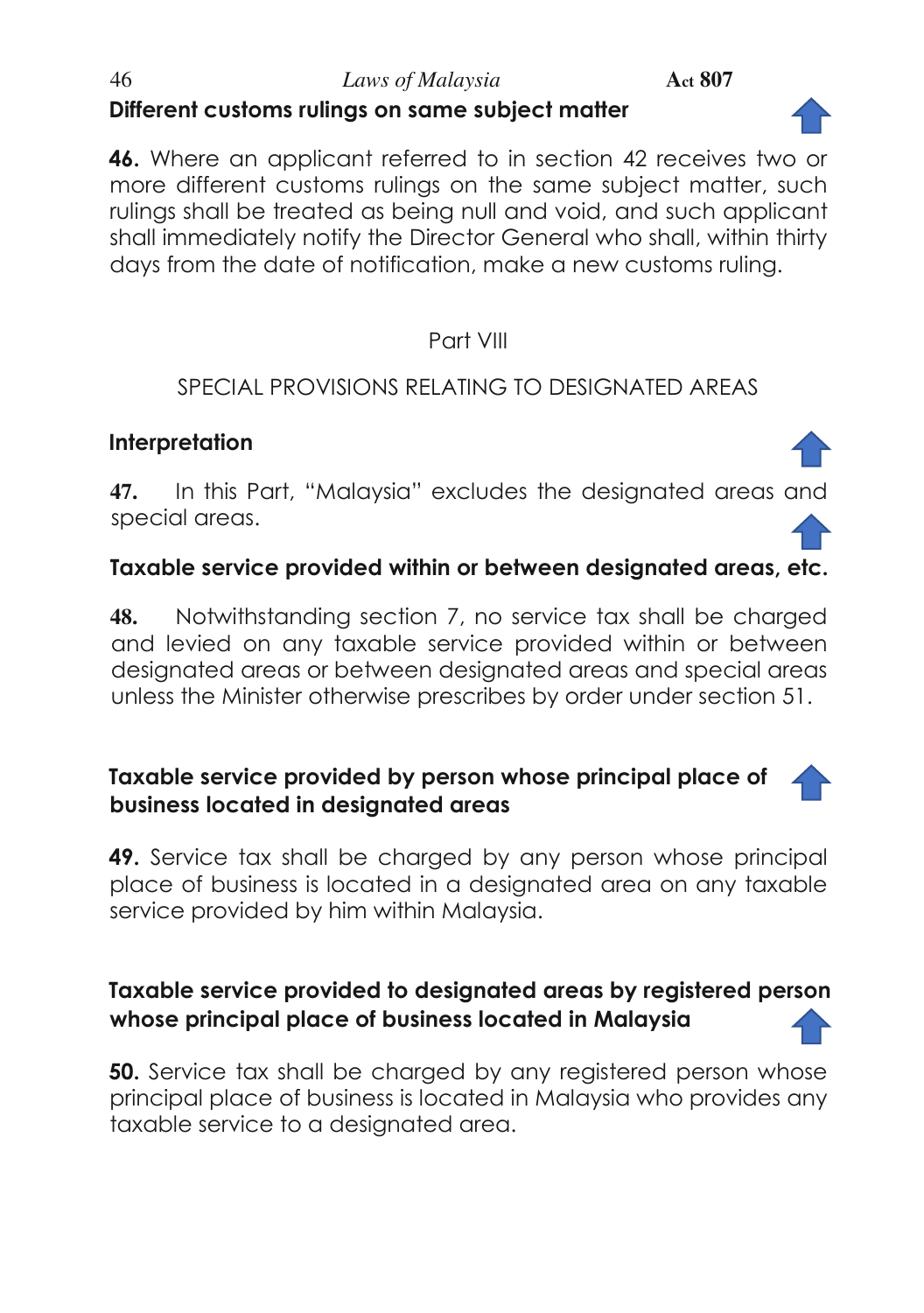#### *Service Tax* 47 **Power of Minister to impose service tax**

**51.** The Minister may, by order published in the *Gazette*, prescribe any service provided within or between designated areas or between designated areas and special areas to be chargeable to service tax.

#### Part IX

### SPECIAL PROVISIONS RELATING TO SPECIAL AREAS

#### **Interpretation**

**52.** In this Part, "Malaysia" excludes the special areas and designated areas.

#### **Taxable service provided within or between special areas, etc.**

**53.** Notwithstanding section 7, no service tax shall be charged and levied on any taxable service provided within or between special areas or between special areas and designated areas unless the Minister otherwise prescribes by order under section 56.

#### **Taxable service provided by person whose principal place of business located in special areas**

**54.** Service tax shall be charged by any person whose principal place of business is located in a special area on any taxable service provided by him within Malaysia.

### **Taxable service provided to special areas by registered person whose principal place of business located in Malaysia**

**55.** Service tax shall be charged by any registered person whose principal place of business is located in Malaysia who provides any taxable service to a special area.





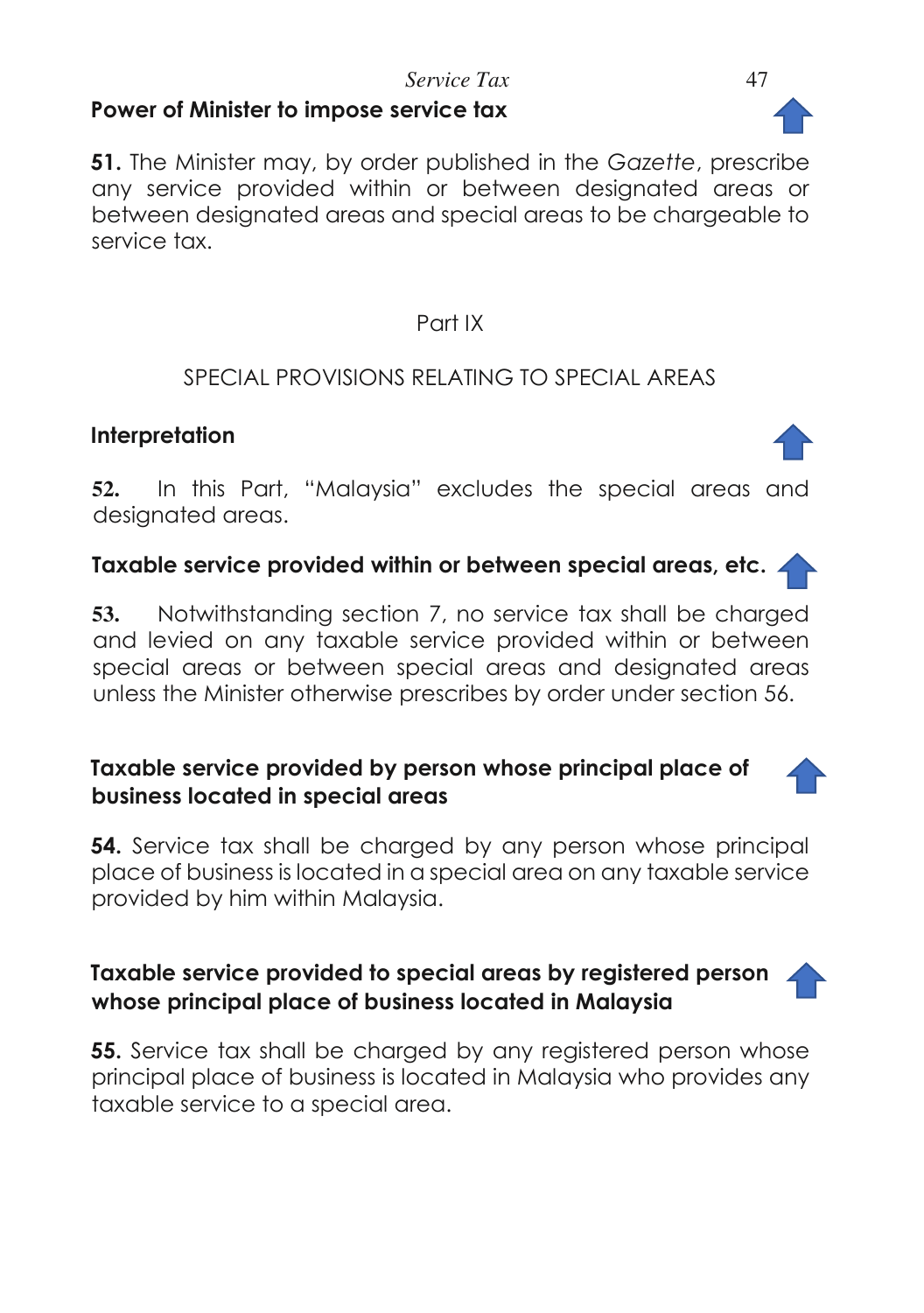#### 48 *Laws of Malaysia* **Act 807 Power of Minister to impose service tax**



**56.** The Minister may, by order published in the *Gazette*, prescribe any service provided within or between special areas or between special areas and designated areas to be chargeable to service tax.

# Part X

# ENFORCEMENT

#### **Persons bound to give information**



**57.** (1) Every person having information about any matter into which it is the duty of the proper officer of service tax to inquire shall, upon being required by the officer to do so, give such information.

- (2) Every person required by the proper officer of service tax to produce any goods, documents, articles or things which are within the power of such person to produce, and which are—
	- *(a)* goods, documents, articles or things used in any transaction or other matter relating to service tax; or
	- *(b)* goods, documents, articles or things into which it is the duty of the proper officer of service tax to inquire under this Act, shall produce such goods, documents, articles or things.
- (3) Where any information, goods, documents, articles or things are not in the national language or English language, any proper officer of service tax may by notice in writing require the person or any other person to produce within a reasonable period a translation of the information, goods, documents, articles or things in the national language or English language as the proper officer of service tax may determine.
- (4) Any person—
	- *(a)* who contravenes subsection (1) or (2); or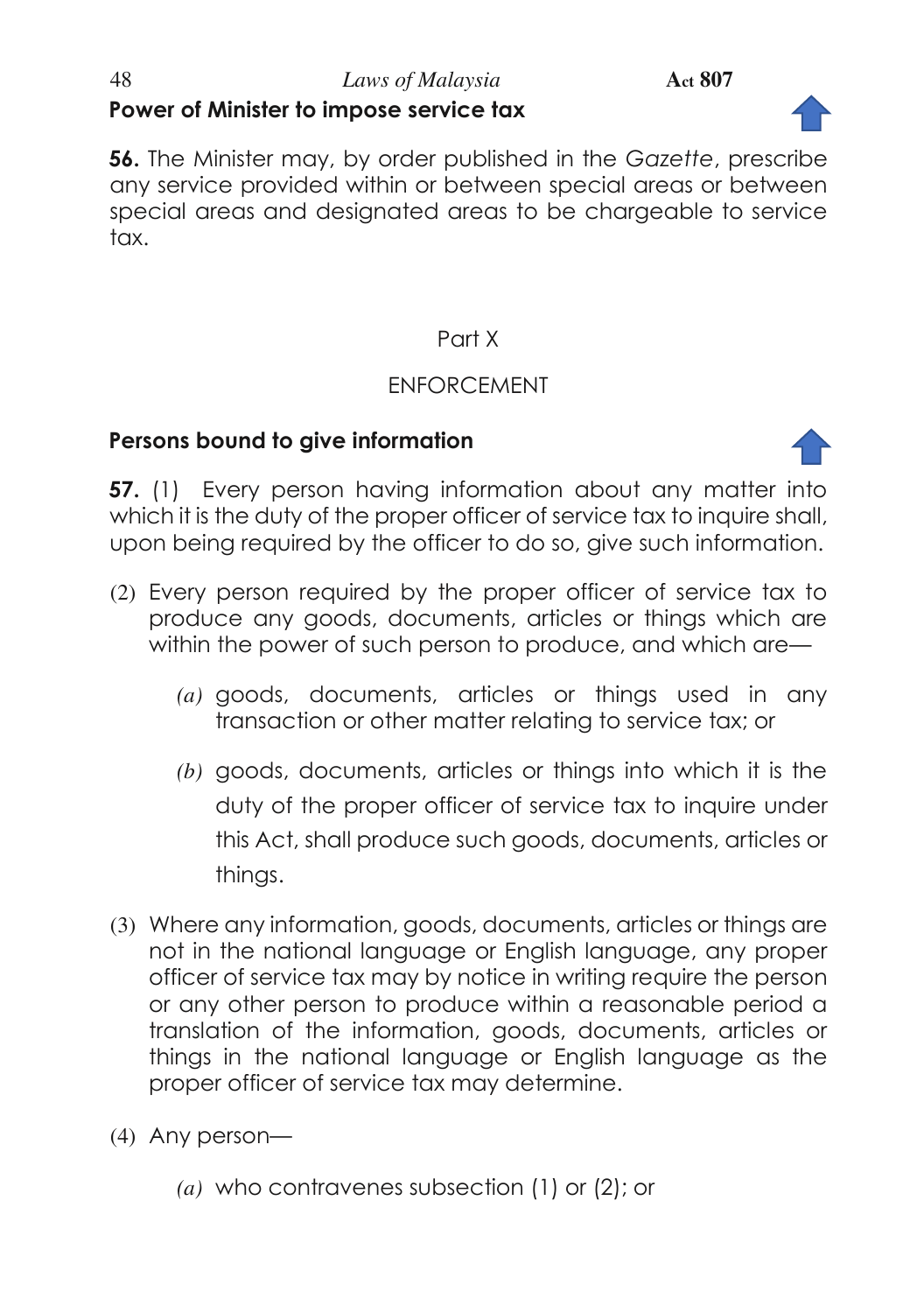*(b)* who fails to produce a translation as required under subsection (3), commits an offence.

# **Access to places or premises**



**58.** (1) For the purposes of this Act, any senior officer of service tax shall at all times have access to any place or premises where a person providing services carries on his business.

(2) Where any senior officer of service tax exercises his powers under subsection (1), the person who carries on his business or any other person present at the place or premises at that time of entry shall provide to the officer all reasonable facilities and assistance for the exercise of his duties under this section.

(3) Where any senior officer of service tax enters upon any place or premises in accordance with this section, he may—

- *(a)* require the person providing services who carries on his business at such place or premises or any other person present at such place or premises, as the case may be, to produce any goods, documents, articles or thinas. which such person is required to keep under the provisions of this Act, or which relates to any taxable service;
- *(b)* examine any goods, documents, articles or things and take copies of any documents;
- *(c)* seize and detain any goods, documents, articles or things which, in his opinion, may afford evidence of the commission of any offence under this Act;
- *(d)* require the person providing services who carries on his business at such place or premises or any other person present at such place or premises, or any person employed by such person to answer questions relating to any goods, documents, articles or things, or any entry in any documents, or any taxable service;
- *(e)* require any container, envelope or other receptacle in such place or premises to be opened; or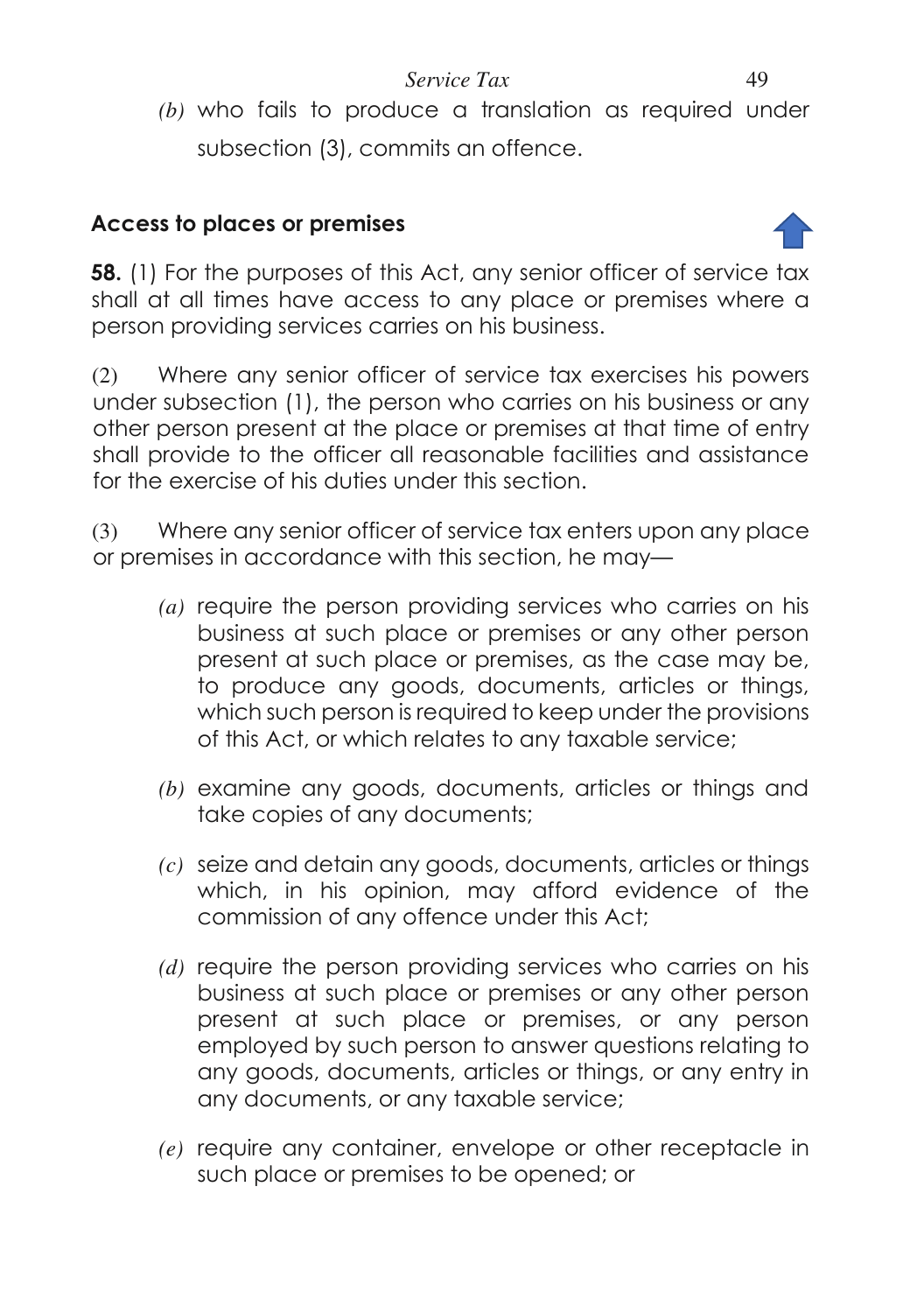#### 50 *Laws of Malaysia* **Act 807**

*(f)* at the risk and expense of the person providing services who carries on his business at such place or premises or any other person present at such place or premises, open and examine any package, or any goods or materials, in such place or premises.

(4) Where the senior officer of service tax acting under this section is unable to obtain access to any place or premises where a person providing services carries on his business, or to any receptacle contained in the place or premises, he may, at any time, enter such place or premises, and open such receptacle in such manner, if necessary by force, as he may think necessary.

(5) Any person who contravenes subsection (2) commits an offence.

### **Access to recorded information or computerized data**

**59.** (1) Any senior officer of service tax exercising his powers under sections 58, 60 and 61 shall be given access to any recorded information or computerized data, whether stored in a computer or otherwise.

(2) In addition, a senior officer of service tax exercising his powers under sections 58, 60 and 61—

- *(a)* may inspect the operation of any computer and any associated apparatus or material which he has reasonable cause to suspect is or has been used in connection with the information or data; and
- *(b)* may require—
	- (i) the person by whom or on whose behalf the senior officer of service tax has reasonable cause to suspect the computer is or has been so used in connection with the information or data; or
	- (ii) the person having charge of, or is otherwise concerned with, the operation of the computer, apparatus or material in connection with the information or data,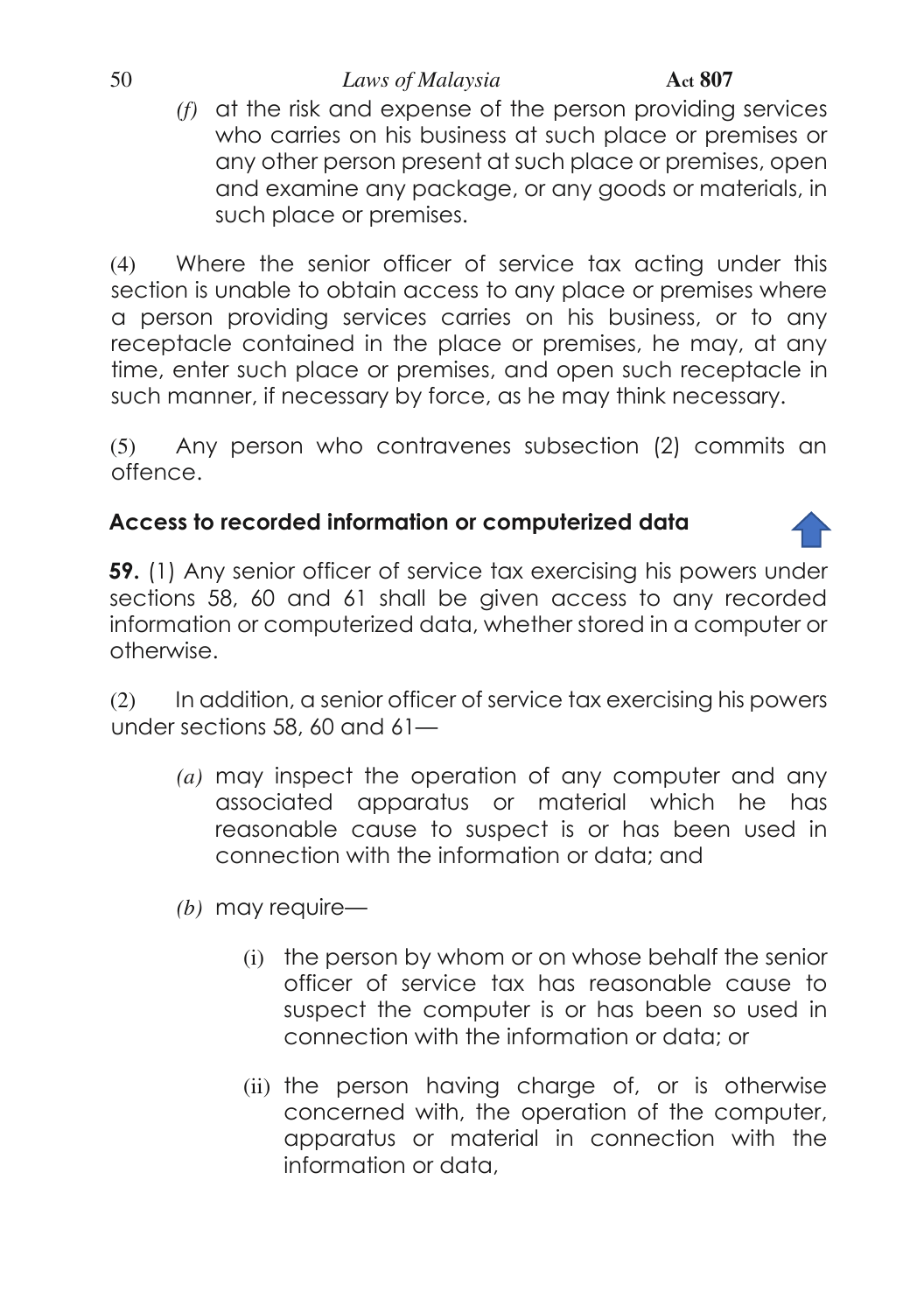to provide the officer with such reasonable assistance as he may require for the purpose of this section.

(3) For the purposes of subsection (1), "access" includes being provided with the necessary password, encryption code, decryption code, software or hardware and any other means required to enable comprehension of recorded information or computerized data.

# **Magistrate may issue search warrant**

**60.** (1) Whenever it appears to any Magistrate, upon written information upon oath and after any inquiry which he may think necessary, that there is reasonable cause to believe that in any place, premises or conveyance, there are concealed or deposited any goods, documents, articles or things which may afford evidence of the commission of an offence under this Act, the Magistrate may issue a warrant authorizing any senior officer of service tax named therein, at any time and with or without assistance—

- *(a)* to enter the place, premises or conveyance and to search for and seize the goods, documents, articles or things; and
- *(b)* to arrest any person being in the place, premises or conveyance in whose possession the goods, documents, articles or things are found or who may reasonably be suspected as having concealed or deposited such goods, documents, articles or things.

 (2) The senior officer of service tax authorized under subsection (1) may, if it is necessary so to do—

- *(a)* break open any outer or inner door of the place, premises or conveyance and enter every part thereof, if necessary forcibly;
- *(b)* remove by force any obstruction to the entry to search or to seize as he is empowered to effect; and
- *(c)* detain every person found in the place, premises or conveyance until the search has been completed.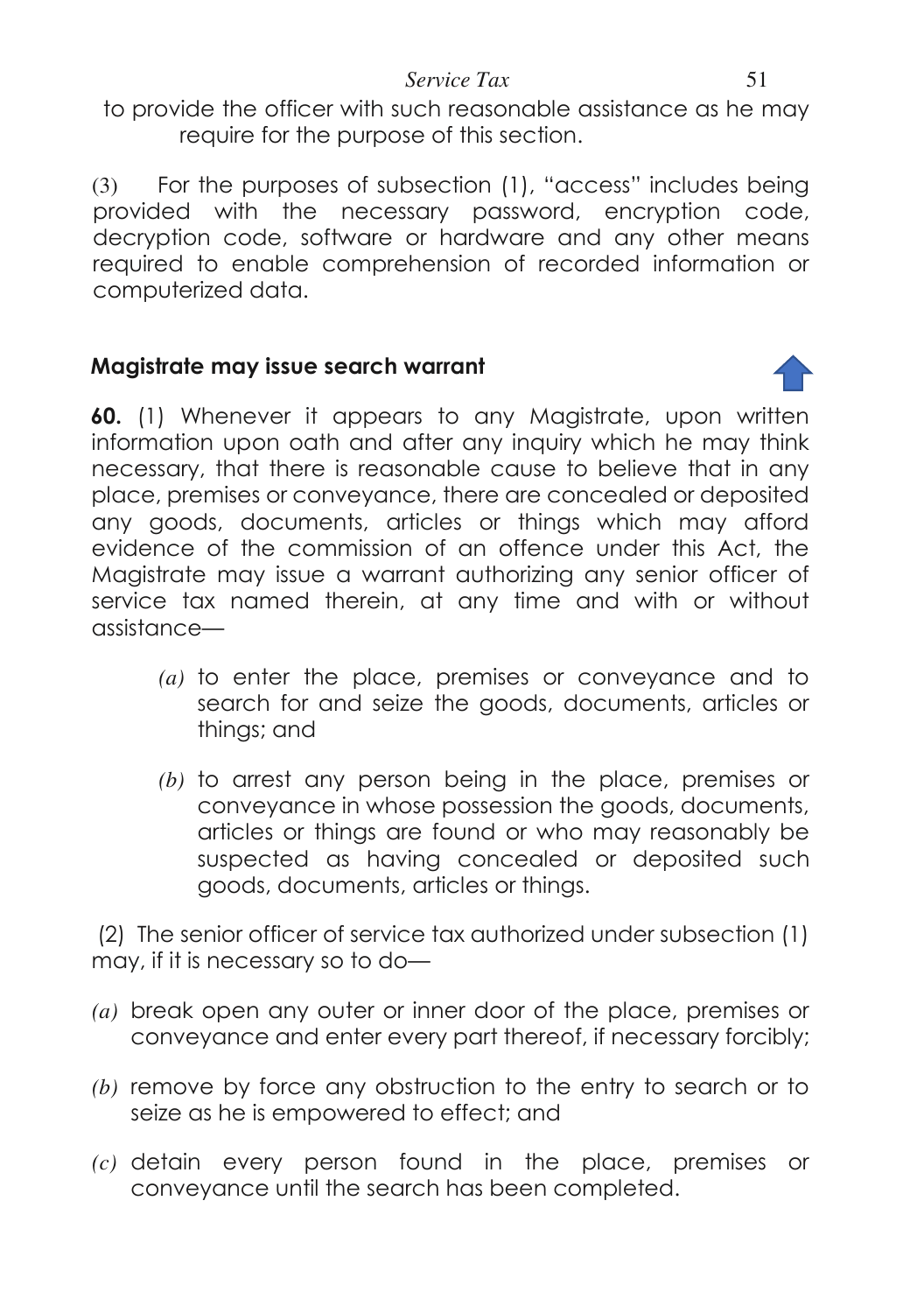**61.** Whenever it appears to the senior officer of service tax that there is reasonable cause to believe that in any place, premises or conveyance there are concealed or deposited any goods, documents, articles or things which may afford evidence of the commission of any offence under this Act and if he has reasonable grounds for believing that by reason of the delay in obtaining a search warrant the goods, documents, articles or things are likely to be removed, he may exercise in, upon and in respect of the place, premises or conveyance, all the powers under section 60 in the same manner as if he was empowered so to do by a warrant issued under that section.

# **Seizure of goods, etc.**

**62.** (1) Any proper officer of service tax may seize in any place any of the following:

- *(a)* all goods, documents, articles or things in respect of which the proper officer of service tax has reasonable cause to suspect that there has been committed any offence under this Act, any violation of any of the provisions of this Act, or any breach of any condition subject to which a registration has been approved under sections 13 and 14; and
- *(b)* any other goods, documents, articles or things which may reasonably be believed to have a bearing on the offence, violation or breach referred to in paragraph *(a)*.

(2) Whenever any goods, documents, articles or things are seized under this Act, the proper officer of service tax shall forthwith give notice in writing of such seizure and the grounds of the seizure to the owner of the goods, documents, articles or things, if known, either by delivering such notice to him personally or by post at his place of abode.

(3) The provisions of this section relating to the seizure of any goods, documents, articles or things shall apply to all contents of any receptacles or packages in which the goods, documents, articles or things are found, and to any



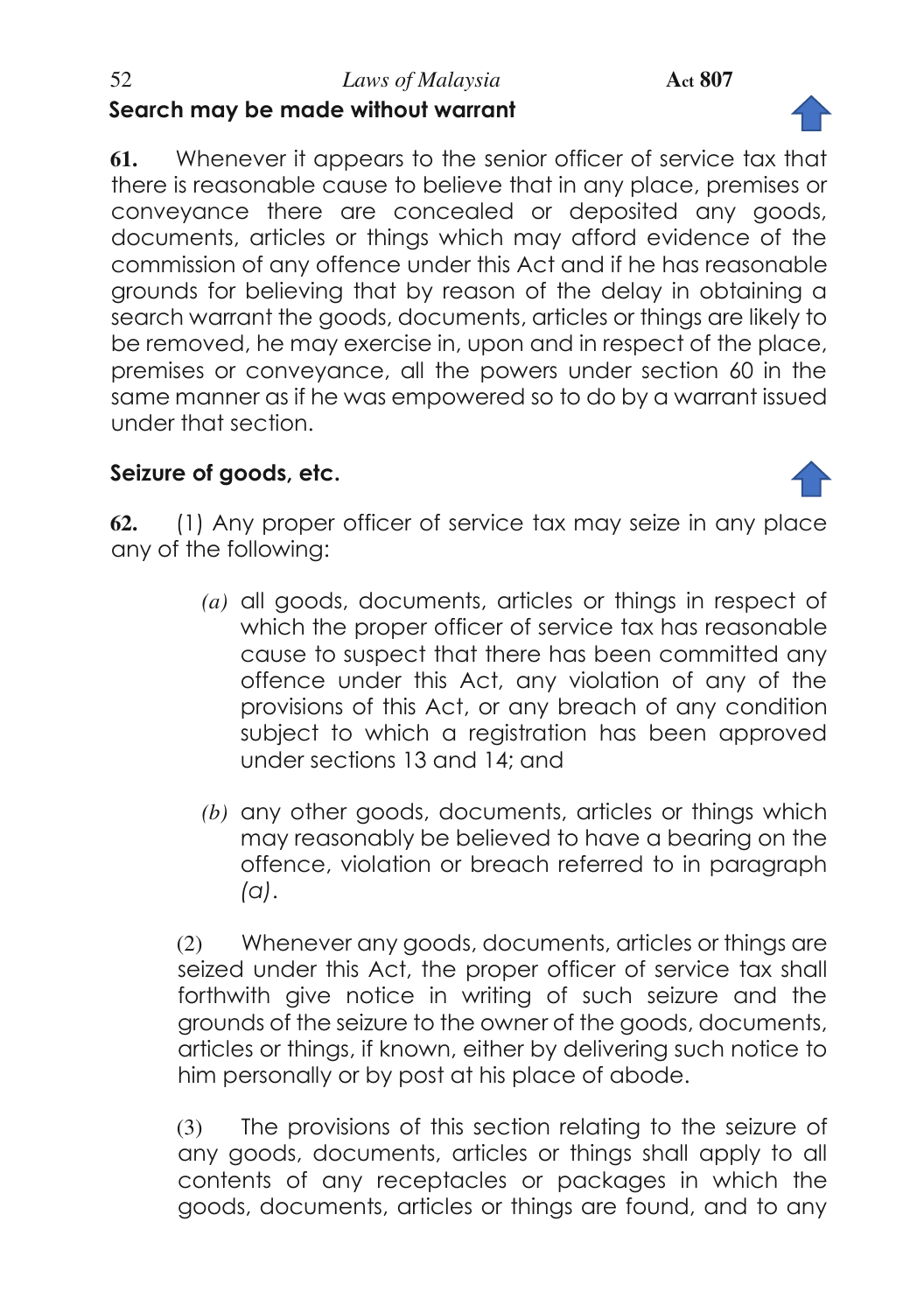articles used to conceal the goods, documents, articles or things.

(4) Where a senior officer of service tax is satisfied that the goods, documents, articles or things seized are not required for the purposes of investigation, prosecution or any proceedings under this Act, he may release the goods, documents, articles or things to—

- *(a)* the owner of the goods, documents, articles or things; or
- *(b)* the person from whose possession, custody or control, the goods, documents, articles or things were seized.

### **Power of arrest**



**63.** (1) Any proper officer of service tax may arrest without warrant—

- (a) any person found committing or attempting to commit, or employing or aiding any person to commit, or abetting the commission of, an offence under this Act;
- (b) any person whom he may reasonably suspect to have in his possession any goods, documents, articles or things liable to seizure under this Act; or
- (c) any person whom he may reasonably suspect to have committed an offence under this Act.
- (2) The proper officer of service tax may search or cause to be searched any person arrested under subsection (1) provided that—
	- *(a)* any person who requests that his person be searched in the presence of a senior officer of service tax shall not be searched except in the presence of and under the supervision of such senior officer of service tax, but such person may be detained until the arrival of such senior officer of service tax, or taken to any office or police station where such senior officer of service tax may be found;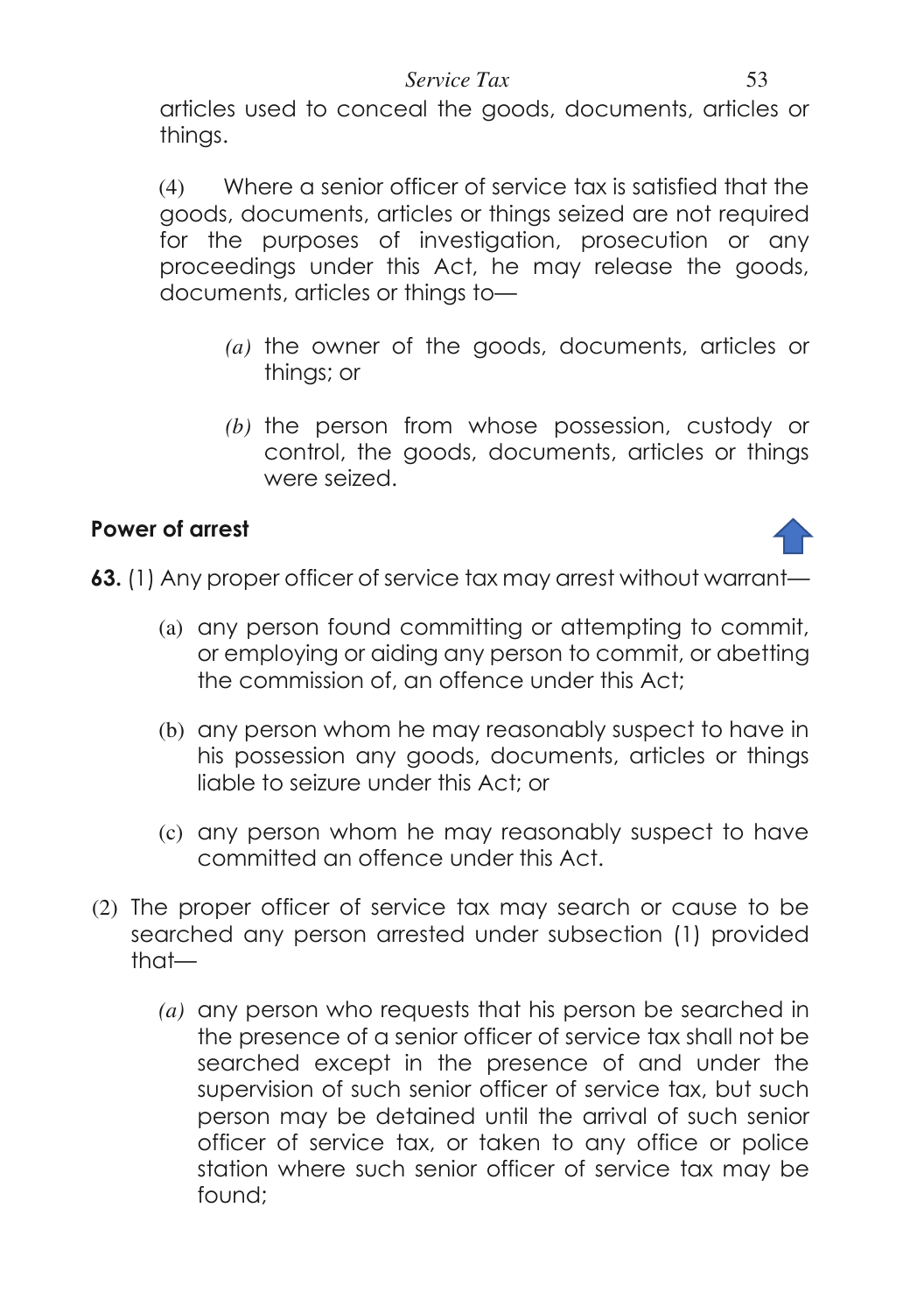#### 54 *Laws of Malaysia* **Act 807**

- *(b)* the goods and baggage of the person who requests to be present when the goods and baggage are searched and so presents himself within a reasonable time shall not be searched except in his presence; and
- *(c)* no person shall be searched except by another person of the same gender, and such search shall be conducted with strict regard to decency.
- (3) Any proper officer of service tax making an arrest under subsection (1) shall, without unnecessary delay, bring the person arrested to the nearest police station, and thereafter the person shall be dealt with in accordance with the law relating to criminal procedure for the time being in force.
- (4) If any person liable to be arrested under this Act is not arrested at the time of committing the offence for which he is so liable, or after arrest makes his escape, he may at any time thereafter be arrested and dealt with as if he had been arrested at the time of committing such offence.
- (5) Any proper officer of service tax may cause to be taken photographs, finger and thumb impressions and any other form of identification that may be required under any other written law of any person charged with an offence against this Act.
- (6) Every person so arrested may be released from custody—
	- *(a)* on his depositing such reasonable sum of money as the proper officer of service tax may require;
	- *(b)* on his executing a bond, with such surety or sureties, as the proper officer of service tax may require; or
	- *(c)* on his depositing such reasonable sum of money as the proper officer may require and his executing a bond, with such surety or sureties, as the proper officer of service tax may require.
- (7) Any person who has been released from custody under subsection (6) may be arrested without warrant by any proper officer of service tax—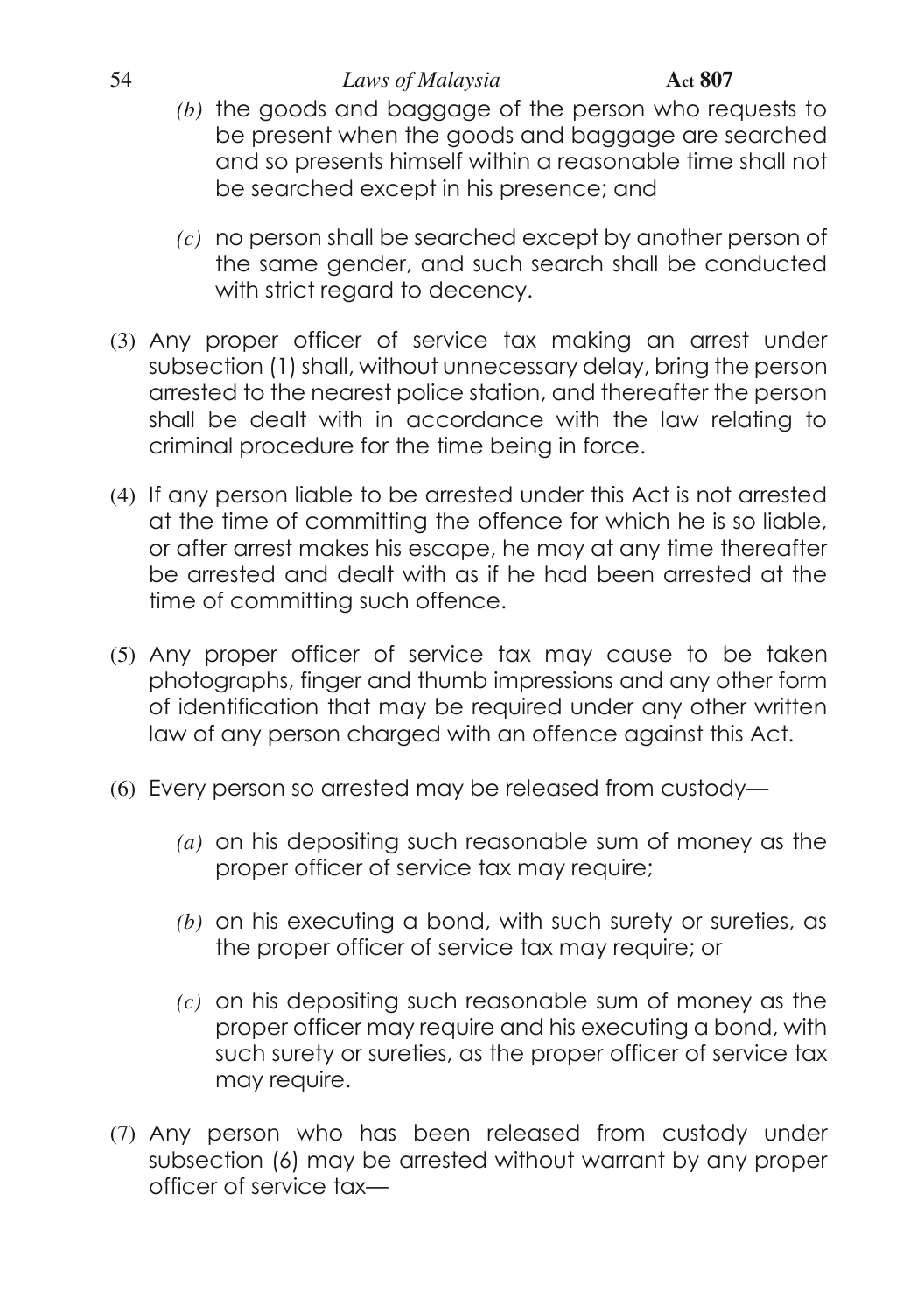- *(a)* if such officer has reasonable grounds for believing that any conditions subject to which such person was released or otherwise admitted to bail has been or is likely to be breached; or
- *(b)* on being notified in writing by the surety of such person that such person is likely to breach any conditions subject to which such person was released and that the surety wishes to be relieved of his obligation as surety.

### Part XI

# TRIALS AND PROCEEDINGS

# **Jurisdiction to try offences**

**64.** Notwithstanding any written law to the contrary, a Sessions Court shall have jurisdiction to try any offence under this Act and to impose punishment under this Act for any such offence.

# **Evidence by certificate, etc.**

- **65.** Any certificate signed by the Director General stating that—
	- *(a)* a person was or was not, on any date, registered under this Act;
	- *(b)* any return has not been furnished or had not been furnished on any date;
	- *(c)* any service tax shown as due and payable in any return or assessment has not been paid;
	- *(d)* any penalty and the amount of the penalty shown as due from a person named in the certificate; or
	- *(e)* any public ruling is made under section 41 or customs ruling is made under section 43,

shall be *prima facie* evidence of the facts stated in the certificate without proof of the signature to the certificate.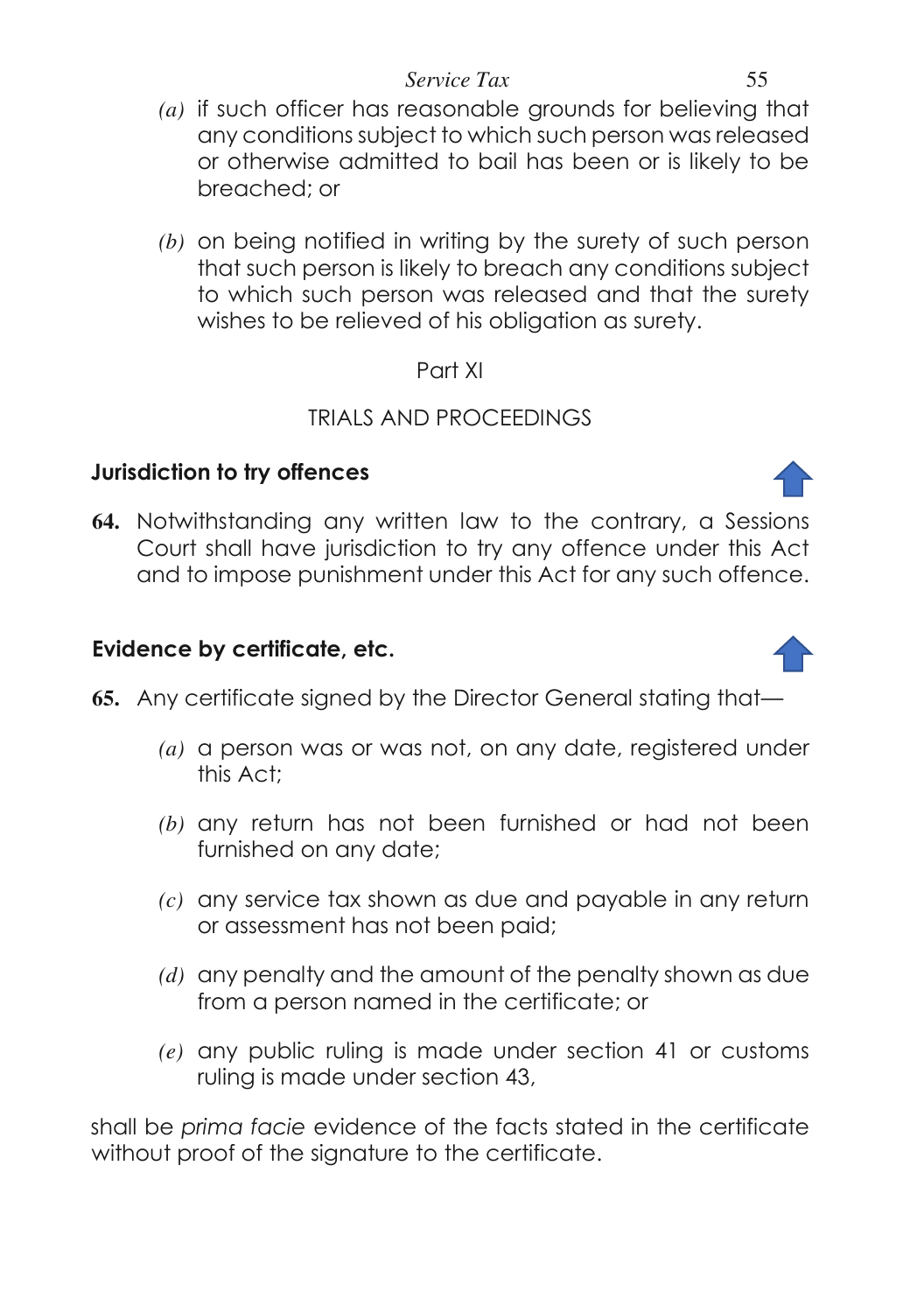# **Obligation of secrecy**

**66.** (1) Except as provided under section 67, the name, identification card number, passport number and address of an informer, or any other information which can lead to the identity of the informer, and the substance of the information received from an informer shall be kept secret and shall not be disclosed by any officer of service tax or any person who in the ordinary course of his duties comes into possession of, or has control of or access to, the information to any person except the proper officer of service tax.

 (2) Any person who contravenes subsection (1) commits an offence and shall, on conviction, be liable to imprisonment for a term not exceeding seven years or to a fine not exceeding one hundred thousand ringgit or to both.

# **Protection of informers from discovery**

**67.** (1) Except as hereinafter provided, no witness in any civil or criminal proceedings shall be obliged or permitted to disclose the name, address or any information of an informer, or the substance of the information received from an informer, or state any matter which might lead to the discovery of the informer.

(2) If any documents which are produced in evidence or liable to inspection in any civil or criminal proceedings contain any entry in which any informer is named or described or which might lead to his discovery, the court shall cause all the passages to be concealed from view or to be obliterated so far only as may be necessary to protect the informer from discovery.

(3) If in the trial for any offence under this Act, the court, after full enquiry into the case, believes that the informer wilfully made in his complaint a material statement which he knew to be false or did not believe to be true, or if in any other proceedings the court is of the opinion that justice cannot fully be done between the parties thereto without the discovery of the informer, it shall be lawful for the court to require the production of the original complaint, if in writing, and permit enquiry and require full disclosure concerning the informer.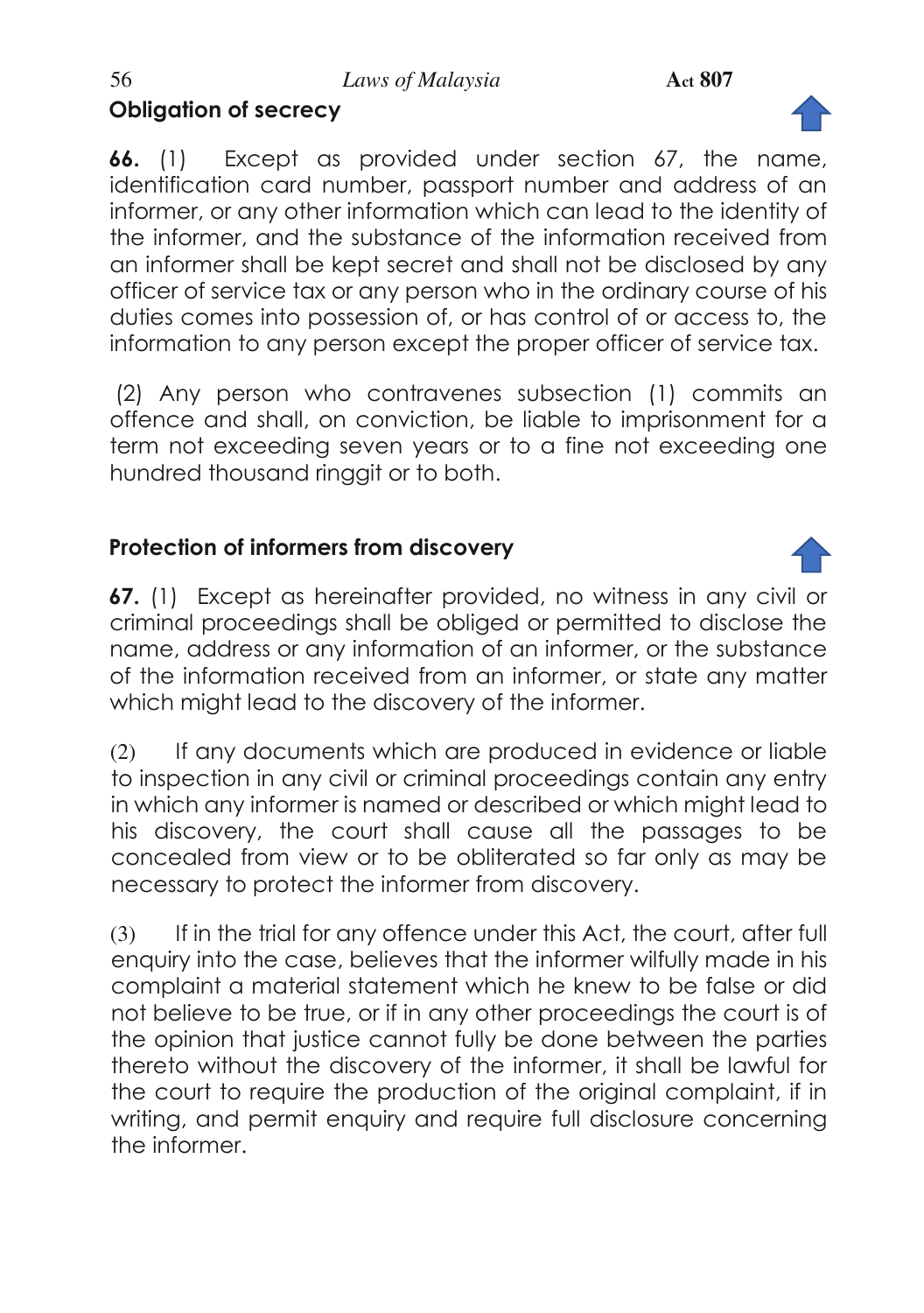# **Burden of proof**

**68.** Where any dispute arises in any prosecution as to whether— *(a)* 

any service tax has been paid;

- *(b)* any provision of service is not liable to service tax chargeable under this Act;
- *(c)* any value upon which service tax is chargeable under this Act; or
- *(d)* any amount of service tax chargeable under this Act is subject to any deduction,

the burden of proof of such dispute shall lie on the accused in the prosecution.

### **Court order**

**69.** (1) Where any person is found guilty of an offence under this Act, the court before which that person is found guilty shall order the person to pay to the Director General the amount of service tax due and payable or penalty payable, under this Act, if any, as certified by the Director General and such service tax or penalty shall be recoverable in the same manner as a fine as provided under section 283 of the Criminal Procedure Code [*Act 593*].

(2) In addition to subsection (1), the court has civil jurisdiction to the extent of the amount of service tax due and payable or penalty payable and the order is enforceable in all respects as a final judgement of the court in favour of the Director General.

(3) Where any person is found not guilty of an offence under this Act, and if he has paid the amount of service tax due and payable or penalty payable under this Act pursuant to section 85 in respect of the offence charged, the court may order the amount paid to be refunded to such person where no notice of appeal is filed.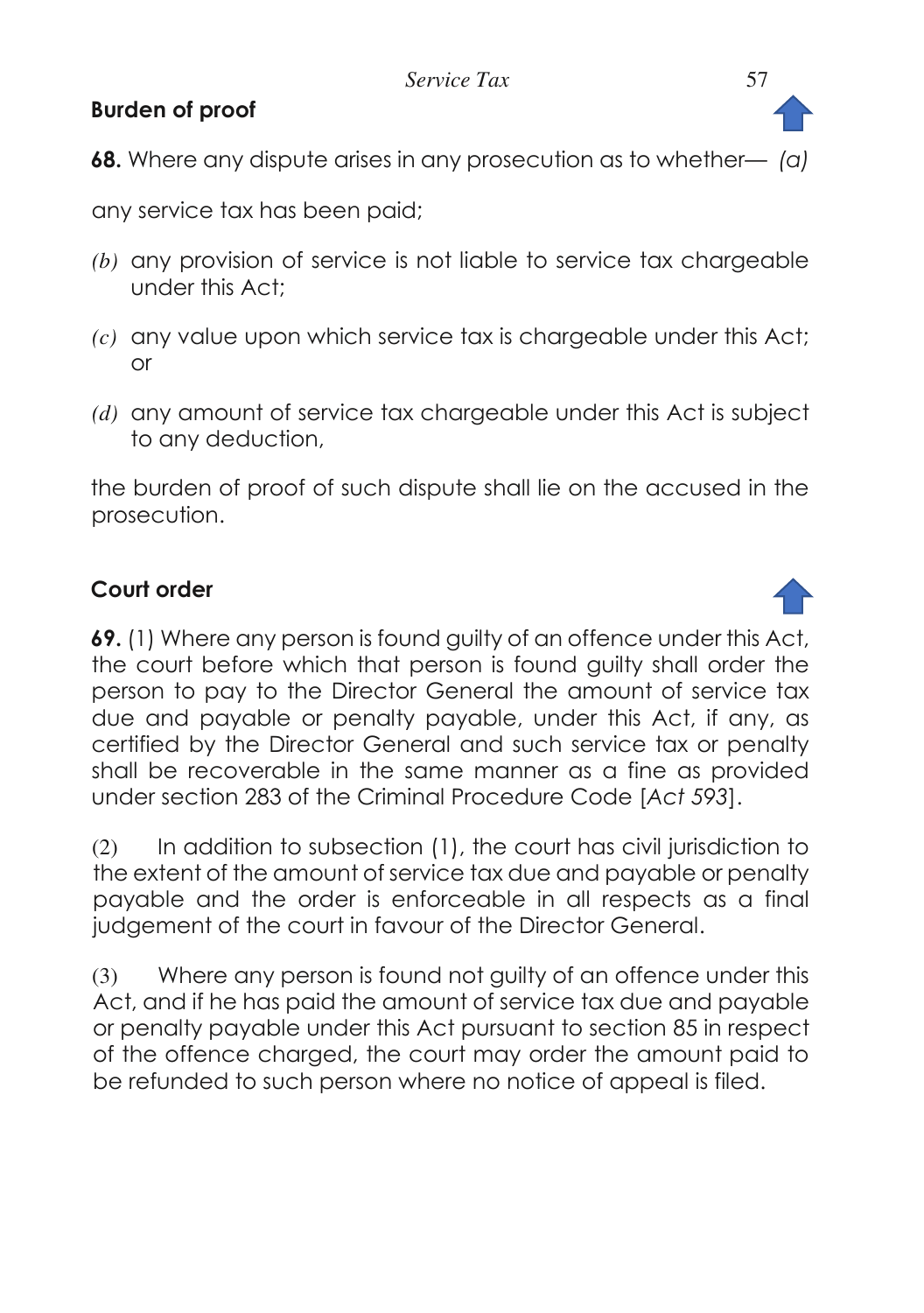### 58 *Laws of Malaysia* **Act 807 No costs or damages arising from seizure to be recoverable unless seizure without reasonable or probable cause**

**70.** No person shall, in any proceedings before any court in respect of the seizure of any goods, documents, articles or things in exercise or the purported exercise of any power conferred under this Act, be entitled to the costs of the proceedings or to any damages or other relief, other than an order for the return of such goods, documents, articles or things or the payment of the value of such goods, documents, articles or things, unless such seizure was made without reasonable or probable cause.

#### Part XII

# **GENERAL**

### **Evasion of service tax**



- *(a)* omits from a return any information in relation to any matter affecting the amount of service tax chargeable by him or other person;
- *(b)* makes a false statement or entry in any return, claim or application;
- *(c)* gives any false answer, whether in writing or otherwise, to any question asked or request for information made under this Act;
- *(d)* prepares or maintains, or authorizes the preparation or maintenance of, any false book of accounts, false invoices or other false records, or falsifies or authorizes the falsification of any book of accounts, invoices or records; or
- *(e)* makes, uses or authorizes the use of any fraud, artifice or contrivance, commits an offence.

(2) Any person who commits an offence under subsection (1) shall, on conviction—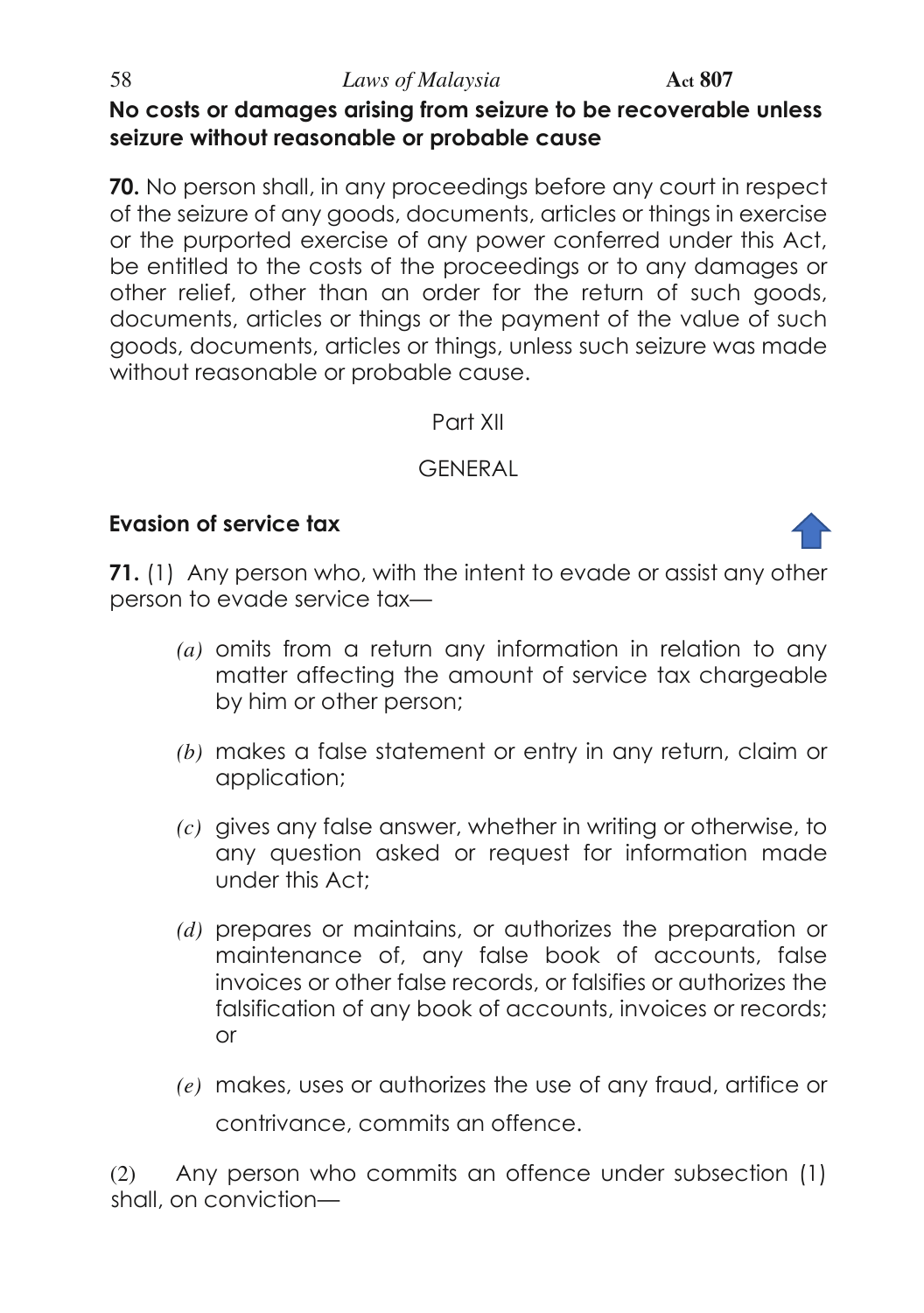- *(a)* for the first offence, be liable to a fine of not less than ten times and not more than twenty times the amount of service tax or to imprisonment for a term not exceeding five years or to both; and
- *(b)* for a second or subsequent offence, be liable to a fine of not less than twenty times and not more than forty times the amount of service tax or to imprisonment for a term not exceeding seven years or to both.

(3) For the purposes of subsection (2), where the amount of service tax cannot be ascertained, the person shall be liable to a fine of not less than fifty thousand ringgit and not more than five hundred thousand ringgit or to imprisonment for a term not exceeding seven years or to both.

(4) Any person who assists in, or advises with respect to, the preparation of any return where the return results in an understatement of the liability for service tax of another person, unless he satisfies the court that the assistance or advice was given with reasonable care, commits an offence and shall, on conviction, be liable to a fine of not less than two thousand ringgit and not more than twenty thousand ringgit or to imprisonment for a term not exceeding three years or to both.

(5) Any reference in paragraph (1)*(e)* in relation to a person who makes, uses or authorizes the use of any fraud, artifice or contrivance includes a reference to a person who, without the authority of the officer of service tax—

- *(a)* destroys, damages, erases, alters or manipulates data stored in, or used in connection with, a computer;
- *(b)* introduces into, or records or stores in, a computer by any means data for the purpose of—
	- (i) destroying, damaging, erasing, altering or manipulating other data stored in that computer; or
	- (ii) interfering with, interrupting or obstructing the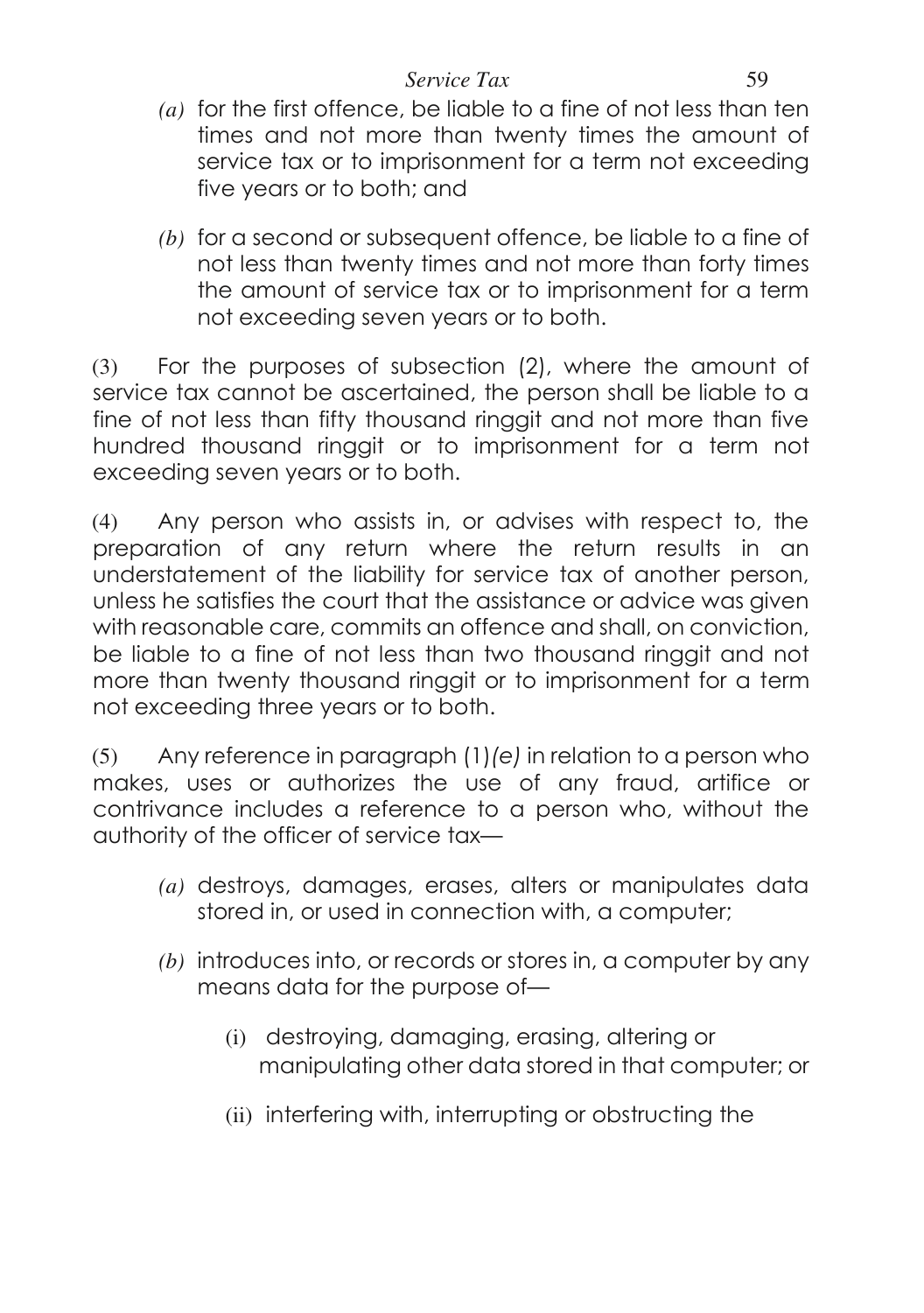# 60 *Laws of Malaysia* **Act 807**

lawful use of that computer, or the data stored in

that computer; or *(c)* otherwise uses a computer, the

purpose or effect of which is to evade service tax.

(6) For the purposes of subsection (5), "data" includes any computer programme or part of a computer programme.

(7) In any prosecution under this section, any evasion of service tax shall be deemed to be with the knowledge of the accused unless the contrary be proved by the accused.

# **Giving incorrect information relating to liability to service tax**

**72.** Without prejudice to any other liability incurred under this Act, any person who gives any incorrect information in relation to any matter affecting his own liability to service tax or the liability of any other person to service tax commits an offence and shall, on conviction, be liable to imprisonment for a term not exceeding three years or to a fine not exceeding fifty thousand ringgit or to both.

# **Improperly obtaining refund**

**73.** Any person who causes or attempts to cause the refund by the Director General under subsection 10(4), 35(1) or 38(1) to himself or to any other person of any amount in excess of the amount properly so refundable to him or to that other person commits an offence and shall, on conviction, be liable—

- *(a)* to a fine not exceeding fifty thousand ringgit or to imprisonment for a term not exceeding three years or to both; and
- *(b)* to a penalty of two times the amount refunded in excess of the amount properly so refundable.

# **Employee may transact business**

**74.** (1) An employee of any person may transact business generally with any proper officer of service tax on behalf of such person.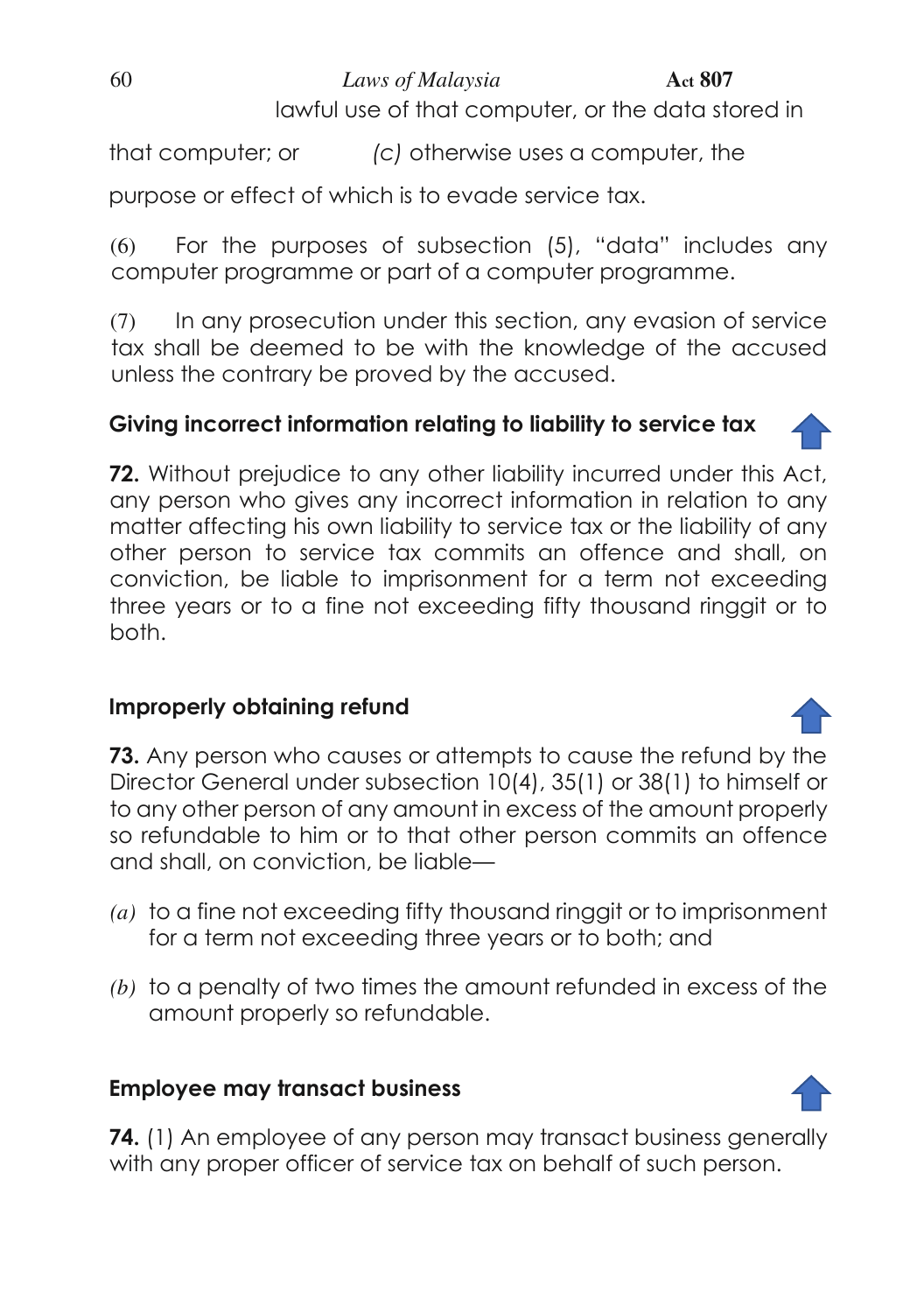(2) A proper officer of service tax may refuse to transact business with such employee unless the person referred to under subsection (1) identifies such employee to such proper officer of service tax as empowered to transact.

### **Transaction of business on behalf of taxable person**

**75.** (1) Subject to section 74, no person shall transact any business in relation to this Act on behalf of any taxable person, except on matters with regard to any refund, remission, exemption, or any other matters as approved by the Director General, under this Act.

(2) The person who transacts business on any of the matters stated in subsection (1) on behalf of a taxable person shall—

- *(a)* produce a letter of authorization from the taxable person whom he represents; and
- *(b)* where any prescribed form is required to be submitted for the purposes of the matters being transacted, submit the form that has been signed by the taxable person, except where otherwise allowed by a senior officer of service tax.

(3) Any person who contravenes subsection (1) commits an offence.

# **Offences by authorized and unauthorized persons**



**76.** Any person—

- *(a)* being an employee of a taxable person or a person authorized under section 75 who—
	- (i) withholds for his own use or otherwise any portion of the amount of service tax or penalties collected under this Act;
	- (ii) otherwise than in good faith, demands from any person an amount in excess of any assessment of service tax due and payable, or penalties payable, under this Act;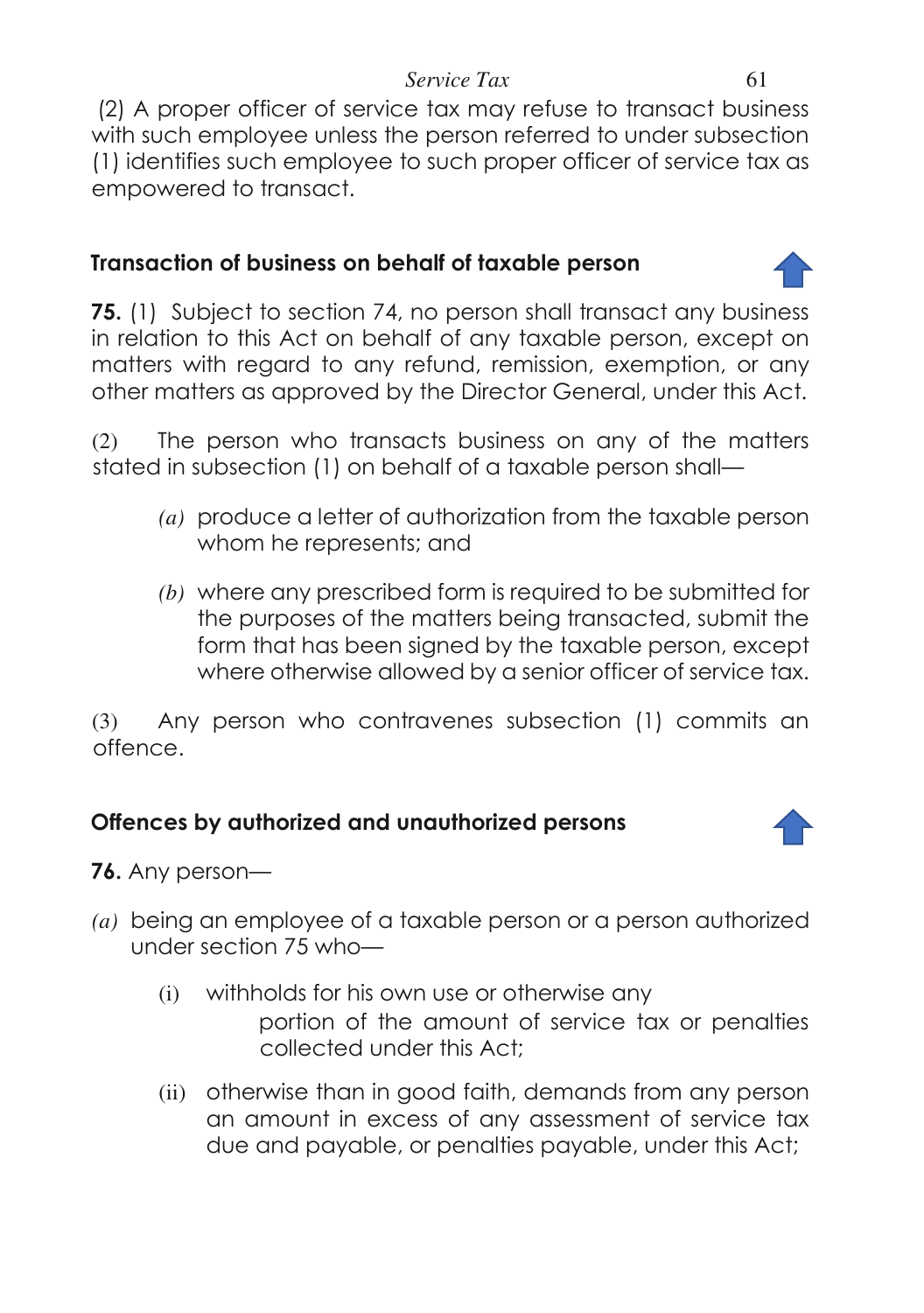- 
- (iii) submits any false return, statement or report, whether in writing or otherwise, of the amount of service tax or penalty collected or received by him under this Act; or
- (iv) defrauds any person, embezzles any money, or otherwise uses his position so as to deal wrongfully either with the Director General or any other individual; or
- *(b)* not being authorized under this Act who collects or attempts to collect any service tax or penalty under this Act,

commits an offence and shall, on conviction, be liable to a fine not exceeding fifty thousand ringgit or to imprisonment for a term not exceeding three years or to both.

# **Obstruction**

**77.** Any person who in any way obstructs, assaults or hinders any proper officer of service tax in the discharge of his functions under this Act commits an offence and shall, on conviction, be liable to imprisonment for a term not exceeding five years or to a fine not exceeding one hundred thousand ringgit or to both.

# **Offences by company, etc.**

**78.** (1) Where any company, limited liability partnership, firm, society or other body of persons commits an offence under this Act, a person who at the time of the commission of the offence was a director, compliance officer, partner, manager, secretary or other similar officer of the company, limited liability partnership, firm, society or other body of persons or was purporting to act in such capacity or was in any manner or to any extent responsible for the management of any of the affairs of the company, limited liability partnership, firm, society or other body of persons or was assisting in its management—

- (a) may be charged severally or jointly in the same proceedings with the company, limited liability partnership, firm, society or other body of persons; and
- (b) if the company, limited liability partnership, firm, society or the body of persons is found guilty of the offence, shall be

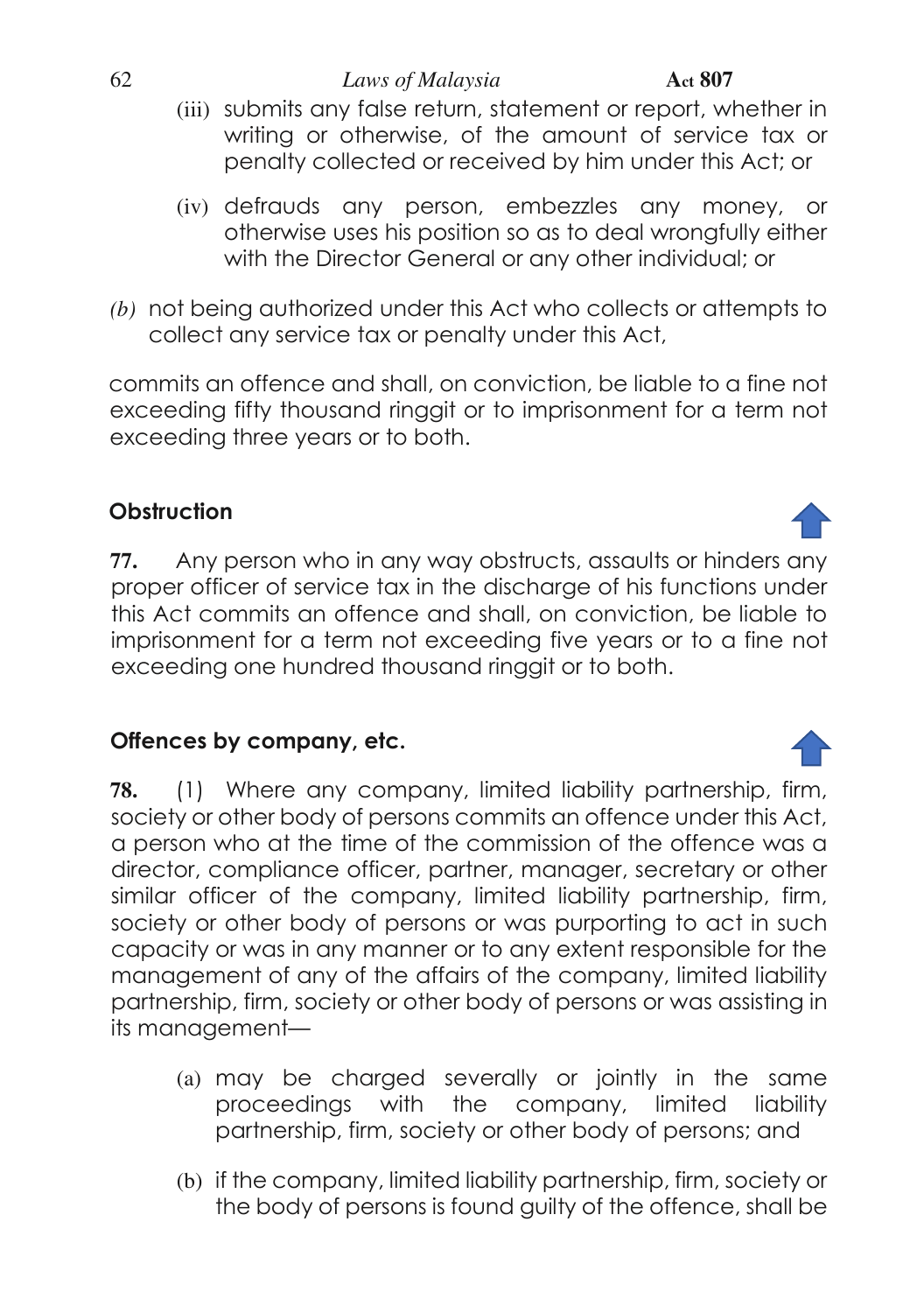deemed to be guilty of that offence unless, having regard to the nature of his functions in that capacity and to all circumstances, he proves—

- (i) that the offence was committed without his knowledge; or
- (ii) that the offence was committed without his consent or connivance and that he had taken all reasonable precautions and exercised due diligence to prevent the commission of the offence.

(2) Where any person is liable under this Act to any punishment or penalty for any act, omission, neglect or default, such person shall be liable to the same punishment or penalty for every such act, omission, neglect or default of the person's employee or agent, or of the employee of the person's agent, if the act, omission, neglect or default was committed—

- *(a)* by that person's employee in the course of his employment;
- *(b)* by that person's agent when acting on behalf of that person; or
- *(c)* by the employee of that person's agent when acting in the course of his employment by the person's agent or otherwise on behalf of the person's agent acting on behalf of that person.

# **General penalty**

**79.** Any person who commits an offence under this Act for which no penalty is expressly provided shall, on conviction, be liable to a fine not exceeding thirty thousand ringgit or to imprisonment for a term not exceeding two years or to both.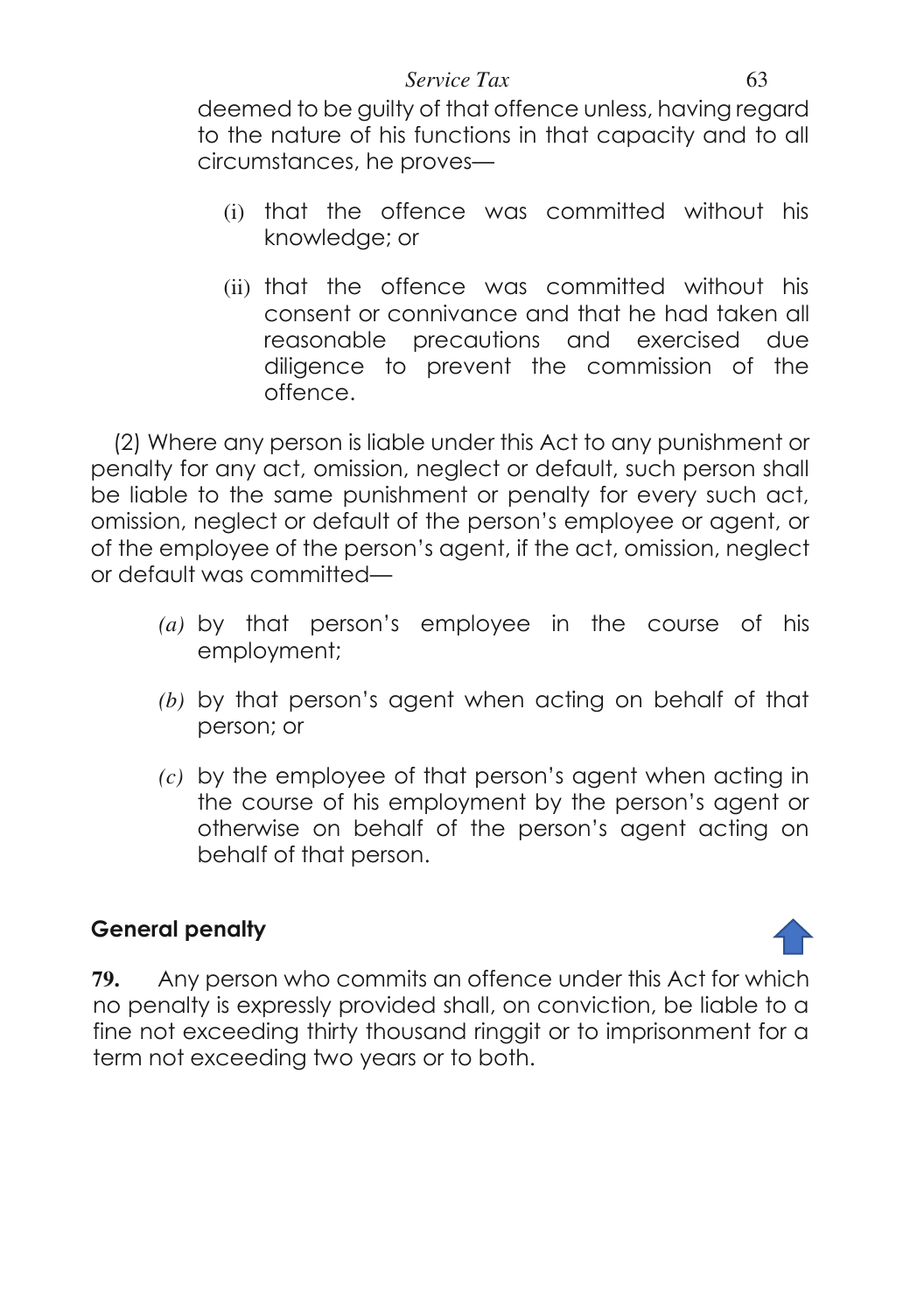# **Compounding of offences**



**80.** (1) The Minister may, with the approval of the Public Prosecutor, make regulations prescribing—

- (a) any offence under this Act or any regulations made under this Act as an offence which may be compounded;
- (b) the criteria for compounding such offence; and
- (c) the method and procedure for compounding such offence.

(2) Any senior officer of service tax may, with the consent in writing of the Public Prosecutor, at any time before a charge is being instituted, compound any offence prescribed as an offence which may be compounded by making a written offer to the person reasonably suspected of having committed the offence to compound the offence upon payment to the Director General of a sum of money not exceeding fifty per centum of the amount of the maximum fine to which the person would have been liable to if he had been convicted of the offence, within such time as may be specified in the written offer.

(3) An offer under subsection (2) may be made at any time after the offence has been committed but before any prosecution for it has been instituted, and where the amount specified in the offer is not paid within the time specified in the offer, or such extended time as the Director General may grant, prosecution for the offence may be instituted at any time after that against the person to whom the offer was made.

(4) Where an offence has been compounded under subsection (2), no prosecution shall be instituted in respect of the offence against the person to whom the offer to compound was made, and any document or thing seized in connection with the offence may be released by the Director General, subject to such terms as the Director General thinks fit.

(5) All sums of moneys received by the Director General under this section shall be paid into and form part of the Consolidated Fund.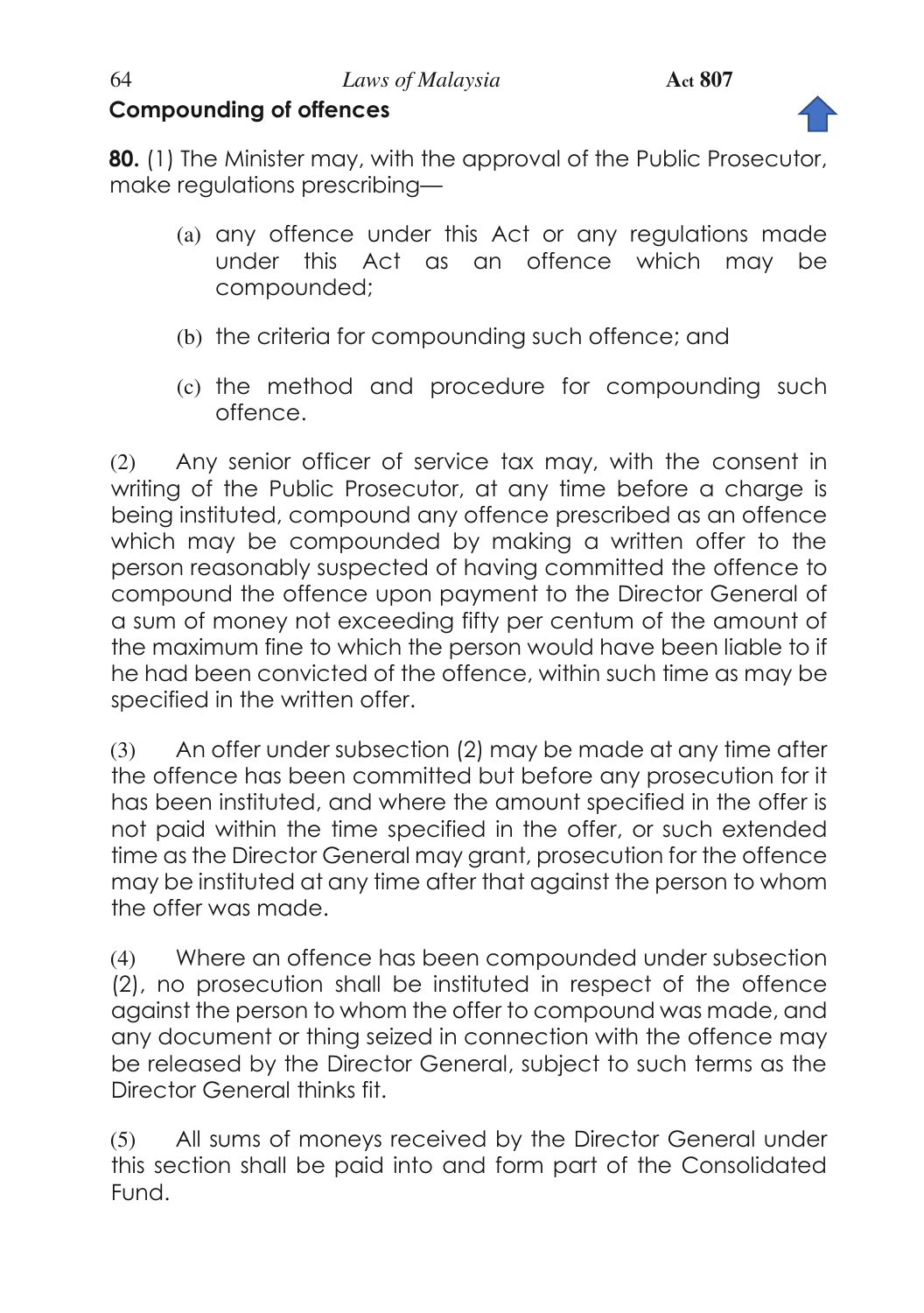# **Review and appeal**



**81.** (1) Any person aggrieved by any decision of the Director General may apply to the Director General for review of any of his decision within thirty days from the date the person has been notified of such decision provided that no appeal has been made on the same decision to the Customs Appeal Tribunal or court.

- (2) An application for review under subsection (1) shall be made in the prescribed form.
- (3) Where an application for review has been made under subsection (1), the Director General shall make the review and notify the decision of the review to the person, where practicable, within sixty days from the date of the receipt of such application.
- (4) No review may be made in any matter relating to compound.
- (5) Any person aggrieved by any decision of the Director General under subsection (3) or any other provision of this Act, except any matter relating to compound, may appeal to the Customs Appeal Tribunal in writing within thirty days from the date of notification of the decision to the aggrieved person.
- (6) Any service tax due and payable under this Act shall be paid notwithstanding any review or appeal has been made under this section.

# **Liquidator of company to give notice of winding-up, and set aside service tax**

**82.** (1) Where a resolution is passed and becomes effective, or an order is made, for the winding-up of a company which is a registered person, the liquidator of the company shall—

- *(a)* give notice of the winding up of the company to the Director General within fourteen days after the resolution is effective or order is made;
- *(b)* before disposing of any of the assets of the company, set aside such sum out of the assets as appears to the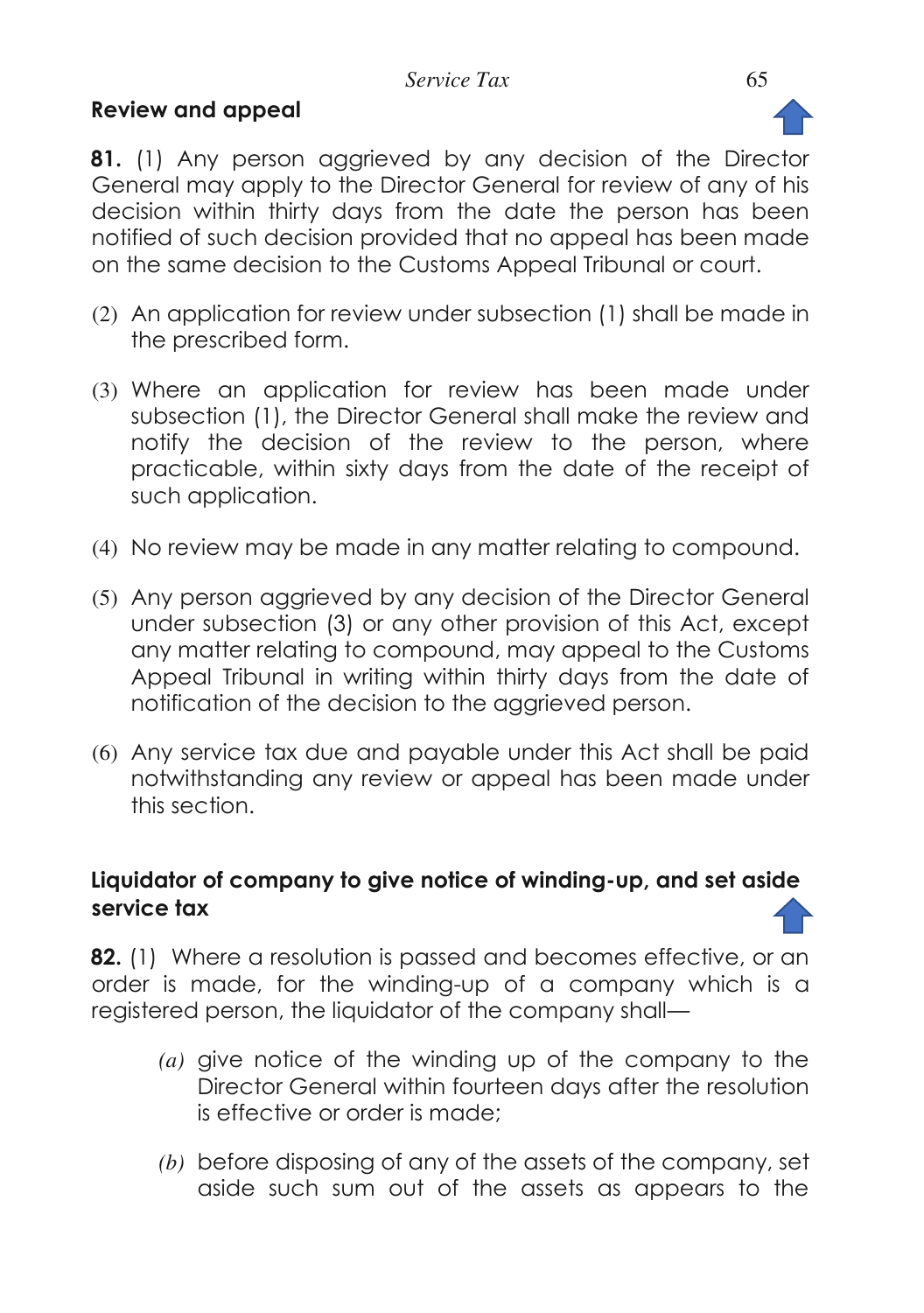66 *Laws of Malaysia* **Act 807**

Director General to be sufficient to provide for any service tax that is or will thereafter become due and payable in respect of the company; and

*(c)* pay the service tax referred to in paragraph *(b)*.

(2) A liquidator of any company referred to in subsection (1) who fails to give notice to the Director General within the time specified in paragraph (1)*(a)* or fails to provide for payment of the service tax as required under paragraph (1)*(c)* shall be personally liable for any service tax that is or will become due and payable as aforesaid.

(3) Any liquidator who fails to comply with subsection (1) commits an offence and shall, on conviction, be liable to a fine not exceeding ten thousand ringgit.

(4) Where two or more persons are appointed as liquidators or are required by law to carry out the winding-up of the company referred to in subsection (1), the obligations and liabilities attaching to a liquidator under this section shall attach to all such persons jointly and severally, subject to a right of contribution between themselves as in cases of contract.

# **Appointment of receiver to be notified to Director General**

**83.** (1) Where a receiver of the property of a registered person is appointed, the receiver shall give notice of such appointment to the Director General within fourteen days thereafter, and shall before disposing of any of the assets of the registered person set aside such sum out of the assets as appears to the Director General to be sufficient to provide for any service tax that is or will thereafter become due and payable in respect of the taxable services provided by the registered person before the appointment of the receiver, and shall pay such service tax.

(2) Any receiver appointed under subsection (1) who fails to give notice to the Director General within the time specified in subsection (1) or fails to provide for the payment of the taxable service tax as required under that subsection shall be personally liable for any service tax that is or will become due and payable as aforesaid.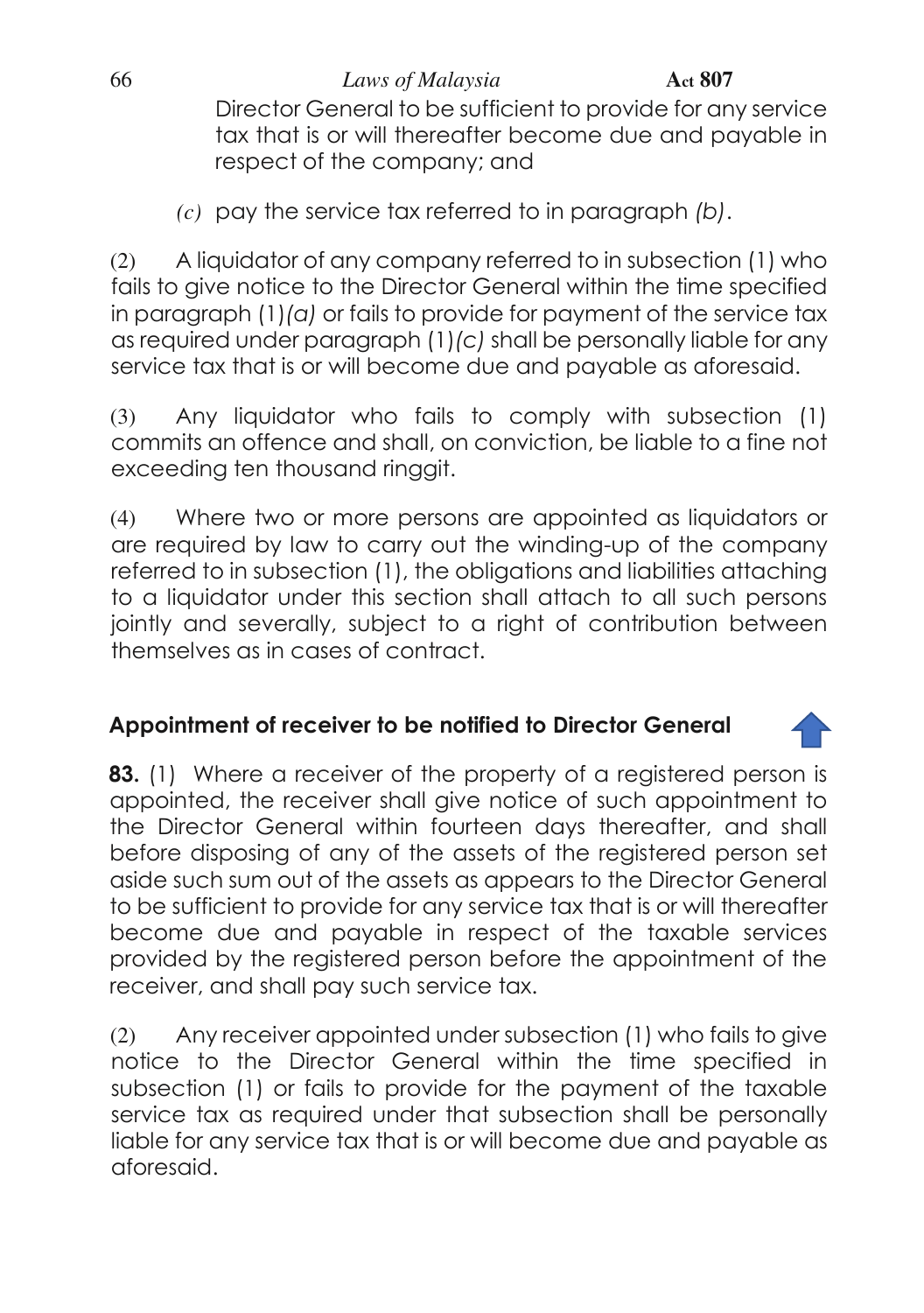(3) Any receiver who fails to comply with subsection (1) commits an offence and shall, on conviction, be liable to a fine not exceeding ten thousand ringgit.

(4) Where two or more persons are appointed receivers, the obligations and liabilities attaching to a receiver under this section shall attach to all such persons jointly and severally, subject to a right of contribution between themselves as in cases of contract.

# **Registered person to submit audit certificate**

**84.** The Director General may require a registered person to submit annually an audit certificate, signed by a public accountant not in the employment of the registered person, in relation to the records required to be kept by the registered person under section 24 in respect of the taxable services provided by the registered person.

# **Service tax, etc., to be payable notwithstanding any proceedings, etc.**

**85.** The institution of proceedings or the imposition of a penalty, fine or term of imprisonment under this Act or the compounding of an offence under section 80 shall not relieve any person from the liability to pay for any service tax, surcharge, penalty, fees or other money under this Act.

# **Service of notices, etc.**

**86.** (1) Every notice, direction or other document required by this Act to be served on any person may be served—

- (a) personally on that person;
- (b) by sending it to that person by registered post; or
- (c) by the electronic service under section 87.

(2) The notice, direction or other document sent by registered post to a person shall be deemed to have been served on that person at the time at which it would have been delivered to that person in the ordinary course of the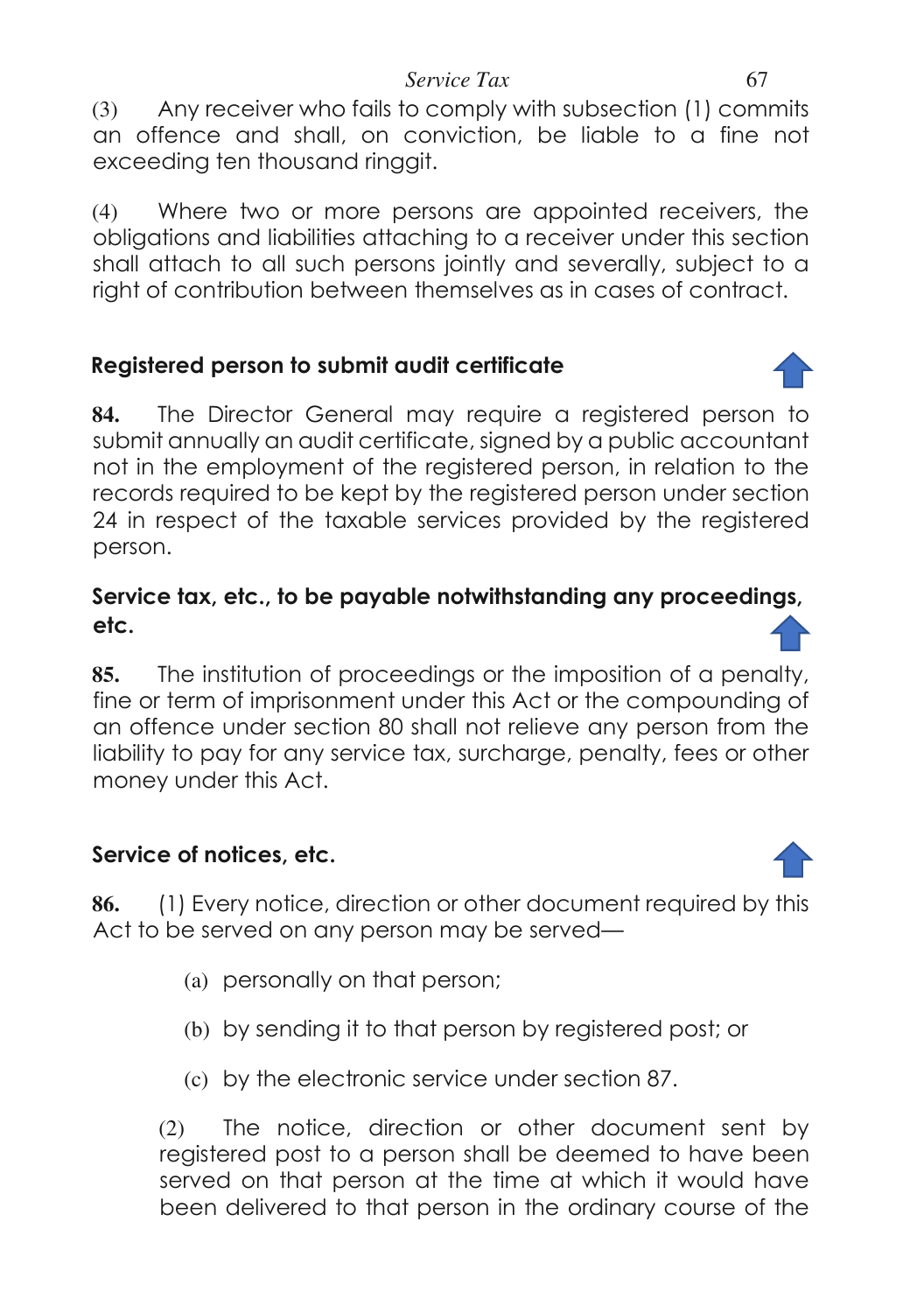post if such notice, direction or other document was addressed—

- (a) in the case of a company, limited liability partnership, firm, society or other body of persons—
	- (i) to its registered office;
	- (ii) to its last known address; or
	- (iii) to any person authorized by it to accept service of process; and
- (b) in the case of an individual, to his last known address.

(3) Where a person has given his consent for a notice to be served on him through the electronic service, the notice shall be deemed to have been served at the time when the electronic notice is transmitted to his account through the electronic service.

# **Use of electronic service**



- *(a)* the filing or furnishing of any application, return, declaration or any other document; and
- *(b)* the service of any notice, direction, order, permit, receipt or any other document.

(2) Where an electronic notice is made and transmitted to the Director General, the Director General shall not be liable for any loss or damage suffered by the registered user by reason of any error or omission of whatever nature or however arising appearing in any electronic notice obtained by the registered user under the electronic service if the error or omission was made in good faith and in the ordinary course of the discharge of the duties of the Director General or occurred or arose as a result of any defect or breakdown in the electronic service or in the equipment used for the provision of the electronic service.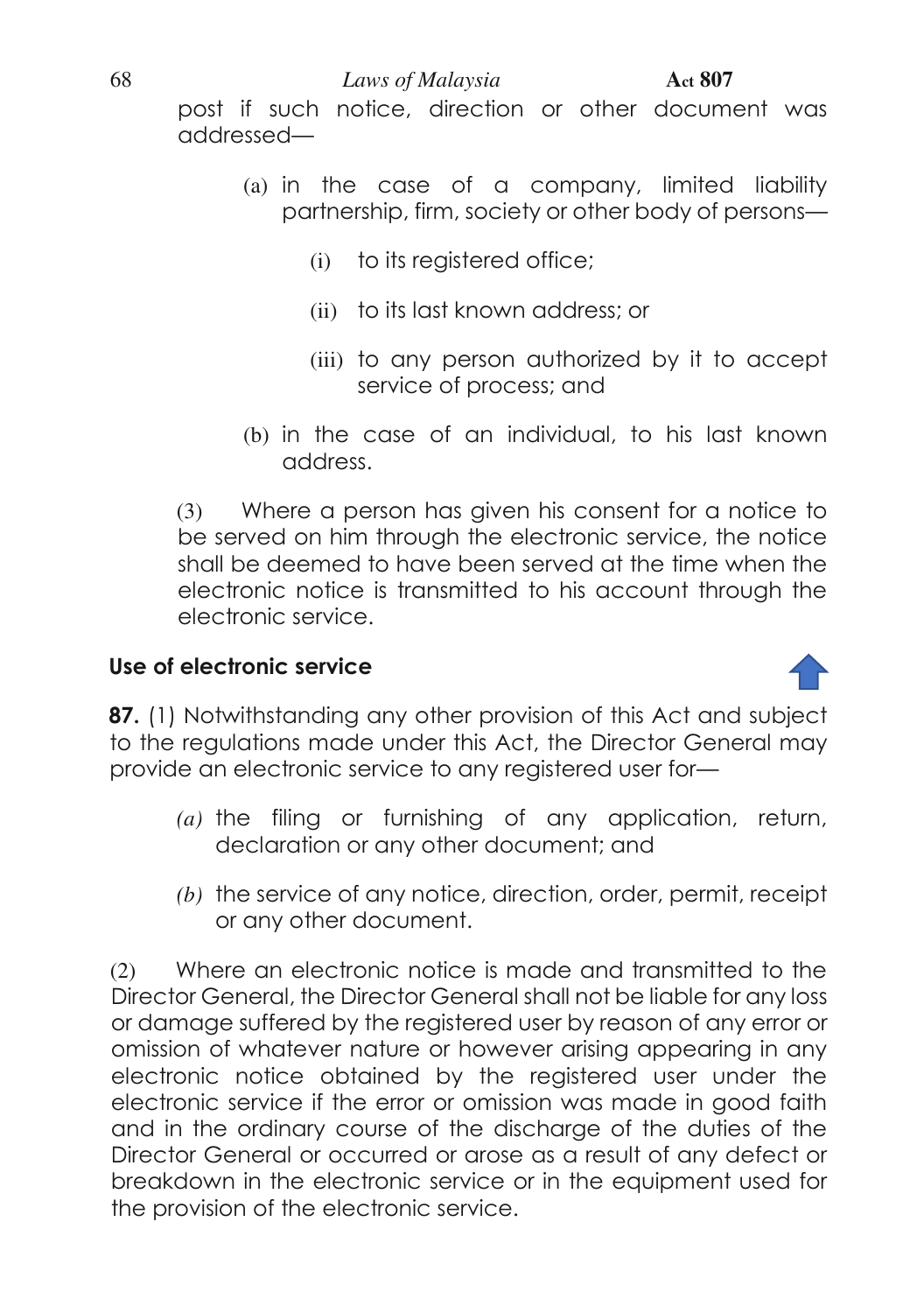(3) Any electronic notice made and transmitted by the registered user shall be deemed to have been filed, furnished or served at the time the electronic notice is received by the Director General.

(4) For the purposes of this section, "registered user" means any person who is authorized in writing by the Director General to gain access to and use the electronic service.

# **Protection of officer of service tax from liability**

**88.** No officer of service tax or other person employed by the Government in the course of carrying out his duties under this Act shall be liable to make good any loss sustained in respect of any goods, documents, articles or things by fire, theft, damage or other causes while the goods, documents, articles or things in the lawful custody or control of the officer or other person employed by the Government in the course of carrying out his duties under this Act unless the loss is caused by his wilful neglect or default.

### **Rewards**

**89.** The Director General may order such rewards as he may deem fit to be paid to any officer of service tax or other person for services rendered in connection with the detection of any offences against this Act.

# **Power of Director General to charge fees**

**90.** The Director General may charge such fee as he may consider reasonable in respect of any service rendered by him or any officer of service tax—

 *(a)* which is not required to be rendered under this Act; and *(b)* for

which no fee is prescribed by any written law.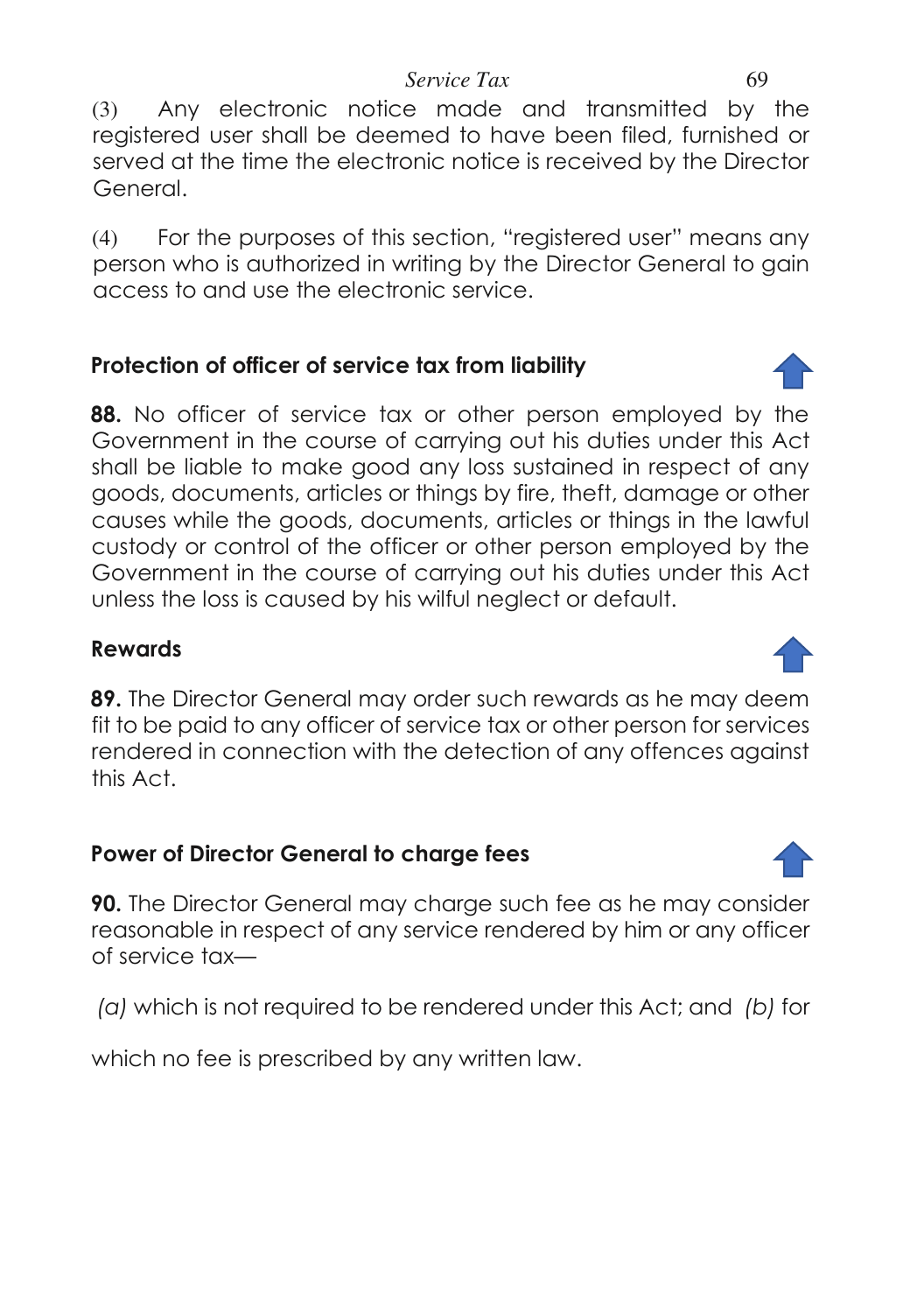

**91.** (1) The Minister may make regulations as may be necessary or expedient for the purposes of carrying into effect the provisions of this Act.

 (2) Without prejudice to the generality of subsection (1), Minister may prescribe—

- *(a)* all matters relating to registration of registered person;
- *(b)* all matters relating to taxable period;
- *(c)* all matters relating to determination of value of taxable service;
- *(d)* all matters relating to furnishing returns and payment of service tax:
- *(e)* all matters relating to refund and remission of service tax;
- *(f)* all matters relating to public ruling and customs ruling; *(g)* all matters relating to electronic service;
	- *(h)* all matters relating to invoices, credit notes and debit notes;
	- *(i)* all matters relating to the offices for the administration of service tax;
	- *(j)* all fees required by this Act to be prescribed;
	- *(k)* all forms to be prescribed for the purposes of this Act; or
	- *(l)* any other matters required by this Act to be prescribed.

(2) Any regulations made under this section may prescribe an act or omission in contravention of the regulations to be an offence and may prescribe penalties of a fine not exceeding thirty thousand ringgit or to imprisonment for a term not exceeding two years or both for such offence.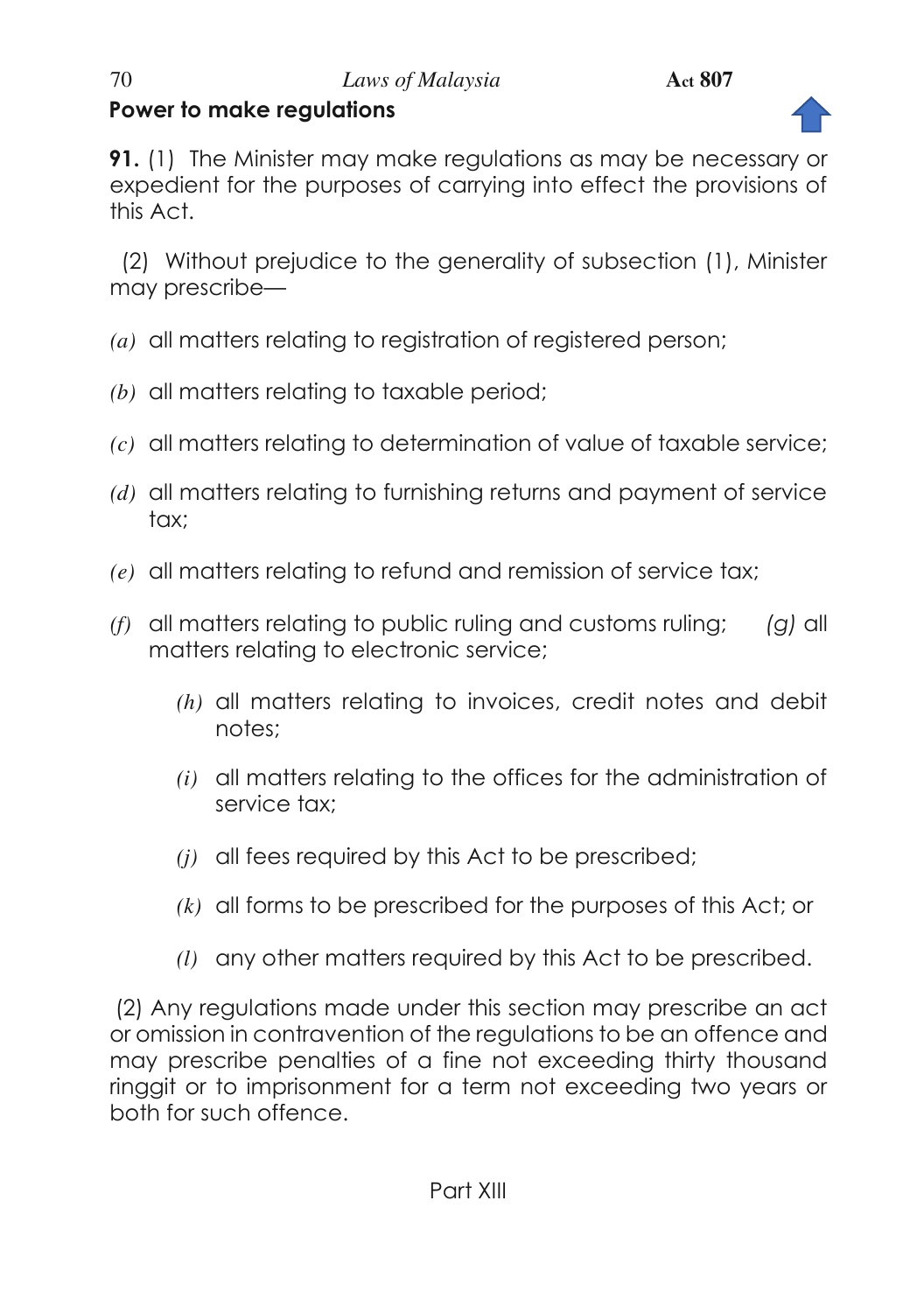# *Service Tax* 71 SAVINGS AND TRANSITIONAL

### **Registration on the commencement date**

**92.** (1) Notwithstanding section 13, any person who provides services before the effective date which services are taxable services on the effective date shall, within thirty days from the date of the coming into operation of this Act, apply to the Director General to be registered as a registered person if there are reasonable grounds for believing that the total value of his taxable services provided in the month of effective date and eleven months immediately succeeding that month will exceed the total value of taxable services as prescribed in subsection 12(1).

(2) The Director General shall register the person referred to in subsection (1) with effect from the first day of the month following the month in which the application is made and the person shall charge the service tax on the taxable service provided by the person with effect from such day.

(3) Any person who provides services before the effective date which services are taxable services on the effective date and has made an application before the effective date to the Director General to be registered as a registered person under this Act—

- *(a)* shall be deemed to have been registered in accordance with section 13 on the effective date, if there are reasonable grounds for believing that the total value of his taxable services provided in the month of the effective date and eleven months immediately succeeding that month will exceed the amount of total value of taxable services as prescribed in subsection 12(1); and
- *(b)* shall charge the service tax on the taxable services provided by the person with effect from the effective date.

(4) Any person who is registered under the Goods and Services Tax Act 2014 [*Act 762*] before the effective date and provides taxable services on the effective date—

*(a)* shall be deemed to have been registered in accordance with section 13 on the effective date, if there are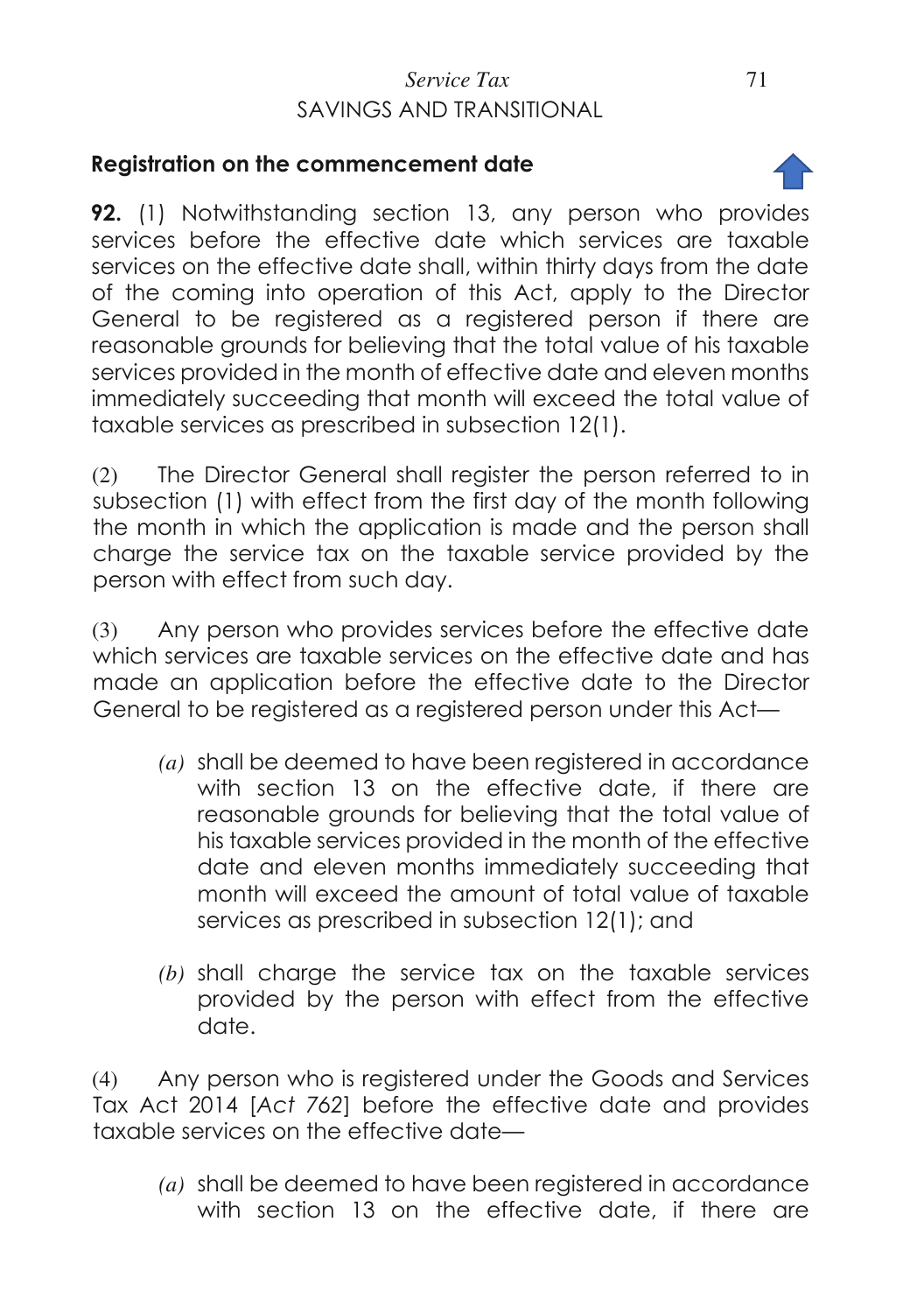reasonable grounds for believing that the total value of his taxable services provided in the month of the effective date and eleven months immediately succeeding that month will exceed the amount of total value of taxable services as prescribed in subsection 12(1); and

*(b)* shall charge the service tax on the taxable services provided by the person with effect from the effective date.

# **Progressive or periodic agreement**

**93.** (1) Where any taxable service is provided under an agreement for a period or progressively over a period whether or not at regular intervals and that period begins before 1 June 2018 and ends after the effective date, the proportion of the service which is attributed to the part of the period after the effective date shall be chargeable to service tax.

(2) The services provided under subsection (1) shall be taken to be made continuously and uniformly throughout the period of that agreement.

(3) Where the services referred to in subsection (1) is provided under a warranty whether expressed, implied or required by law and the value of the warranty is included in the value of the services provided, no service tax shall be charged on the services provided under such warranty.

(4) Subsections (1) and (2) shall not apply to a provision of services where goods and services tax under the Goods and Services Tax Act 2014 has been paid on the services to the extent covered by the invoice.

# **Rights granted for life**



**94.** (1) This section shall apply where—

*(a)* a registered person, who is a club or other similar body, provides taxable services under an agreement;